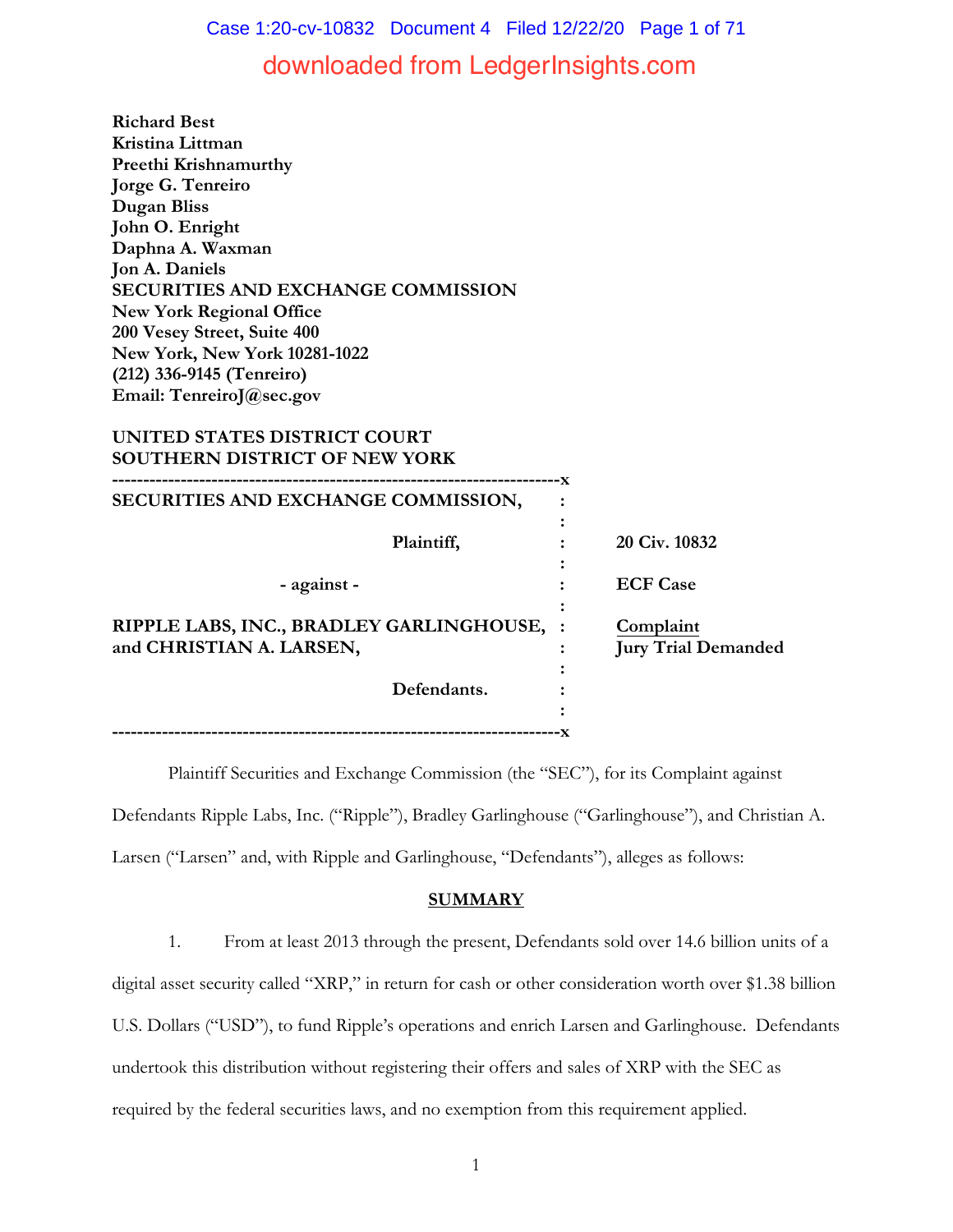# Case 1:20-cv-10832 Document 4 Filed 12/22/20 Page 2 of 71 downloaded from LedgerInsights.com

2. Because Ripple never filed a registration statement, it never provided investors with the material information that every year hundreds of other issuers include in such statements when soliciting public investment. Instead, Ripple created an information vacuum such that Ripple and the two insiders with the most control over it—Larsen and Garlinghouse—could sell XRP into a market that possessed only the information Defendants chose to share about Ripple and XRP.

3. Ripple engaged in this illegal securities offering from 2013 to the present, even though Ripple received legal advice as early as 2012 that under certain circumstances XRP could be considered an "investment contract" and therefore a security under the federal securities laws.

4. Ripple and Larsen ignored this advice and instead elected to assume the risk of initiating a large-scale distribution of XRP without registration.

5. From a financial perspective, the strategy worked. Over a years-long unregistered offering of securities (the "Offering"), Ripple was able to raise at least \$1.38 billion by selling XRP without providing the type of financial and managerial information typically provided in registration statements and subsequent periodic and current filings. Ripple used this money to fund its operations without disclosing how it was doing so, or the full extent of its payments to others to assist in its efforts to develop a "use" for XRP and maintain XRP secondary trading markets.

6. Meanwhile, Larsen—Ripple's initial chief executive officer ("CEO") and current chairman of the Board—and Garlinghouse—Ripple's current CEO—orchestrated these unlawful sales and personally profited by approximately \$600 million from their unregistered sales of XRP.

7. Garlinghouse did so while repeatedly touting that he was "very long" XRP, meaning he held a significant position he expected to rise in value, without disclosing his sales of XRP.

8. Defendants continue to hold substantial amounts of XRP and—with no registration statement in effect—can continue to monetize their XRP while using the information asymmetry they created in the market for their own gain, creating substantial risk to investors.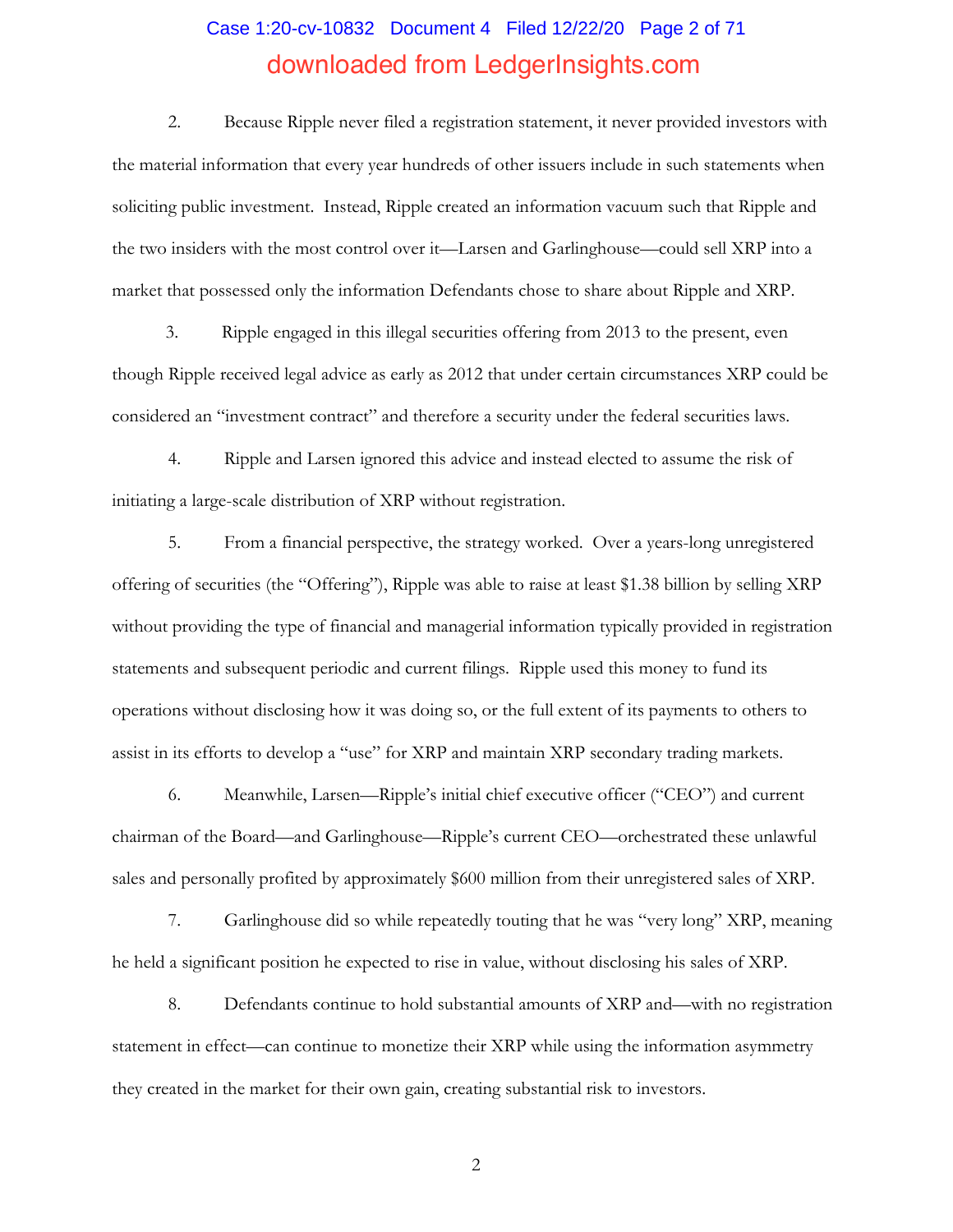# Case 1:20-cv-10832 Document 4 Filed 12/22/20 Page 3 of 71 downloaded from LedgerInsights.com

#### **VIOLATIONS**

9. By engaging in the conduct set forth in this Complaint, Defendants engaged in and are currently engaging in the unlawful offer and sale of securities in violation of Sections 5(a) and 5(c) of the Securities Act of 1933 ("Securities Act") [15 U.S.C. §§ 77e(a) and 77e(c)], and Larsen and Garlinghouse also aided and abetted Ripple's violations of those provisions.

10. Unless Defendants are permanently restrained and enjoined, they will continue to engage in the acts, practices, and courses of business set forth in this Complaint and in acts, practices, and courses of business of similar type and object.

#### **NATURE OF THE PROCEEDING AND RELIEF SOUGHT**

11. The Commission brings this action pursuant to the authority conferred upon it by Section 20(b) of the Securities Act [15 U.S.C. § 77t(b)].

12. The Commission seeks a final judgment: (a) permanently enjoining Defendants from violating Sections 5(a) and 5(c) of the Securities Act, pursuant to Section 20(b) of the Securities Act [15 U.S.C.  $\sqrt{77t(b)}$ ]; (b) pursuant to Section 21(d)(5) of the Securities Exchange Act of 1934 ("Exchange Act"), (i) ordering Defendants to disgorge their ill-gotten gains and to pay prejudgment interest thereon and (ii) prohibiting Defendants from participating in any offering of digital asset securities; and (c) imposing civil money penalties on Defendants pursuant to Section 20(d) of the Securities Act [15 U.S.C § 77t(d)].

#### **JURISDICTION AND VENUE**

13. This Court has jurisdiction over this action pursuant to Section 22(a) of the Securities Act [15 U.S.C. § 77v(a)].

14. Defendants, directly or indirectly, have made use of the means or instruments of transportation or communication in interstate commerce or of the mails in connection with the transactions, acts, practices, and courses of business alleged herein.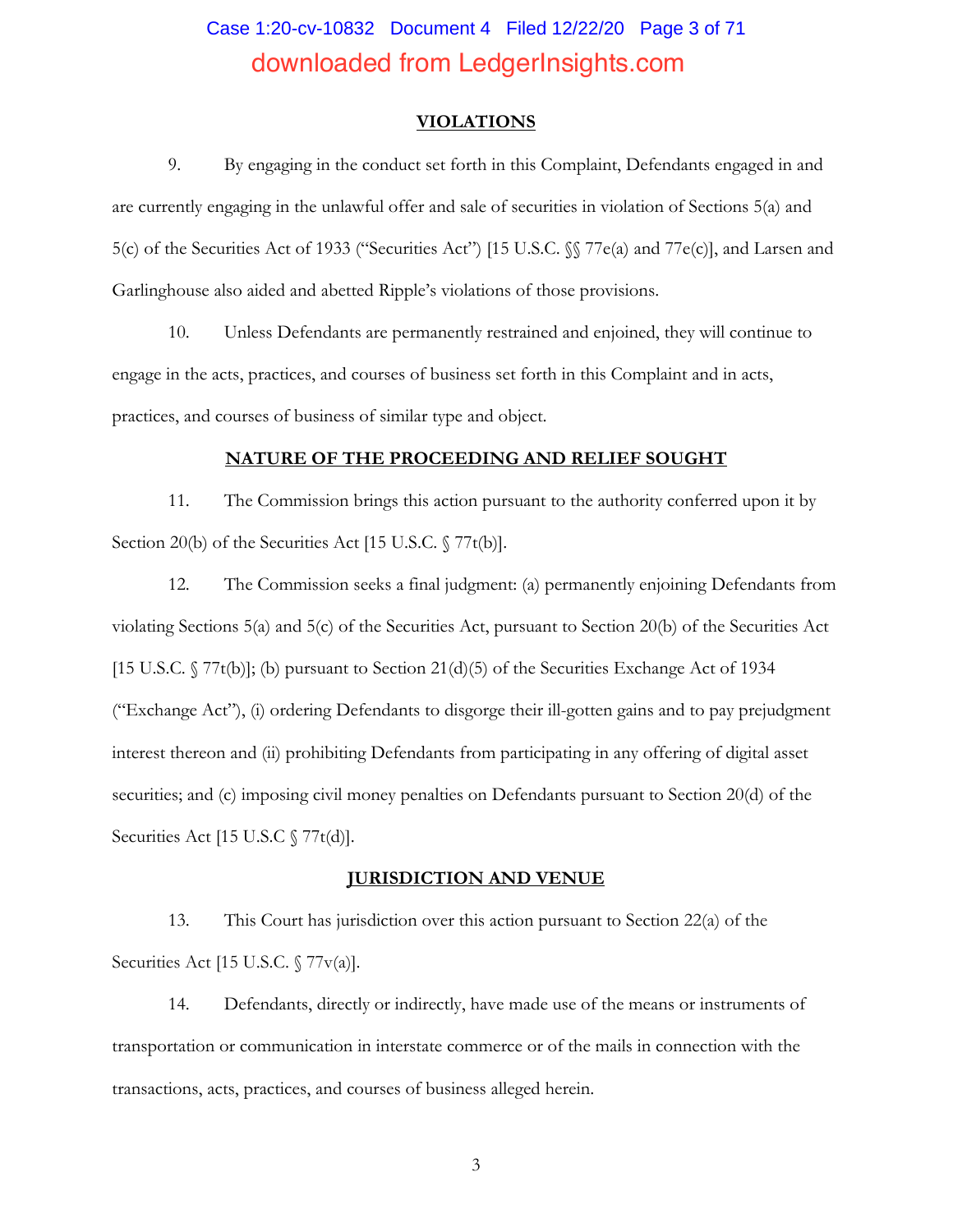# Case 1:20-cv-10832 Document 4 Filed 12/22/20 Page 4 of 71 downloaded from LedgerInsights.com

15. Venue is proper in the Southern District of New York pursuant to Section 22(a) of the Securities Act [15 U.S.C.  $\sqrt{77v(a)}$ ]. Among other acts, Ripple has an office in this District. Garlinghouse made certain statements at issue in this case while physically present in this District. All Defendants sold or orchestrated sales of XRP to purchasers residing in this District and enlisted entities domiciled in this District to sell the securities at issue in this case.

#### **DEFENDANTS**

16. **Ripple**, f/k/a Open Coin, Inc., is a Delaware corporation founded in September 2012, with its principal place of business in San Francisco, California, and an office in Manhattan.

17. **Garlinghouse**, age 49, is a California resident who was Ripple's chief operating officer ("COO") from April 2015 through December 2016, and who has served as its CEO from January 2017 to the present.

18. **Larsen**, age 60, is a California resident who co-founded Ripple and served as its CEO from September 2012 through December 2016, and who today serves as executive chairman of Ripple's Board of Directors. Larsen received nine billion XRP shortly after Ripple's founding. In 2005 Larsen co-founded, and through 2011 served as the CEO of, a company sued by the SEC in November 2008 for violating Sections 5(a) and (c) of the Securities Act.

#### **RELATED ENTITY AND INDIVIDUALS**

19. **XRP II, LLC,** f/k/a XRP Fund, LLC ("XRP II"), is Ripple's wholly-owned subsidiary. It was founded in approximately 2013, has been organized as a New York limited liability company since at least 2015, and is the entity through which Ripple offered and sold most of its XRP in the Offering. XRP II is registered as a money service business with the United States Financial Crimes Enforcement Network ("FinCEN") and as a virtual currency business with the New York State Department of Financial Services ("NYDFS").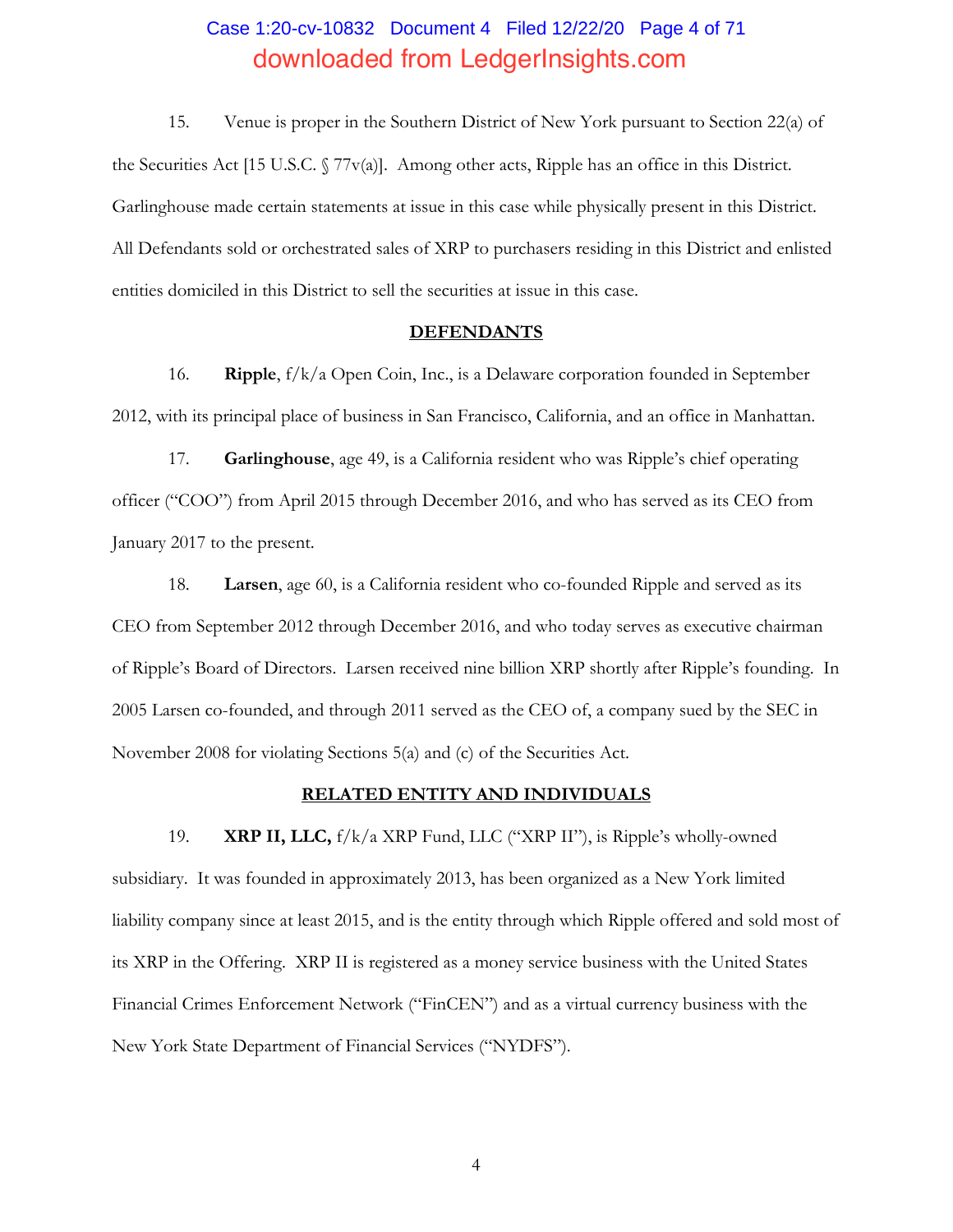# Case 1:20-cv-10832 Document 4 Filed 12/22/20 Page 5 of 71 downloaded from LedgerInsights.com

20. **Co-Founder**, age 45, is a California resident who co-founded Ripple and received nine billion XRP shortly after Ripple's founding.

21. **Cryptographer-1**, age 51, is a California resident who served as Ripple's chief cryptographer until July 2018 and is currently Ripple's chief technology officer.

22. **Ripple Agent-1**, age 55, is a California resident who co-founded Ripple and received two billion XRP shortly after Ripple's founding.

23. **Ripple Agent-2**, age 42, is a Florida resident who served as Ripple's "Head of XRP Markets" from November 2016 through April 2020.

24. **Ripple Agent-3,** age 36, is a California resident who served as Ripple's executive vice president of business development from February 2013 to January 2015, and its senior vice president of business development from February 2015 through May 2018.

#### **STATUTORY AND LEGAL FRAMEWORK**

25. Congress enacted the Securities Act to regulate the offer and sale of securities. In contrast to ordinary commercial principles of caveat emptor, Congress enacted a regime of full and fair disclosure, requiring a company (an issuer) and its control persons who offer and sell securities to the investing public to provide sufficient, accurate information to allow investors to make informed decisions before they invest.

26. Sections 5(a) and 5(c) of the Securities Act require that an issuer of securities like Ripple, and its control persons and affiliates like Larsen and Garlinghouse, register offers and sales of those securities with the SEC when they offer and sell securities to the public, absent certain exemptions that do not apply to Defendants' transactions. Registration statements relating to an offering of securities thus provide public investors with material information about the issuer and the offering, including financial and managerial information, how the issuer will use offering proceeds, and the risks and trends that affect the enterprise and an investment in its securities.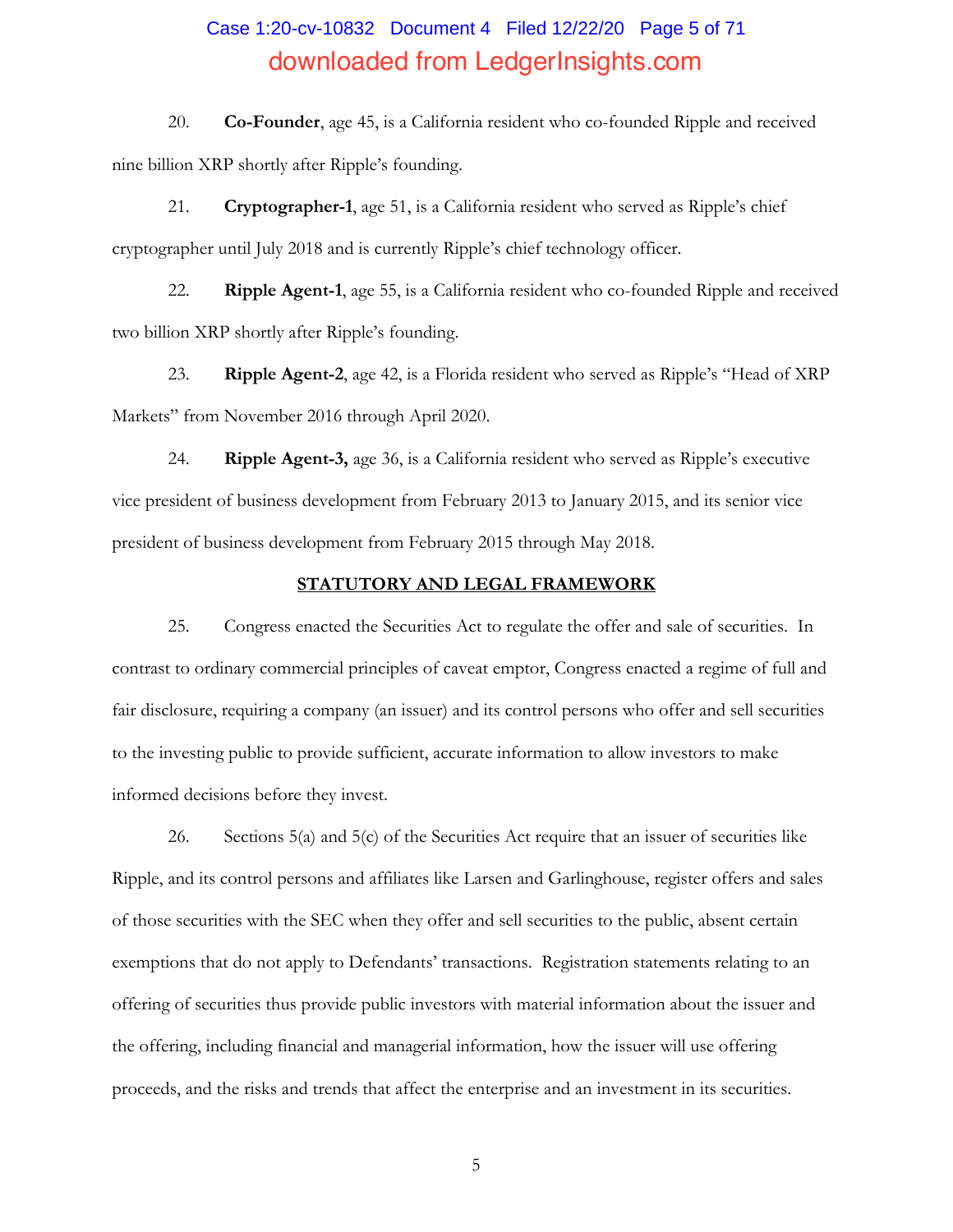# Case 1:20-cv-10832 Document 4 Filed 12/22/20 Page 6 of 71 downloaded from LedgerInsights.com

27. Section 5 of the Securities Act is all embracing; it prohibits any unregistered securities offering. Through exemption provisions like Section 4 of the Securities Act [15 U.S.C. § 77d], however, Congress distinguished between (1) sales by issuers of their securities into public markets, which require registration, and (2) ordinary trading transactions in the market by investors, once the securities have come to rest with them, which typically are exempted from registration.

28. Congress sought to provide the protections afforded by registration both where securities are sold directly to the public by the issuer, and where they are publicly sold through an intermediary who buys the stock from the issuer with a view to public resale, *i.e.*, "underwriters." 15 U.S.C. § 77b(a)(11). Congress enacted a broad definition of underwriter to include all persons who might operate as conduits for securities being placed into the hands of the investing public.

29. An issuer's sales of securities may be exempt from registration provided they are not part of a public offering. Securities distributions, or public offerings, by issuers, with or without the use of underwriters, are not exempt from registration and must be registered under Section 5. Exemptions and safe harbors from registration are structured to exempt transactions where the purpose and protections of registration have been otherwise satisfied. The party claiming an exemption bears the burden of showing the transaction is entitled to one.

30. After an issuer registers the offer and sale of its securities under the Securities Act, the Exchange Act requires it to make periodic and current public disclosures, including annual, quarterly, and current reports that provide similar disclosure, including a description of the issuer's business, management's discussion and analysis, disclosure of significant events, and financial information. These filings are necessary to achieve the statutory goal of enabling investors in the offering, as well as would-be purchasers in secondary transactions, to make informed decisions.

31. The definition of a "security" under the Securities Act includes a wide range of investment vehicles, including "investment contracts." Investment contracts are instruments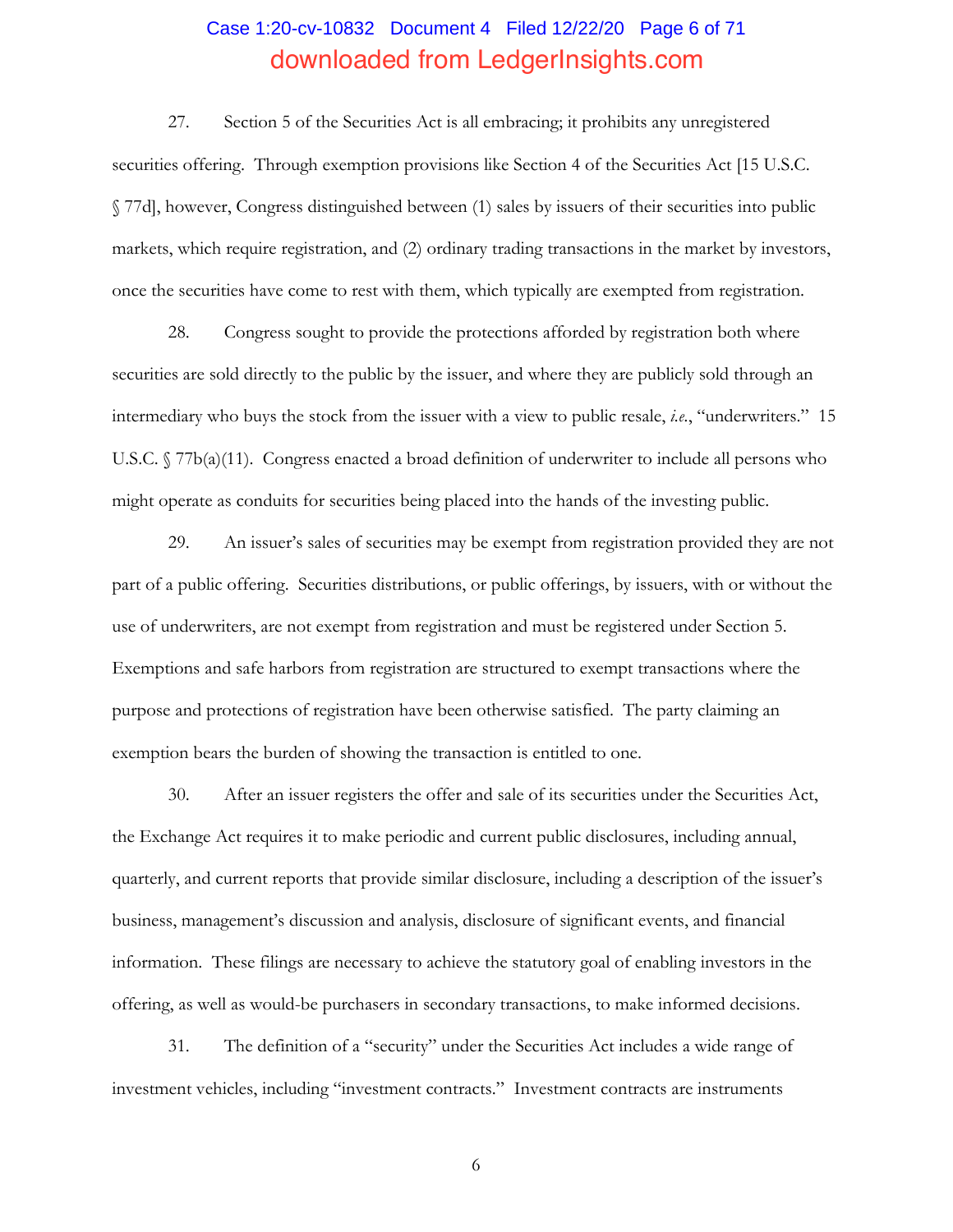# Case 1:20-cv-10832 Document 4 Filed 12/22/20 Page 7 of 71 downloaded from LedgerInsights.com

through which a person invests money in a common enterprise and reasonably expects profits or returns derived from the entrepreneurial or managerial efforts of others. Courts have found that novel or unique investment vehicles constitute investment contracts, including interests in orange groves, animal breeding programs, railroads, mobile phones, and enterprises that exist only on the Internet. As the United States Supreme Court noted in *SEC v. W.J. Howey Co.*, Congress defined "security" broadly to embody a "flexible rather than a static principle, one that is capable of adaptation to meet the countless and variable schemes devised by those who seek the use of the money of others on the promise of profits." 328 U.S. 293, 299 (1946).

#### **BACKGROUND ON DIGITAL ASSETS AND DISTRIBUTED LEDGERS**

32. The term "digital asset" or "digital token" generally refers to an asset issued and/or transferred using distributed ledger or blockchain technology, including assets sometimes referred to as "cryptocurrencies," "virtual currencies," digital "coins," and digital "tokens."

33. A blockchain or distributed ledger is a peer-to-peer database spread across a network of computers that records all transactions in theoretically unchangeable, digitally recorded data packages. The system relies on cryptographic techniques for secure recording of transactions.

34. Blockchains typically employ a consensus mechanism to "validate" transactions, which, among other things, aims to achieve agreement on a data value or on the state of the ledger.

35. Digital tokens may be traded on digital asset trading platforms in exchange for other digital assets or fiat currency (legal tender issued by a country), at times by being allocated to investors' accounts in the records of the platform (*i.e.*, "off-chain"), without necessarily being transferred from one blockchain address to another (*i.e.*, "on-chain").

36. Some digital assets may be "native tokens" to a particular blockchain—meaning that they are represented on their own blockchain, though other digital assets may also be represented on that same blockchain. Native tokens typically serve a number of technical functions on a distributed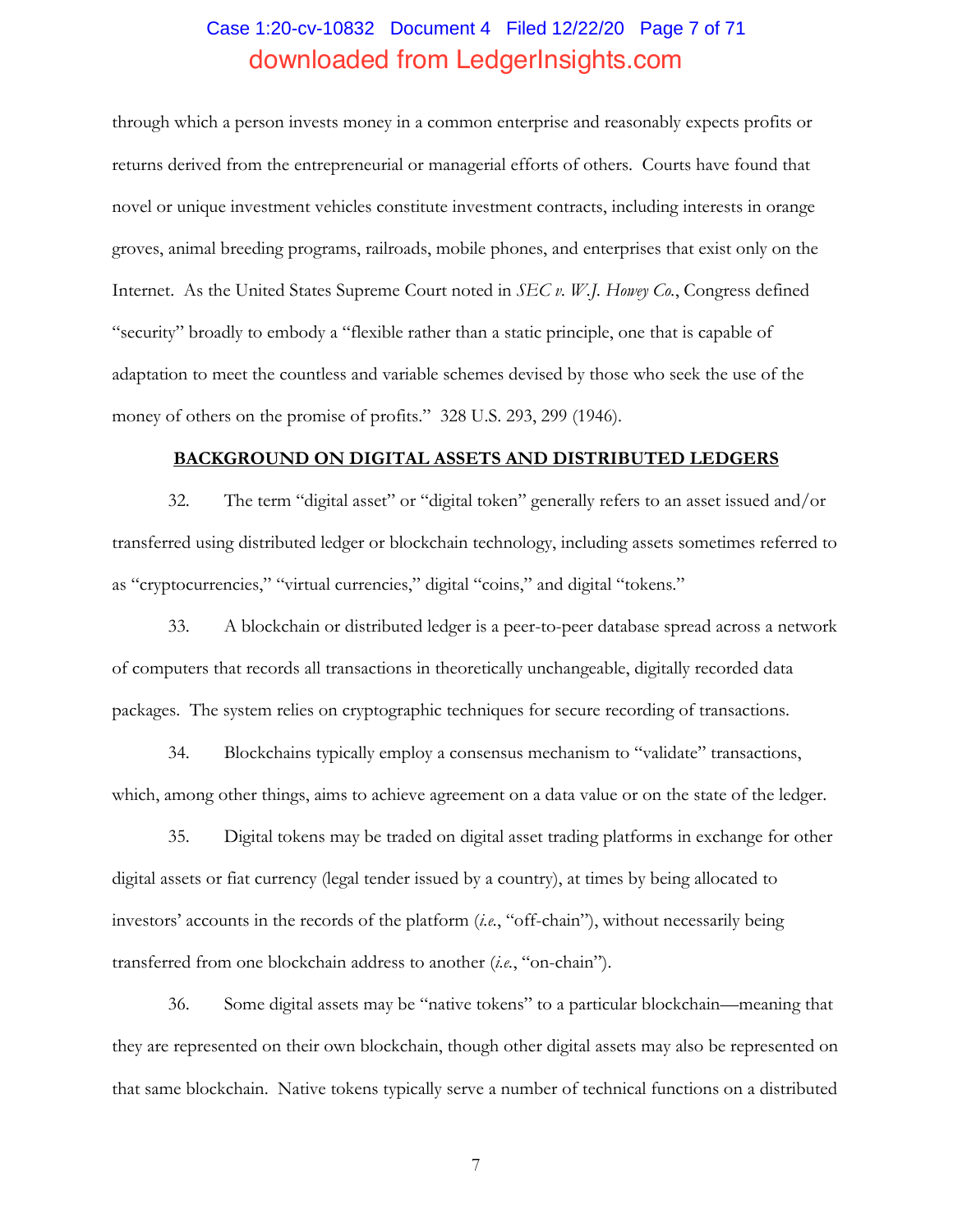# Case 1:20-cv-10832 Document 4 Filed 12/22/20 Page 8 of 71

ledger, such as helping secure the ledger from manipulation or other forms of attacks. Like other "digital tokens," native tokens may also be sold and traded for consideration.

37. On July 25, 2017, the SEC issued the *Report of Investigation Pursuant to Section 21(a) of the Securities Exchange Act of 1934: The DAO*, advising "those who would use . . . distributed ledger or blockchain-enabled means for capital raising[] to take appropriate steps to ensure compliance with the U.S. federal securities laws," and finding that the offering of digital assets at issue in that report were investment contracts and, therefore, securities.

#### **FACTS**

#### **I. The Creation of XRP**

#### **A. Larsen and Co-Founder Established Ripple**

38. In approximately late 2011 or early 2012, Co-Founder began working on the idea and code for what would become the "XRP Ledger"  $\left(\frac{a}{k}\right)$  a "Ripple Protocol"). Around that time, he recruited Cryptographer-1 and Ripple Agent-1 to assist him in programming the XRP Ledger.

39. The XRP Ledger—software code—operates as a peer-to-peer database, spread across a network of computers, that records data respecting transactions, among other things.

40. During the process to achieve consensus with respect to a new proposed state of the XRP Ledger, each server on the network evaluates proposed transactions from a subset of servers it trusts not to defraud it, also known as the server's "UNL" or "Unique Node List." While each server defines its own trusted servers, the XRP Ledger requires a high degree of overlap between the trusted nodes chosen by each server. Ripple thus publishes its own proposed UNL.

41. Approximately 40% of the nodes validating transactions on the XRP Ledger are operated by organizations or entities based in the United States, including Ripple itself.

42. In 2012, Co-Founder hired Larsen to be the CEO of a newly formed company that would continue the XRP Ledger and XRP projects.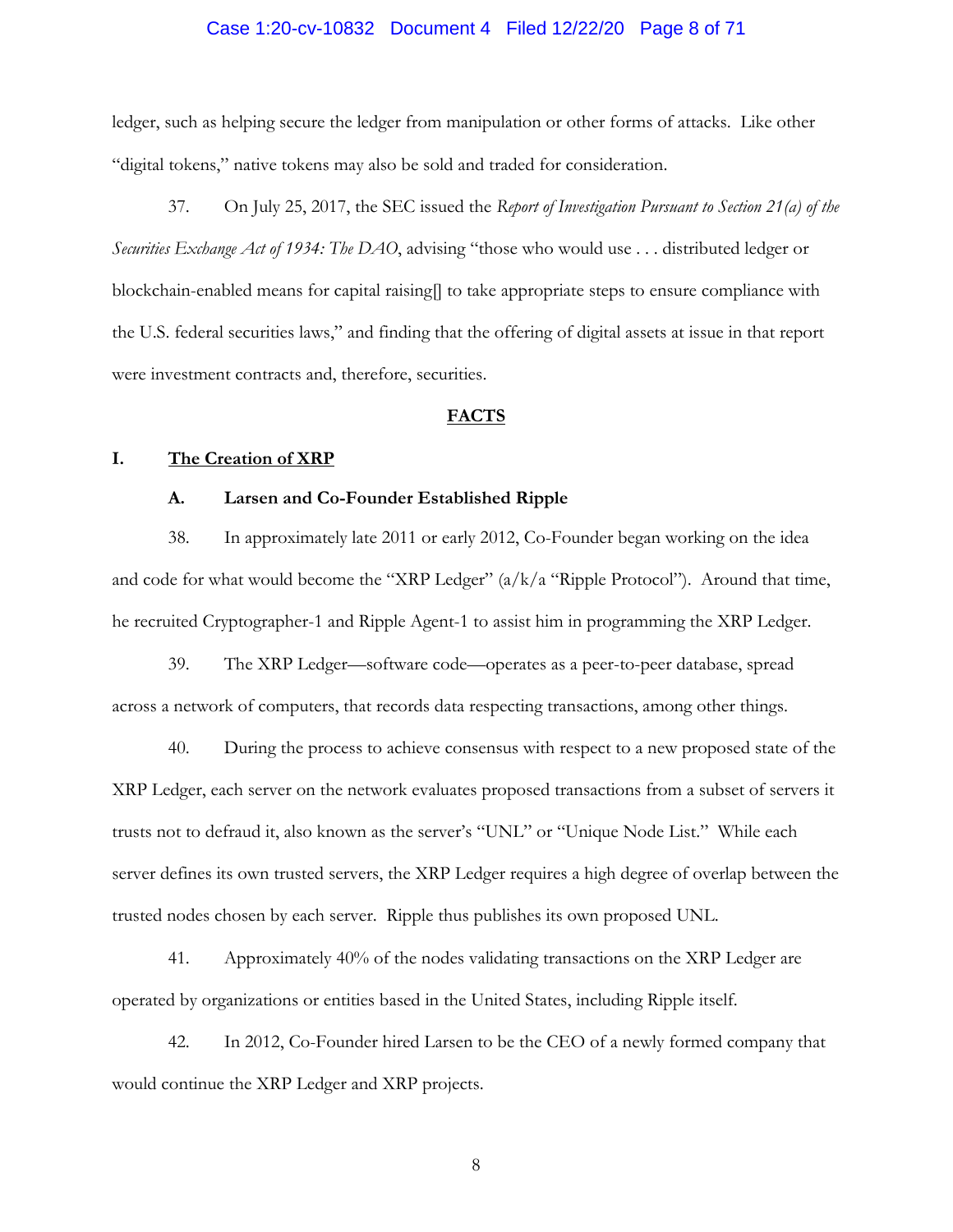### Case 1:20-cv-10832 Document 4 Filed 12/22/20 Page 9 of 71

43. As CEO, Larsen ran Ripple's day-to-day operations and was responsible for all aspects of company products and strategy and for the growth of and investment in the company. Larsen solicited and participated in meetings with current and prospective Ripple equity and XRP investors and regularly updated Ripple's Board of Directors and shareholders.

44. In September 2012, Co-Founder, Larsen, and Ripple Agent-1 founded Ripple.

45. Upon the completion of the XRP Ledger in December 2012, and as its code was being deployed to the servers that would run it, Co-Founder, Ripple Agent-1, and Cryptographer-1 created—at little cost—the final version of what today is a fixed supply of 100 billion XRP.

46. Co-Founder, Larsen, and Ripple Agent-1 then transferred 80 billion XRP to Ripple and the remaining 20 billion XRP to themselves—9 billion XRP each to Co-Founder and Larsen and 2 billion XRP to Ripple Agent-1—as compensation for Ripple's founders. After this transfer, Ripple and its founders controlled 100% of XRP.

47. As Cryptographer-1—a well-respected and known Ripple spokesperson—stated in a recent tweet (on Twitter): "The people who created XRP are pretty much the same as the people who created Ripple and they created Ripple originally to, among other things, distribute XRP."

48. XRP, also software code, is a digital asset and the native token on the XRP Ledger.

49. Ripple and Larsen originally called XRP "Ripple Credits" and, for several years thereafter, participants in the digital asset space simply referred to the digital asset as "Ripples."

50. Ripple could do little with its billions of XRP at that time, however, and Ripple had limited funds to pursue any operations it may have sought to undertake. Ripple determined to create a market for and sell XRP to the public to monetize its holdings and finance its operations.

## **B. Ripple's Lawyers Warned Ripple and Larsen that XRP Could Be a Security**

51. Ripple sought the advice of an international law firm regarding certain state and federal legal risks associated with the distribution and monetization of XRP.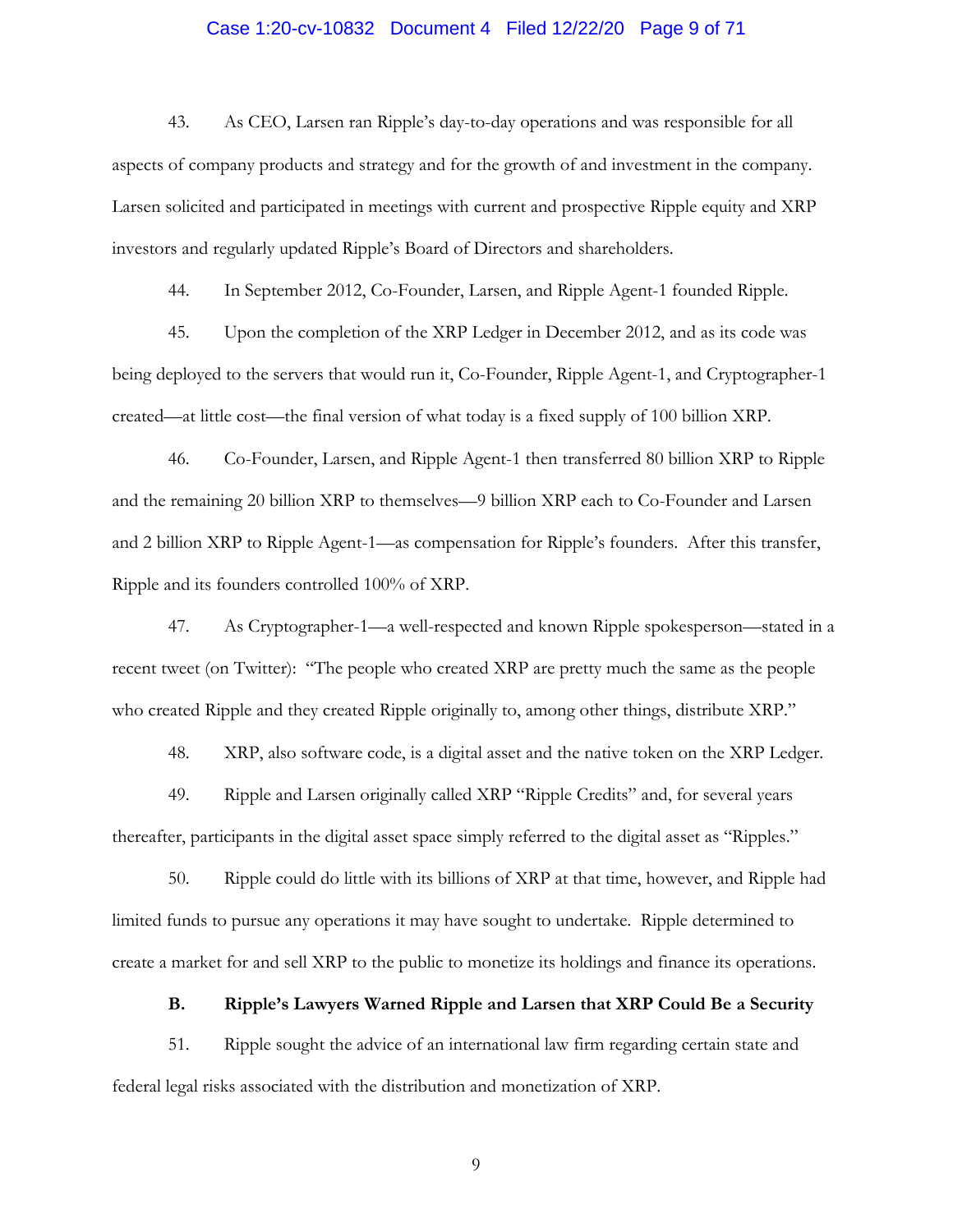# Case 1:20-cv-10832 Document 4 Filed 12/22/20 Page 10 of 71

52. The law firm provided two memos—one on February 8, 2012 and another on October 19, 2012 (the "Legal Memos")—that analyzed these risks. The first memo was addressed to the Co-Founder and another individual, and the second to Larsen, the Co-Founder, and Ripple.

53. The Legal Memos warned that there was some risk that XRP would be considered an "investment contract" (and thus a security) under the federal securities laws depending on various factors. These included, among other things, how Ripple promoted and marketed XRP to potential purchasers, the motivation of such purchasers, and Ripple's other activities with respect to XRP. If individuals purchased XRP "to engage in speculative investment trading" or if Ripple employees promoted XRP as potentially increasing in price, the Legal Memos warned that Ripple would face an increased risk that XRP units would be considered investment contracts (and thus securities).

54. Both memos warned that XRP was unlikely to be considered "currency" under the Exchange Act because, unlike "traditional currencies," XRP was not backed by a central government and was not legal tender.

55. The October 2012 Legal Memo also advised Ripple and Larsen to contact the SEC to obtain clarity as to whether XRP was a security under the federal securities laws.

56. By at least 2013, Larsen was aware of the contents of the Legal Memos.

57. On May 26, 2014, Larsen explained in an email to an individual formerly associated with Ripple that the international law firm that wrote the Legal Memos advised "that investors and employees could not receive XRP" because that "could risk SEC designation [as] a security." Larsen also explained that the XRP he received upon Ripple's founding was "comp[ensation] for . . . personally assuming th[e] risk" of being deemed the issuers of securities—namely, XRP.

58. In other words, as Larsen himself explained, he was paid at the outset in an asset (potentially worth hundreds of millions of dollars) to assume a risk he knew existed—that the sale of the asset could constitute an offering of securities for which he would be held responsible.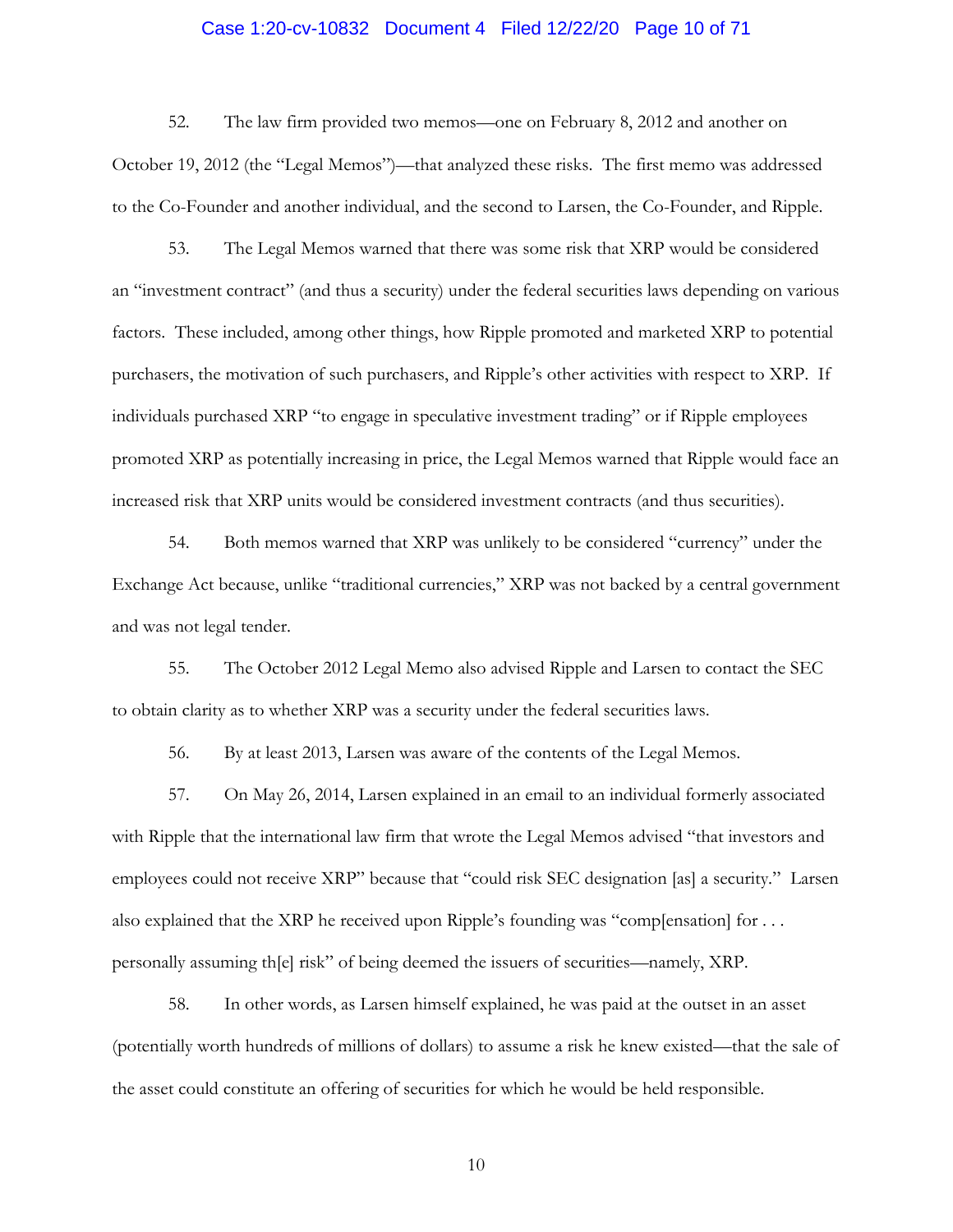# Case 1:20-cv-10832 Document 4 Filed 12/22/20 Page 11 of 71

59. Despite this knowledge and Larsen's familiarity with Section 5 from the SEC enforcement action that his previous company had settled in 2008 while Larsen was its CEO, Ripple and Larsen failed to heed some of the legal advice and warnings in the Legal Memos. Neither contacted the SEC to obtain clarity about the legal status of XRP before engaging in a large-scale distribution. Moreover, as described in more detail below, Ripple and Larsen (and later Garlinghouse) offered, sold and promoted XRP as an investment—precisely the type of conduct the Legal Memos had warned could lead to a determination that XRP was a security.

60. In addition, Ripple and Larsen (and later Garlinghouse) never filed a registration statement with the SEC prior to offering or selling XRP. Nor did they limit their sales of XRP to transactions that fit within legal exemptions to the registration requirements of the Securities Act. In other words, Ripple and Larsen embarked on a large-scale unregistered public distribution of XRP and—with the goal of immense profits—simply assumed the risk that they were violating the federal securities laws.

## **C. Ripple Began to Distribute XRP**

61. From 2013 through 2014, Ripple and Larsen made efforts to create a market for XRP by having Ripple distribute approximately 12.5 billion XRP through "bounty programs" that paid programmers compensation for reporting problems in the XRP Ledger's code. As part of these calculated steps, Ripple distributed small amounts of XRP (typically between 100 and 1,000 XRP per transaction) to anonymous developers and others to establish a trading market for XRP.

62. At the same time, Ripple began to make public statements with respect to XRP (then Ripple Credits) that began to create in investors an expectation of profit based on Ripple's efforts.

63. For example, in a promotional document Ripple circulated to potential investors around May 2013, Ripple explained that its "business model is based on the success of its native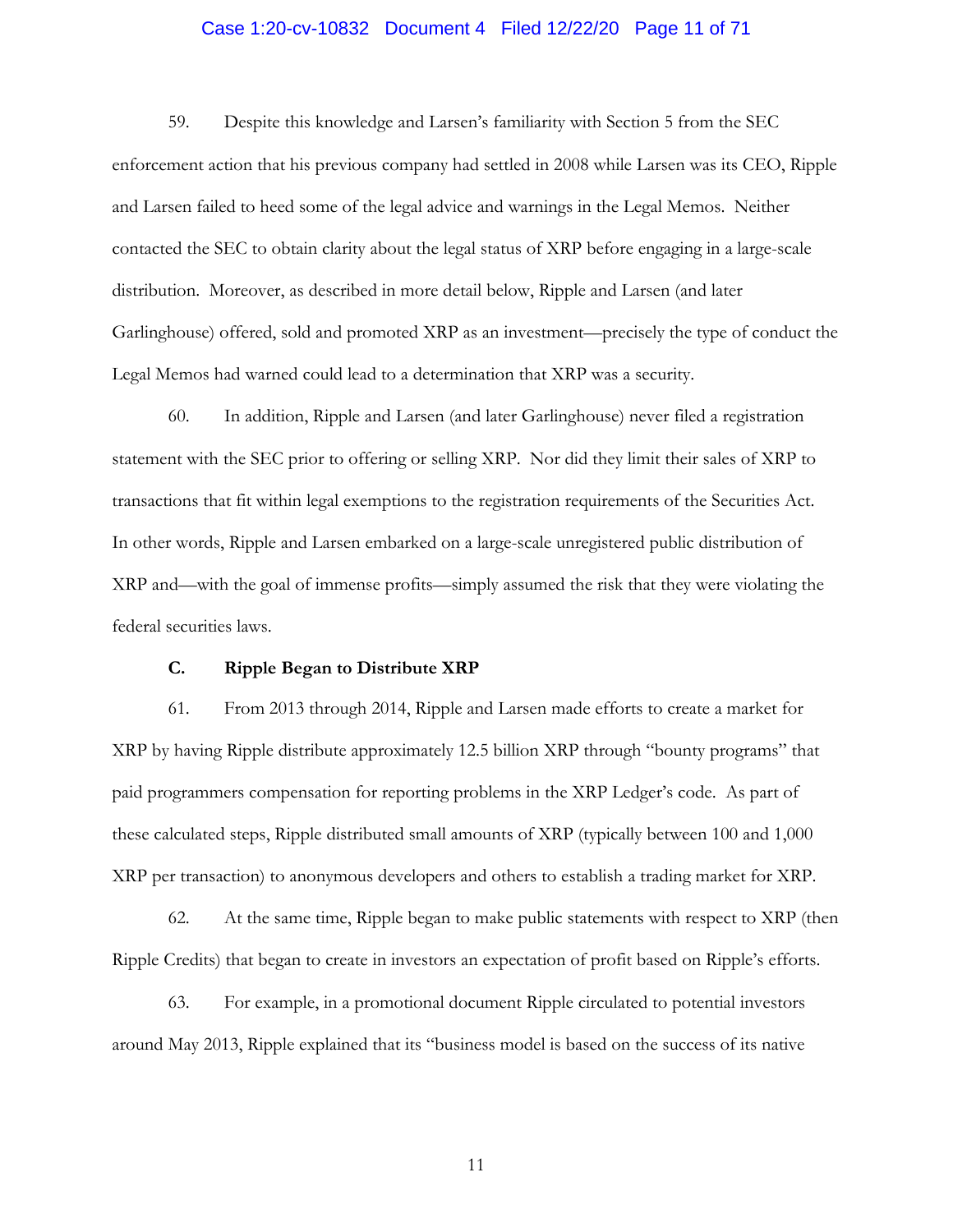#### Case 1:20-cv-10832 Document 4 Filed 12/22/20 Page 12 of 71

currency," that it would "keep between 25% to 30%" of XRP, and noted the "record highs" of prices other digital assets had achieved as something Ripple hoped to emulate for XRP.

64. On May 12, 2013, Cryptographer-1 posted on *Bitcoin Forum*, a popular digital asset forum: "As a corporation, we are legally obligated to maximize shareholder value. With our current business model, that means acting to increase the value and liquidity of XRP. We believe this will happen if the Ripple network is widely adopted as a payment system.... One would expect increased demand to increase price."

#### **II. Ripple Made Unregistered Offers and Sales in Connection with XRP Distributions**

#### **A. Ripple's Plan to Distribute XRP**

65. By at least late 2013, Ripple and Larsen viewed the "Goal of Distribution" for XRP as achieving "Network Growth" and "Rais[ing] funds for Ripple Labs operations," as reflected in at least one internal Ripple document titled the "XRP Distribution Framework."

66. Ripple began its efforts by attempting to increase speculative demand and trading volume for XRP though, at first, it did not articulate a single specific strategy about which type of entities or persons it would target to encourage adoption of XRP for any particular non-investment use. As Cryptographer-1 put it in 2013, Ripple was working on "multiple avenues" at the time.

67. Starting in at least 2015, however, Ripple decided that it would seek to make XRP a "universal [digital] asset" for banks and other financial institutions to effect money transfers.

68. According to Ripple's plans, to create acceptance for the universal digital asset, Ripple first had to create an active, liquid XRP secondary trading market. It therefore continued its efforts to develop a use for XRP while increasing sales of XRP into the market. Under the plan, a future "user" of XRP as a universal asset (*i.e.*, a bank) would use the speculative trading market to effect money transfers.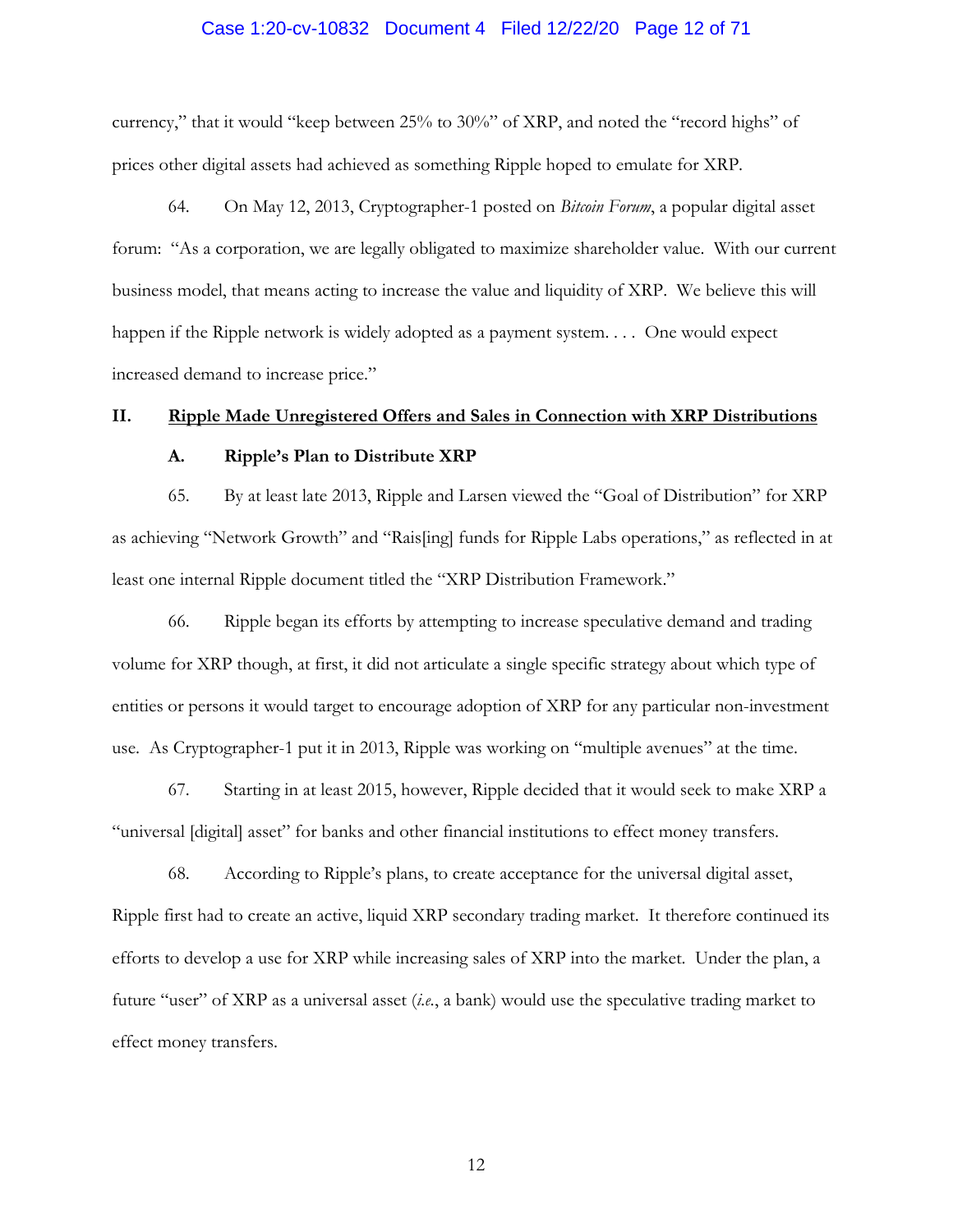# Case 1:20-cv-10832 Document 4 Filed 12/22/20 Page 13 of 71

69. In other words, Ripple's stated business plan made Ripple's conduct alleged here a foregone conclusion—Ripple made it part of its "strategy" to sell XRP to as many speculative investors as possible. While Ripple touted the potential future use of XRP by certain specialized institutions, a potential use it would deploy investor funds to try to create, Ripple sold XRP widely into the market, specifically to individuals who had no "use" for XRP as Ripple has described such potential "uses" and for the most part when no such uses even existed.

70. Ripple also lacked the funds to pay for these endeavors and for its general corporate business expenses, which for 2013 and 2014 already exceeded \$25 million, without selling XRP.

71. Ripple's objectives and its own financial reality thus compelled it to actively seek to offer and sell XRP as widely as possible, while controlling supply and demand in the resale market to manage and control liquidity for an imagined, future "use" case.

72. In August 2013, Ripple started making unregistered offers and sales of XRP in exchange for fiat currencies or digital assets such as bitcoin.

73. Larsen orchestrated the initial stage of Ripple's Offering of XRP by approving the timing and amount of offers and sales to: (1) purchasers in the open market ("Market Sales"); (2) investment funds, wealthy individuals, or other sophisticated investors ("Institutional Sales"); and (3) others enlisted to assist Ripple's efforts to develop an XRP market (the "Other XRP Distributions").

74. Garlinghouse joined Ripple as COO in April 2015 and substantially assisted its ongoing unregistered Offering by, among other things, being responsible for its operations. In January 2017, Garlinghouse became CEO and Larsen retained his role as chairman of the Board.

75. After the change in corporate structure, both Garlinghouse and Larsen remained key decision makers and participants in Ripple's ongoing Offering. As CEO, Garlinghouse approved the timing and amounts of unregistered offers and sales of XRP, and, as chairman of the Board, Larsen was consulted on such offers and sales. Both continue to communicate with potential and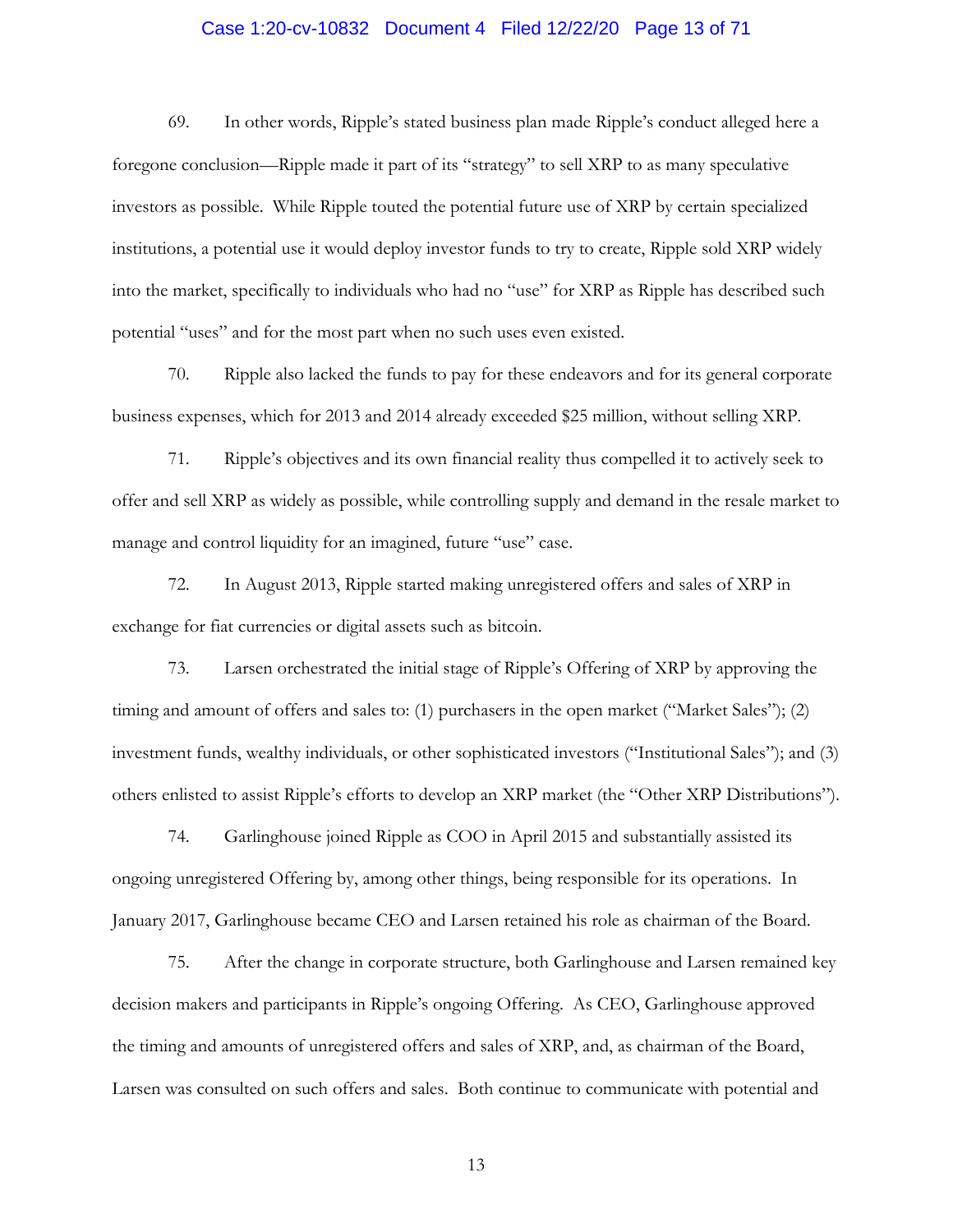# Case 1:20-cv-10832 Document 4 Filed 12/22/20 Page 14 of 71

actual XRP investors and Ripple equity shareholders and to participate in certain projects Ripple is pursuing with respect to XRP. Both have continued selling XRP into public markets.

76. In 2017, Defendants also began accelerating Ripple's sales of XRP because, while Ripple's expenses continued to increase (reaching nearly \$275 million for 2018), its revenue outside of XRP sales did not.

77. For example, starting in 2016, Ripple began selling two software suites, xCurrent and xVia, from which it has earned approximately \$23 million through 2019, though neither uses XRP or blockchain technology. Ripple raised about \$97 million in sales of equity securities through 2018 and an additional \$200 million in 2019. In other words, the overwhelming majority of Ripple's revenue came from its sales of XRP, and Ripple relied on those sales to fund its operations.

## **B. Overview of Ripple's XRP Distribution**

78. Ripple's planned distribution of XRP succeeded.

79. From 2014 through the end of 2019, to fund its operations, Ripple sold at least 3.9 billion XRP through Market Sales for approximately \$763 million USD.

80. From 2013 through the end of the third quarter of 2020, Ripple sold at least 4.9 billion XRP through Institutional Sales for approximately \$624 million USD, also to fund Ripple's operations, for a total of at least \$1.38 billion USD in Market and Institutional Sales alone.

81. The market price for XRP—and Ripple's sales prices in the Offering—ranged from a low price of approximately \$0.002 per XRP in 2014 to a high price of \$3.84 per XRP in early 2018, an increase of nearly 137,000%. XRP traded at approximately \$0.58 USD per XRP as of last week.

82. Ripple also undertook to achieve its goal of widespread distribution of XRP by exchanging XRP for non-cash consideration, such as labor and market-making services. Through the Other XRP Distributions, Ripple paid third parties to assist in its efforts to accomplish as widespread a distribution of XRP as possible and to attempt to develop a "use" for XRP.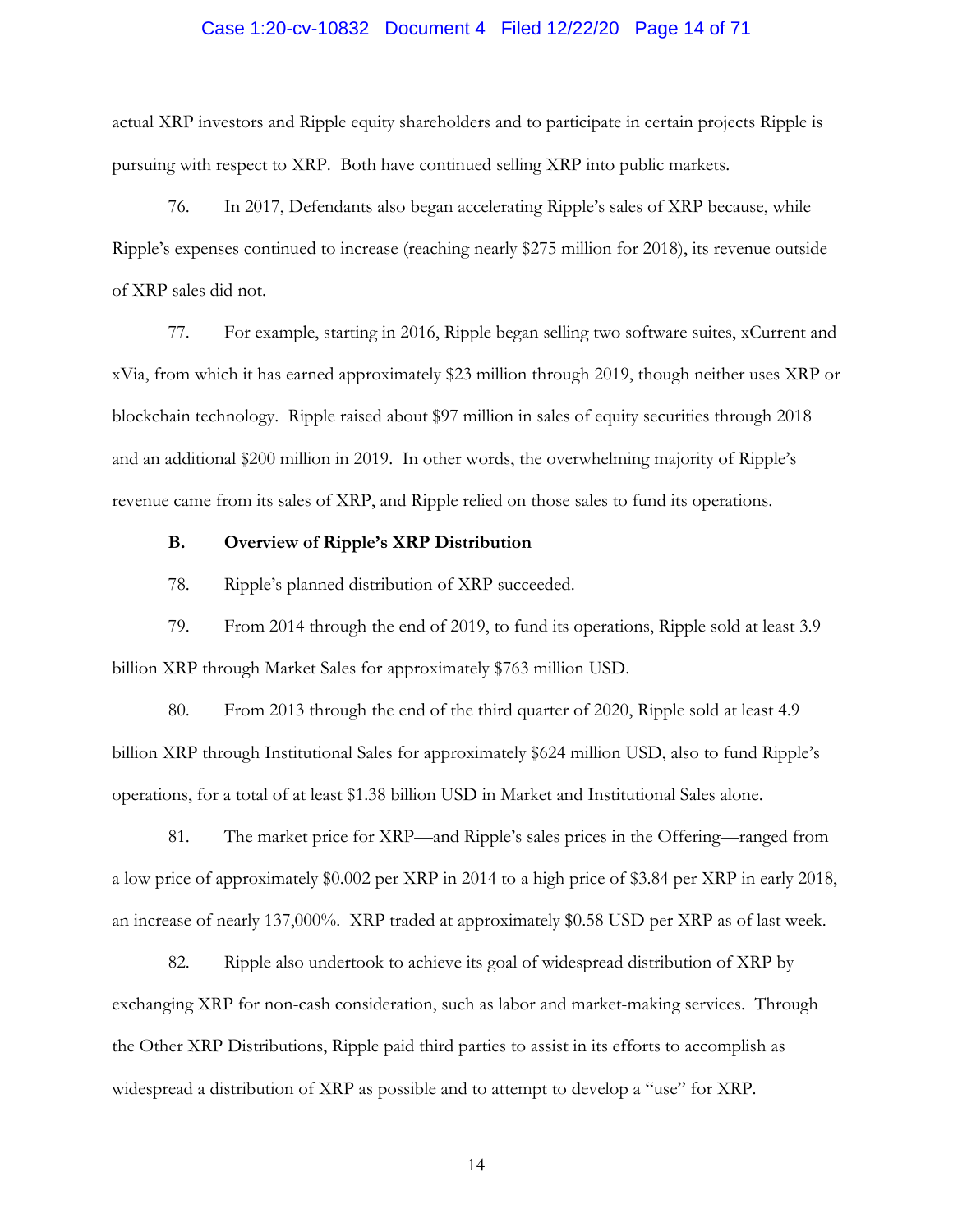#### Case 1:20-cv-10832 Document 4 Filed 12/22/20 Page 15 of 71

83. Since 2014, Defendants have disbursed at least 4.05 billion XRP (valued at at least \$500 million USD when the XRP was distributed) through Other XRP Distributions.

84. In addition, Larsen (beginning in 2015) and Garlinghouse (beginning in 2017) directly participated in the Offering by offering and selling their own holdings of XRP into the same market as Ripple's Market Sales, typically following the same manner of sale.

85. From 2015 through at least March 2020, while Larsen was an affiliate of Ripple as its CEO and later chairman of the Board, Larsen and his wife sold over 1.7 billion XRP to public investors in the market. Larsen and his wife netted at least \$450 million USD from those sales.

86. From April 2017 through December 2019, while an affiliate of Ripple as CEO, Garlinghouse sold over 321 million XRP he had received from Ripple to public investors in the market, generating approximately \$150 million USD from those sales.

87. Defendants offered and sold XRP to any person, without restricting offers or sales to persons who had a "use" for XRP (particularly given that little to no "use" existed until Ripple subsidized some "use" operations in recent months, as described below) and without restricting anyone's ability to resell their XRP to investors within the United States or elsewhere.

88. With respect to all four types of distribution (Market Sales, Institutional Sales, Other XRP Distributions, and Individual Defendants' XRP Sales), Defendants understood that XRP purchasers routinely resold XRP to other investors in the United States and other countries. These resales aligned with Defendants' own goals of achieving as widespread a distribution of XRP as possible, which was necessary to promote an aftermarket of buyers and sellers of XRP.

89. Defendants sold approximately 14.6 billion XRP, as summarized in Table 1, below.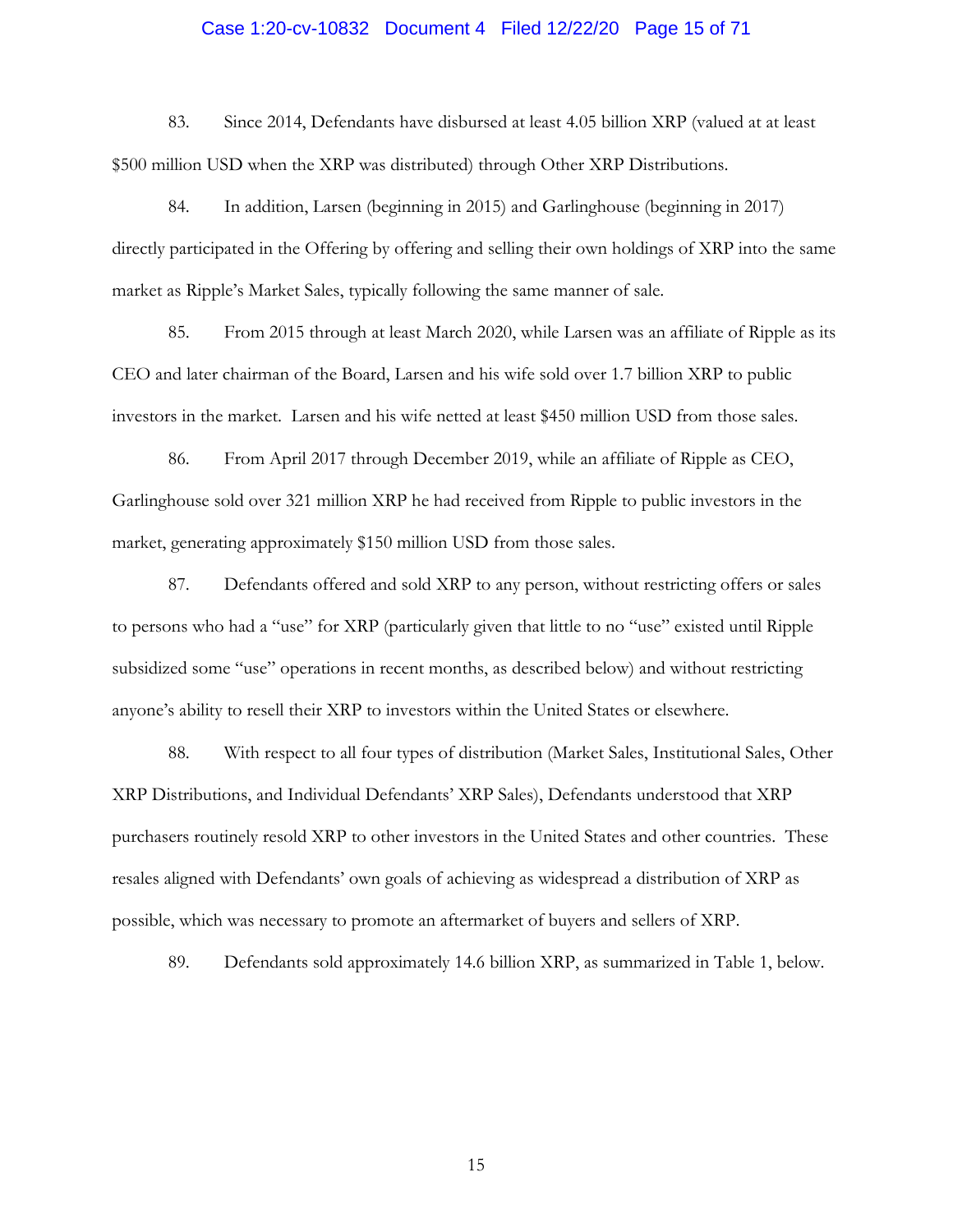## Case 1:20-cv-10832 Document 4 Filed 12/22/20 Page 16 of 71

| <b>Type of Sales</b>                            | <b>Approximate Amount of</b><br><b>XRP Sold &amp; Distributed</b> |
|-------------------------------------------------|-------------------------------------------------------------------|
| <b>Market Sales</b>                             | 3.9 billion                                                       |
| <b>Institutional Sales</b>                      | 4.9 billion                                                       |
| <b>Other XRP Distributions</b>                  | 4.1 billion                                                       |
| Individual Defendants' XRP Sales - Larsen       | 1.7 billion                                                       |
| Individual Defendants' XRP Sales – Garlinghouse | $321$ million <sup>*</sup>                                        |
| <b>Total Offering</b>                           | 14.6 billion                                                      |

\* Counted in "Other XRP Distributions" Only

# **Table 1: Total Defendants' XRP Sales & Distributions in the Offering**

#### **C. Defendants' Market Sales of XRP**

90. As CEO, Larsen initiated and approved Ripple's Market Sales of XRP.

91. Ripple conducted the Market Sales first by transferring ownership of XRP on the

XRP Ledger directly to investors and later by using traders who specialized in algorithmic digital asset trading to offer and sell XRP to investors, both on the XRP Ledger and on digital asset trading platforms, both in exchange for fiat currencies or other digital assets such as bitcoin.

92. The entities Defendants enlisted to help carry out the Market Sales—the specialized traders or the trading platforms—were typically not registered with the SEC in any capacity.

93. Ripple conducted the Market Sales by paying at least four entities commissions, paid in XRP, for executing Ripple's XRP sales to the public on digital asset trading platforms.

94. One of these entities is based in New York and was registered with the SEC as a broker-dealer until December 2019. One of the other entities is also based in the United States, while another entity is internationally-based but has offices in the United States. The fourth entity, through which Ripple conducted most of the Market Sales, is a global digital asset trading firm with an office in the United States (the "Market Maker").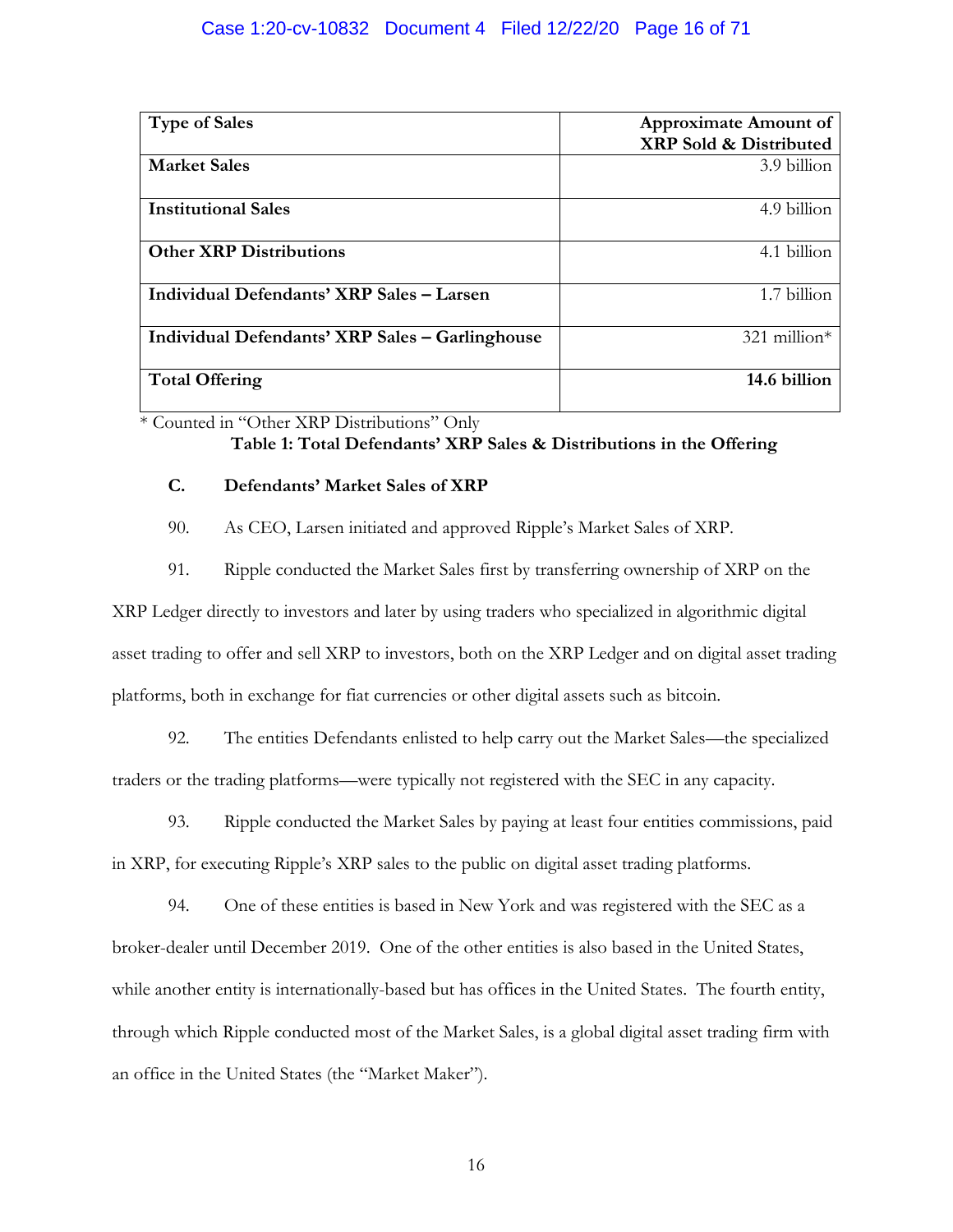# Case 1:20-cv-10832 Document 4 Filed 12/22/20 Page 17 of 71

95. To increase Market Sales throughout the Offering, Ripple has also directed all readers of its website to information about "How to Buy XRP" and has provided a list of digital asset trading platforms, including some with principal places of business in the United States, on which investors can make those purchases.

96. While each was CEO, Larsen and Garlinghouse had final decision-making authority over which trading venues to use for Market Sales and how much XRP to sell on a particular venue, which Ripple communicated to traders as an overall percentage of XRP's daily trading volume.

97. At Ripple's direction, the intermediaries such as the Market Maker ensured that Market Sales were programmatically set not to exceed a certain percentage of XRP's overall daily trading volume, and Ripple referred to the Market Sales as "programmatic sales."

98. On occasion, Ripple employees or the Market Marker consulted Larsen and Garlinghouse as to parameters for conducting Ripple's Market Sales, which they at times approved.

#### **D. Defendants' Public Distribution through Institutional Sales of XRP**

99. Since at least 2013, Ripple and Larsen tried to make Institutional Sales to obtain essential funding for Ripple's operations and develop a speculative trading market in XRP.

100. Ripple viewed the Institutional Sales as the lynchpin of its strategy to generate speculative interest in XRP from public investors. As Ripple stated in a document published on its website on January 24, 2017, which Ripple Agent-2 authored, Ripple's Institutional Sales of XRP were "indicative of [XRP's] broader capital market potential."

101. Ripple—through its agents, including Larsen and Garlinghouse—offered and sold XRP for investment to influential players in the digital asset space, including XRP market makers, dealers, and blockchain-focused private investment funds looking to create an XRP-based fund or include XRP in their fund. These market makers were also typically not registered with the SEC.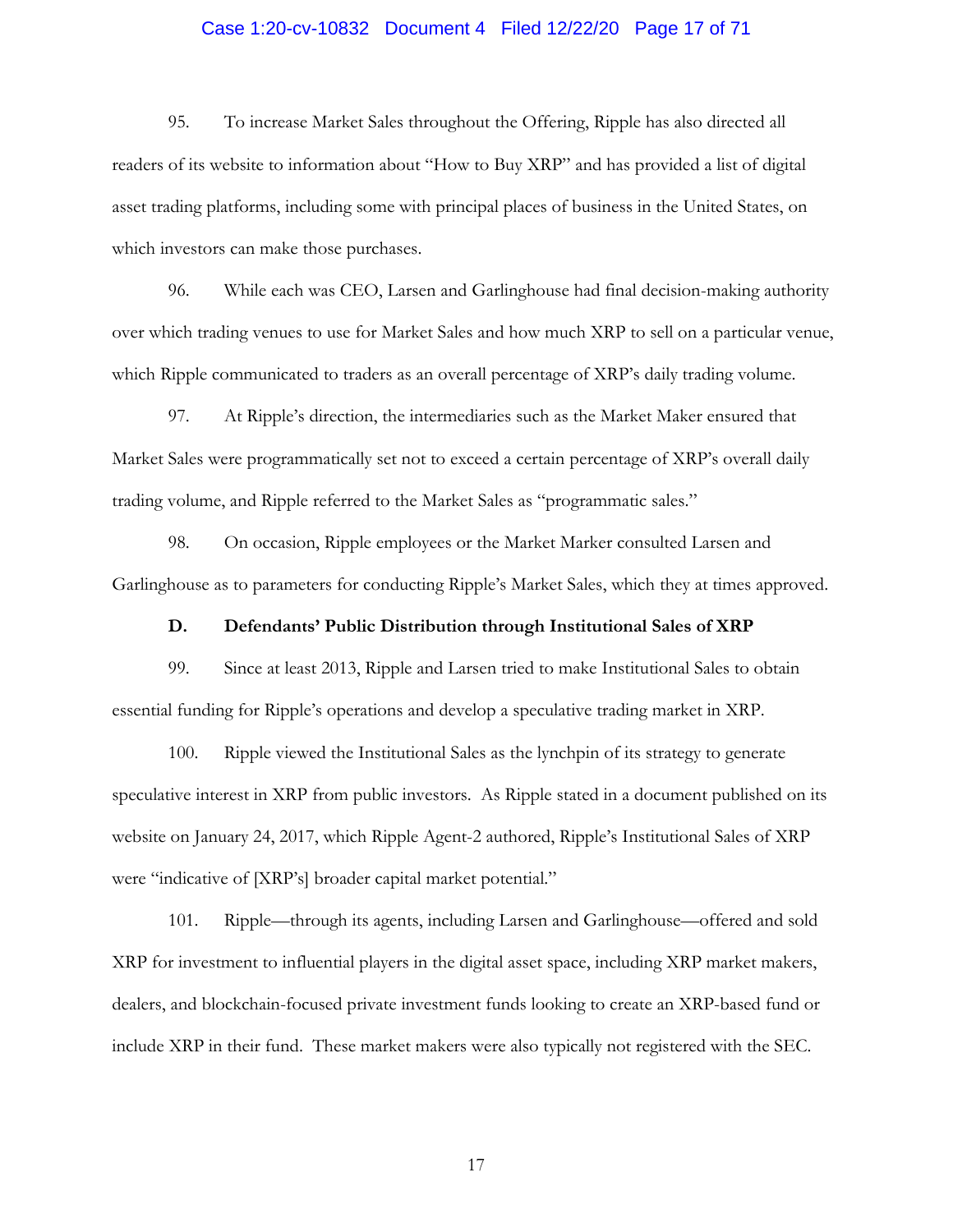# Case 1:20-cv-10832 Document 4 Filed 12/22/20 Page 18 of 71

102. With a few exceptions, Ripple conducted the Institutional Sales through XRP II, which applied for a license with the NYDFS to engage in the "virtual currency business activity" of selling "units of Ripple's virtual currency . . . to institutional and other accredited investors" who are "purchasing XRP for speculative purposes."

103. From 2013 to the present, Ripple has made Institutional Sales to at least twenty-six institutional investors.

104. Ripple made many of the XRP Institutional Sales at a discount from XRP market prices. At least seven of the institutional investors—including some described below—bought XRP at discounts between 4% and 30% to the market price

105. The agreements governing Ripple's Institutional Sales typically provided no restrictions on the buyer's ability to resell XRP, provided only brief lock-up periods (during which the investor could not resell its XRP) of typically three to twelve months, or limited the buyer's ability to resell quantities of XRP that could potentially lower XRP's trading price.

106. In other words, Ripple expected that most, if not all, Institutional Sales buyers would sell their XRP into public markets and tried to protect XRP's trading price by limiting the amounts that could be resold during any given time period. By selling at discounts to market prices, Ripple incentivized these buyers to seek to sell their XRP into the public markets in order to realize what was essentially a guaranteed profit.

107. The paragraphs below describe three examples of Institutional Sales.

108. On June 12, 2017, Larsen and others employees met with an investment fund ("Institutional Investor A"), which Ripple Agent-2 described in a June 12, 2017 email to Ripple Agent-3 as "a \$12B [\$12 billion] alternative asset hedge fund based out of New York."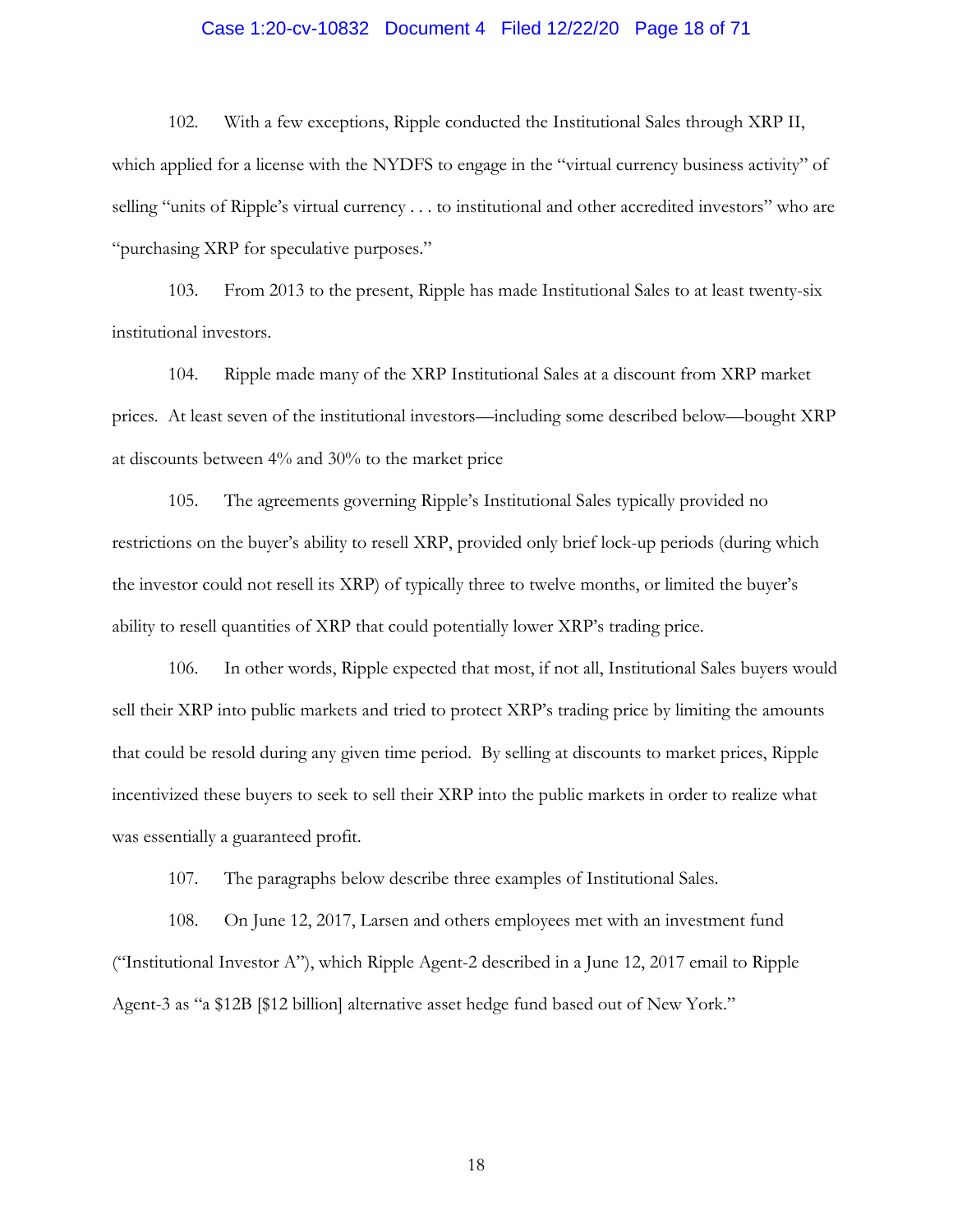# Case 1:20-cv-10832 Document 4 Filed 12/22/20 Page 19 of 71

109. In 2017, Ripple sold approximately 14.8 million XRP for \$2.1 million to Institutional Investor A, without restricting Institutional Investor A's ability to resell this XRP into public markets in any way, at price discounts of up to 30% below XRP market prices.

110. From at least 2016 through 2019, Ripple sold approximately 115 million XRP to an entity ("Institutional Investor B") that describes itself as a "full-service digital currency prime broker" that "provide[s] investors with a secure marketplace to trade, borrow, lend & custody digital currencies." Institutional Investor B paid Ripple approximately \$6.4 million for its XRP, the first \$500,000 of which it obtained at a 10% discount from XRP market prices.

111. Under the terms of its agreement with Ripple, Institutional Investor B—whose principal place of business is in Manhattan—agreed to resell its XRP subject to volume limitations to be specified at the time of each subsequent purchase. Ripple did not restrict the entity's ability to resell XRP into the market in any other way.

112. On September 24, 2018, Ripple entered into an agreement (as amended, "Institutional Investor C Sales Agreement"), signed by Garlinghouse with a Japanese entity ("Institutional Investor C") that describes itself as "operat[ing] sales and exchange service[s] of crypto-assets to offer safe and secure transactions of crypto-assets for as many people as possible."

113. Pursuant to the Institutional Investor C Sales Agreement, Ripple agreed to make up to \$1 billion worth of XRP available for purchases to Institutional Investor C from November 1, 2018 through November 1, 2021, \$800 million of which was offered at prices discounted between 15% and 30% below XRP's market price, depending on the total amount of XRP purchased by Institutional Investor C.

114. Pursuant to the Institutional Investor C Sales Agreement, Institutional Investor C agreed to limit the amount of its own "sales or transfers of XRP" to not exceed 10 basis points of the average daily volume of XRP trading in the market (a basis point is .0001 or 1/100th of 1%).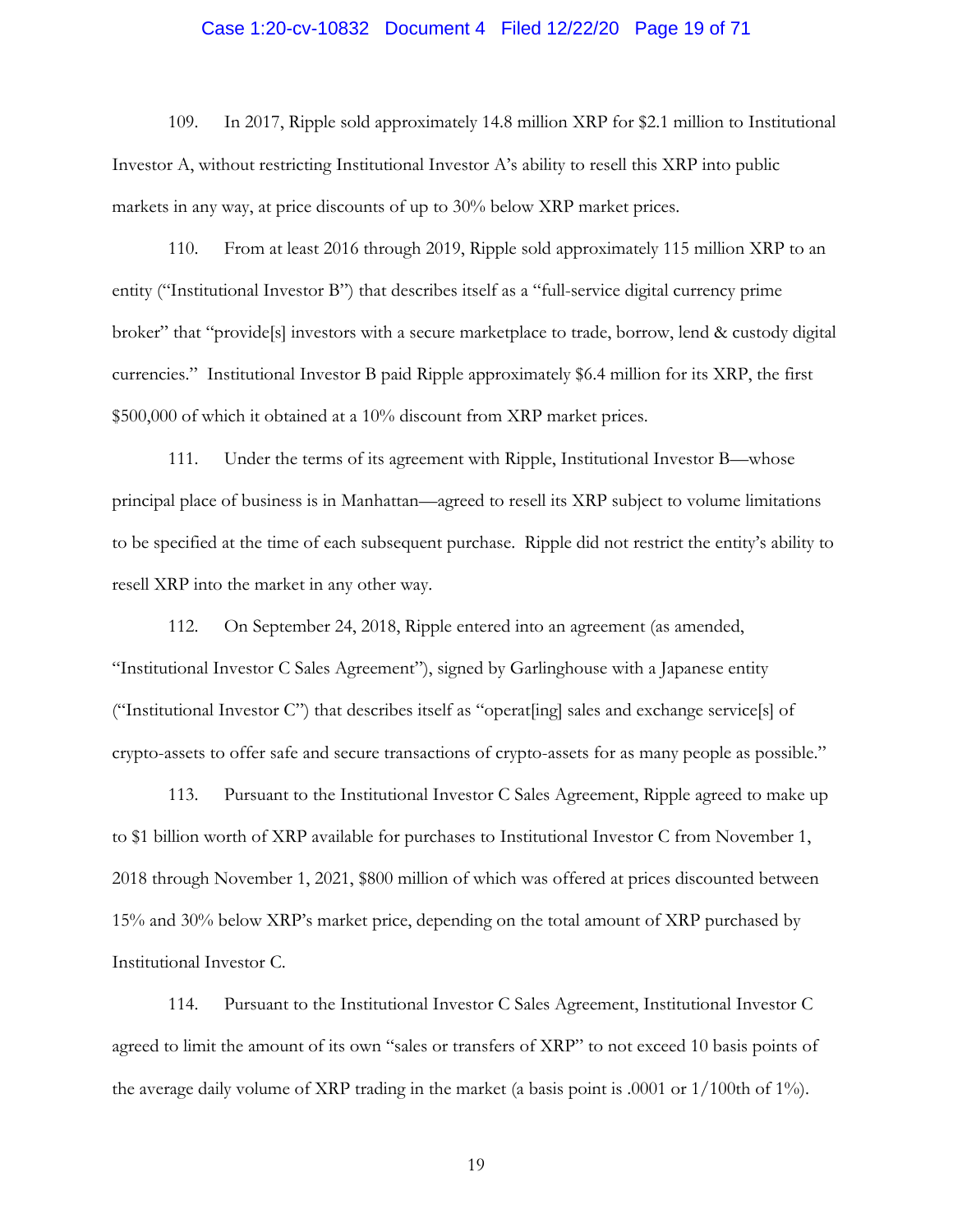## Case 1:20-cv-10832 Document 4 Filed 12/22/20 Page 20 of 71

115. From 2018 through the end of 2019, Ripple sold over \$170 million worth of XRP, approximately 719 million XRP, to Institutional Investor C, sold approximately 361 million XRP to Institutional Investor C through the end of September 2020, and at least another 20 million XRP around December 15, 2020.

| <b>Year or Other Time</b>          | <b>Total XRP</b>                                              | <b>Total XRP</b>           | <b>Total Funds Ripple</b>  |
|------------------------------------|---------------------------------------------------------------|----------------------------|----------------------------|
| Period                             | <b>Market Sales</b>                                           | <b>Institutional Sales</b> | <b>Raised from Certain</b> |
|                                    | in USD                                                        | in USD                     | <b>XRP</b> Sales           |
| 2013                               |                                                               | \$2,572,286.07             | \$2,572,286.07             |
| 2014                               | \$2,535,979.74                                                | \$14,722,984.79            | \$17,258,964.53            |
| 2015                               | \$6,912,557.86                                                | \$10,939,378.47            | \$17,851,936.33            |
| 2016                               | \$6,239,994.34                                                | \$10,094,945.99            | \$16,334,940.32            |
| 2017                               | \$116,709,100.04                                              | \$67,124,274.31            | \$183,833,374.35           |
| 2018                               | \$362,727,751.01                                              | \$171,715,041.56           | \$534,442,792.57           |
| 2019                               | \$268,249,195.38                                              | \$231,993,578.98           | \$500,242,774.36           |
| 2020 (through third                | \$0                                                           | \$115,689,994.15           | \$115,689,994.15           |
| quarter)                           |                                                               |                            |                            |
| Total<br><del>.</del> <del>.</del> | \$763,374,578.38<br>$\sim$ $\sim$ $\sim$ $\sim$ $\sim$ $\sim$ | \$624,852,484.32           | \$1,388,227,062.70         |

116. Table 2 specifies the amounts Ripple raised in both Market and Institutional Sales:

**Table 2: Funds Raised in Offering from Certain XRP Sales**

## **E. Defendants' Other XRP Distributions and "Listing" of XRP on Digital Asset Trading Platforms**

117. At times, rather than directly selling XRP into the market to fund its operations,

Ripple funded its dual XRP market-creating and company financing goals by transferring XRP to third parties as compensation. Ripple understood that these parties would in turn sell XRP into the public markets (often explicitly dictating the terms under which the parties could make these sales).

118. These Other XRP Distributions consist of five other types of sales and distributions of XRP in return for cash or other consideration, described below.

*1. Executive Compensation Distributions*

119. Between December 2016 and at least May 2019, Ripple granted certain of its executives a total of approximately 900 million XRP in consideration for their labor as Ripple employees, at least 597 million of which Ripple has already tendered to these executives.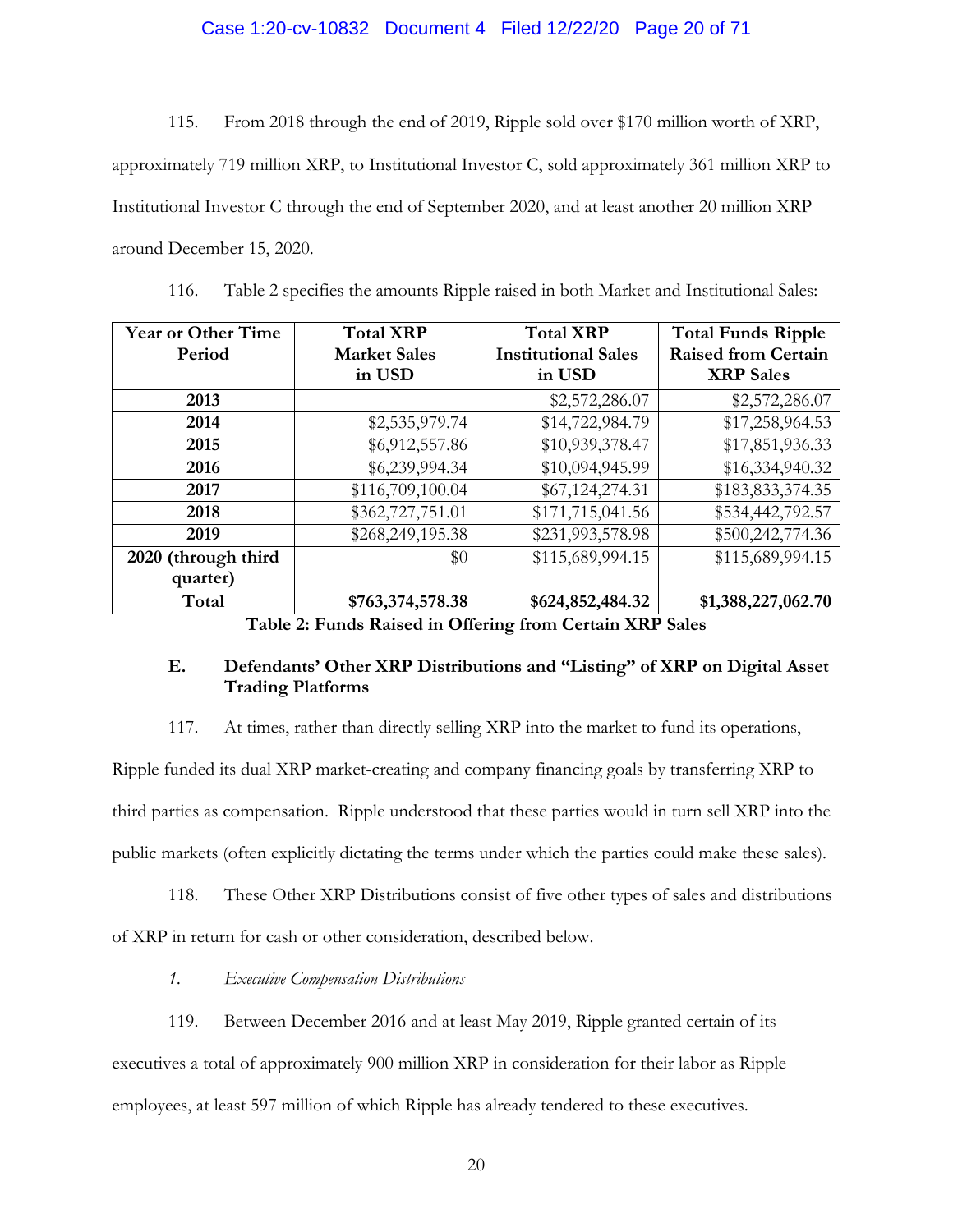# Case 1:20-cv-10832 Document 4 Filed 12/22/20 Page 21 of 71

120. On December 13, 2016, Ripple granted Ripple Agent-3 and Garlinghouse 150 million and 500 million XRP, respectively, in separately negotiated compensation agreements.

121. Ripple granted Garlinghouse an additional 250 million XRP on May 29, 2019.

122. Pursuant to the terms of these agreements, Ripple has transferred approximately 521 million XRP to Garlinghouse and approximately 76 million XRP to Ripple Agent-3, worth approximately \$246 million and \$44 million, respectively, at the time of transfer.<sup>1</sup>

#### *2. On-Demand Liquidity Distributions*

 $\overline{a}$ 

123. As described below, in late 2018 Ripple began to market a product ("On-Demand Liquidity" or "ODL," also called "xRapid") for money transmitting businesses to buy XRP in one jurisdiction, transfer it to a separate destination, and sell XRP for the local fiat currency, to effect cross-border payments. To encourage adoption of ODL, Ripple paid XRP to both the money transmitting businesses and certain market makers that supported the product for their efforts.

124. Ripple chose to compensate these entities (which were not investors in XRP) with XRP directly, understanding that they would monetize their fees by selling XRP into public markets.

125. From approximately December 2018 through July 2020, Ripple issued at least 324 million XRP as fees, rebates, and incentives to entities associated with ODL, without restricting the ability of these entities to resell the XRP received as incentives into public markets. This XRP was valued at approximately \$67 million at the time of Ripple's payments.

126. These entities typically have resold all the XRP they have received from Ripple to investors in the public markets, typically on the same day that they received the XRP from Ripple.

127. Ripple took no steps to ensure that these entities intended to hold XRP as an investment. To the contrary, Ripple gave these entities XRP to sell into the public markets.

<sup>1</sup> These values are based on the weighted average of XRP's closing price for a particular day, month, or quarter, as reported by the digital asset platform Coinmarketcap.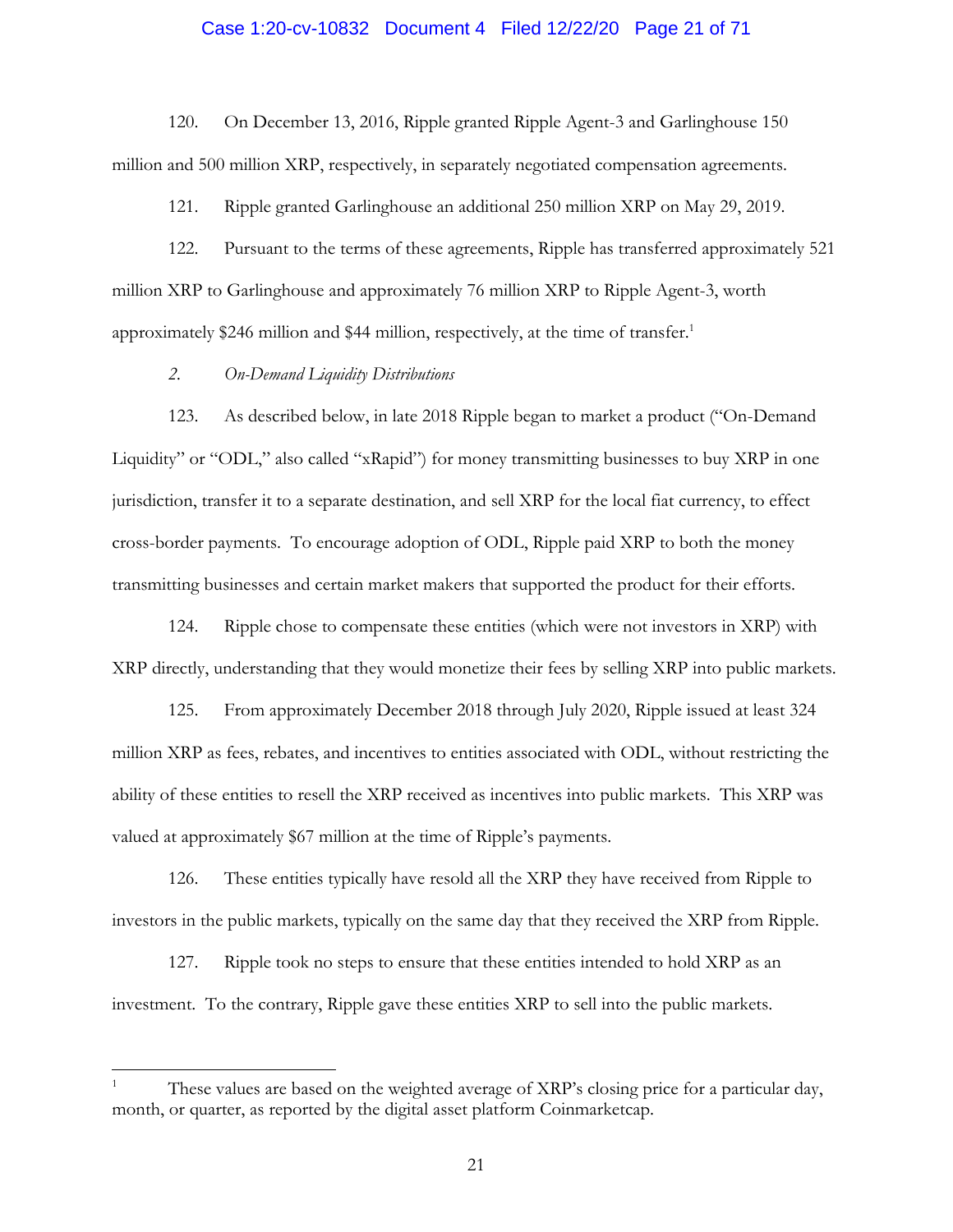# Case 1:20-cv-10832 Document 4 Filed 12/22/20 Page 22 of 71

- *3. Sales of XRP into the Market on Behalf of a Larsen-Established Entity and by Ripple-Funded Projects.*
	- *(i) RippleWorks*

128. In 2015 and 2017, Ripple issued at least 2 billion XRP as contributions to "RippleWorks," an entity Larsen co-founded to invest in, among other things, XRP-related projects to further Ripple's goals of achieving widespread trading of XRP in the market.<sup>2</sup>

129. Larsen co-founded RippleWorks with another individual who would become its CEO (the "RippleWorks CEO") in mid-2015. Larsen donated one billion of his own XRP to RippleWorks, and Ripple's Board, including Larsen, approved giving 1 billion XRP to RippleWorks, in part because the Board "believe[d] [RippleWorks] will help promote [Ripple's] business." On February 1, 2017, Ripple committed an additional one billion XRP to RippleWorks.

130. RippleWorks worked to achieve Ripple's own goal of widespread distributions of XRP, with Larsen supervising RippleWorks' sales of XRP into the market.

131. Ripple took no steps to ensure that RippleWorks intended to hold XRP as an investment. To the contrary, Ripple gave XRP to RippleWorks so it would sell XRP into the public markets and, from mid-2015 to the present, enlisted the Market Maker to sell approximately 693 million XRP to the public on RippleWorks' behalf, for approximately \$176 million.

132. A November 11, 2016 email from the RippleWorks CEO to Larsen and Garlinghouse exemplifies the relationship between the two entities. In the email, the RippleWorks CEO detailed RippleWorks' "2016 Year End XRP selling" and "2017 XRP Sales" in order to "insure [sic] we are all on the same page and allow anyone to chime in with any different thoughts."

 $\overline{a}$ 

<sup>2</sup> In a November 21, 2019 tweet, Larsen explained that RippleWorks had "distribute[d] \$25M+" to a number of ventures, which then presumptively resold the XRP into public markets.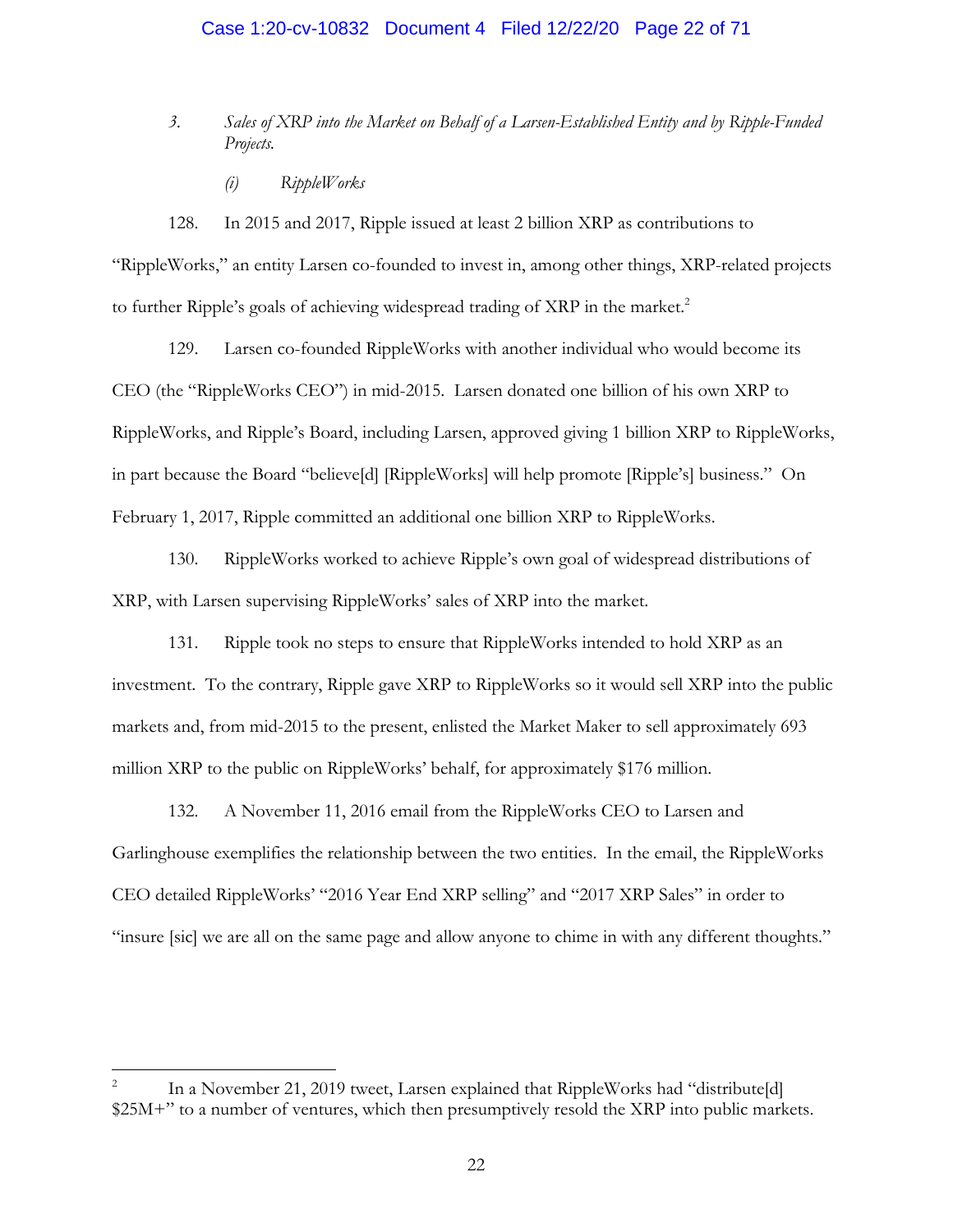# Case 1:20-cv-10832 Document 4 Filed 12/22/20 Page 23 of 71

133. Another example involves RippleWorks' eventual investment into a fund that wished to invest in digital assets (the "XRP Fund") and Ripple's "loan" of XRP to that fund so that it could engage in market-making activities.

134. In an August 27, 2017 weekly update email, Ripple Agent-3 informed Garlinghouse that the XRP Fund and Ripple had exchanged a term sheet.

135. In an October 2, 2017 weekly update email, Ripple Agent-3 informed Garlinghouse that Ripple was "evaluating setting up [an investment in the XRP Fund] through RippleWorks."

136. On November 1, 2017, Ripple Agent-3 informed Ripple Agent-2 that Ripple was looking to "accelerate/prioritize XRP-beneficial announcements," including potentially the formation of the XRP Fund.

137. On November 11, 2017, a Ripple marketing executive asked Garlinghouse and Ripple Agent-3 in an email if they could use an upcoming investment conference in Manhattan to "push" the XRP Fund or the RippleWorks CEO "to close so we can announce." The next day, Ripple Agent-3 informed Garlinghouse that Ripple was "following up with [the RippleWorks CEO] with some provisions [for the XRP Fund] to prevent harmful XRP behavior."

*(ii) Third-Party Incentives Through "xPring"*

138. From approximately April 2018 through August 2020, Ripple publicly marketed an initiative it called "xPring," through which it distributed over 776 million XRP to at least 27 different entities or projects with the shared expectation that the entities would resell XRP to further Ripple's goals of achieving widespread XRP distribution. Ripple called xPring "a new initiative by Ripple that will invest in, incubate, acquire and provide grants to companies and projects run by proven entrepreneurs" in hopes of achieving Ripple's stated goal of working to develop a use for XRP.

139. Ripple used xPring as yet another way to get XRP into the hands of public investors through conduits, while obtaining the added benefit of incentivizing third parties to help Ripple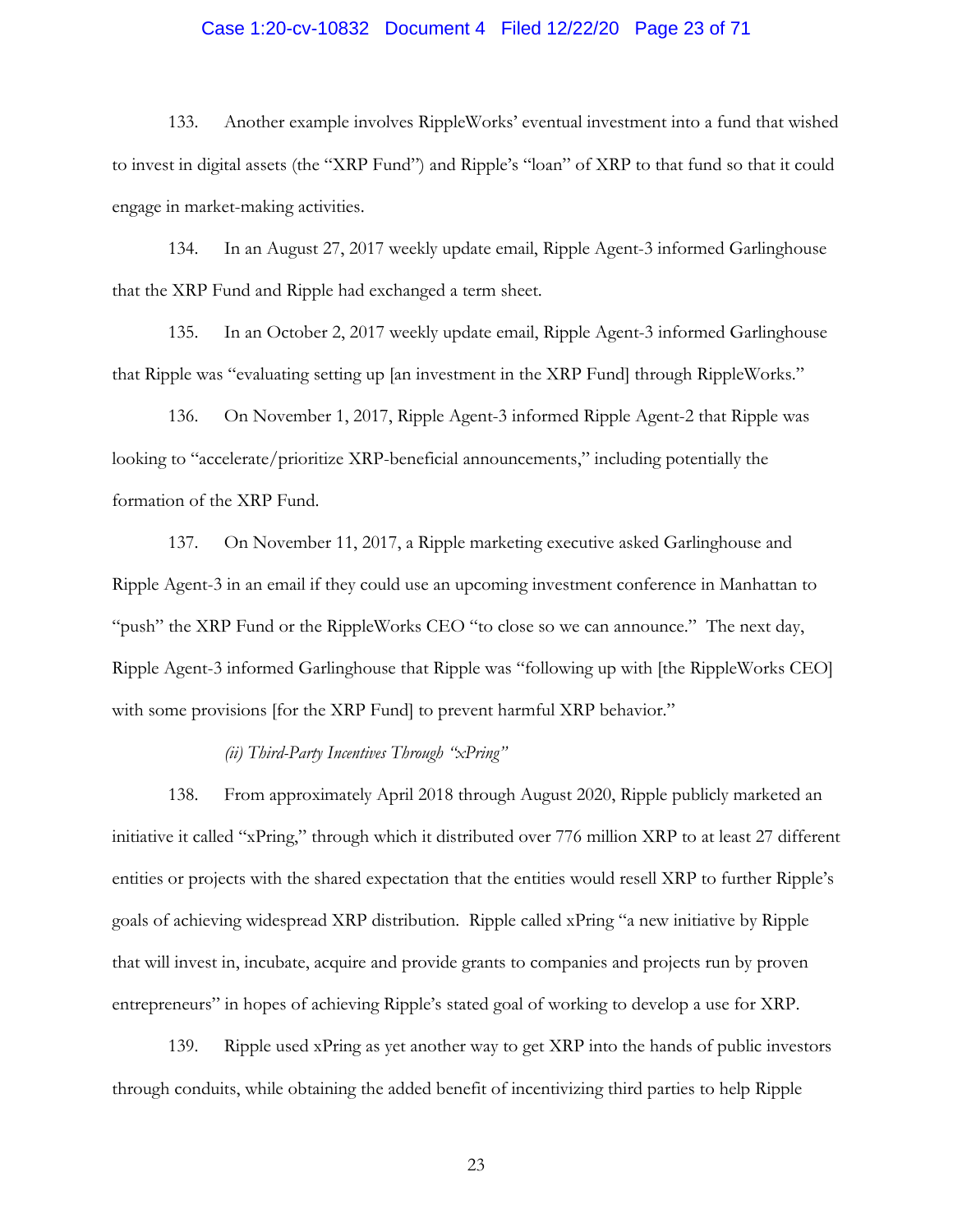# Case 1:20-cv-10832 Document 4 Filed 12/22/20 Page 24 of 71

pursue its XRP goals. Ripple gave XRP to these entities so they would sell it into public markets and took no steps to ensure that xPring-funded parties would not resell their XRP to the public.

140. For example, a November 1, 2018, two-year "Services and Marketing Agreement" with one entity promised "certain development services to promote technologies of interest to Ripple." The agreement provided that the entity would receive a bi-monthly "development service fee" of 5 million XRP and could identify additional parties that could receive XRP as incentives provided that these additional parties agreed to abide by Ripple-mandated parameters for their XRP trading volumes. By August 2020, Ripple had paid the entity at least 364 million XRP, of which the entity had distributed 178 million to other parties, typically approved by Ripple.

141. Another such distribution included a November 8, 2018 agreement wherein Ripple agreed to pay a company up to \$17.5 million in XRP if the company met certain "milestones" relating to the "integration" of XRP into the company's systems. Understanding the business reality that the company would seek to resell the XRP it received from Ripple, Ripple again required the entity to agree to certain volume-related parameters to effect XRP sales into the market. Ripple eventually transferred more than 163 million XRP to this entity.

*4. The XRP Options*

142. From January 2018 through December 2019, Ripple sold at least 1.63 billion XRP when certain entities exercised options to buy XRP that Ripple had granted (the "Option Sales").

143. In February 2016, Ripple granted "an option to purchase units of Ripple XRP" to a California-based fund ("Option Investor A") that invests in technology-related startups "[i]n exchange for advisory services provided" to Ripple by Option Investor A's founder. Ripple granted options for up to one billion XRP as of January 1, 2014, at prices to be determined based on XRP's average market prices. The options are from January 1, 2018, and for each month thereafter, until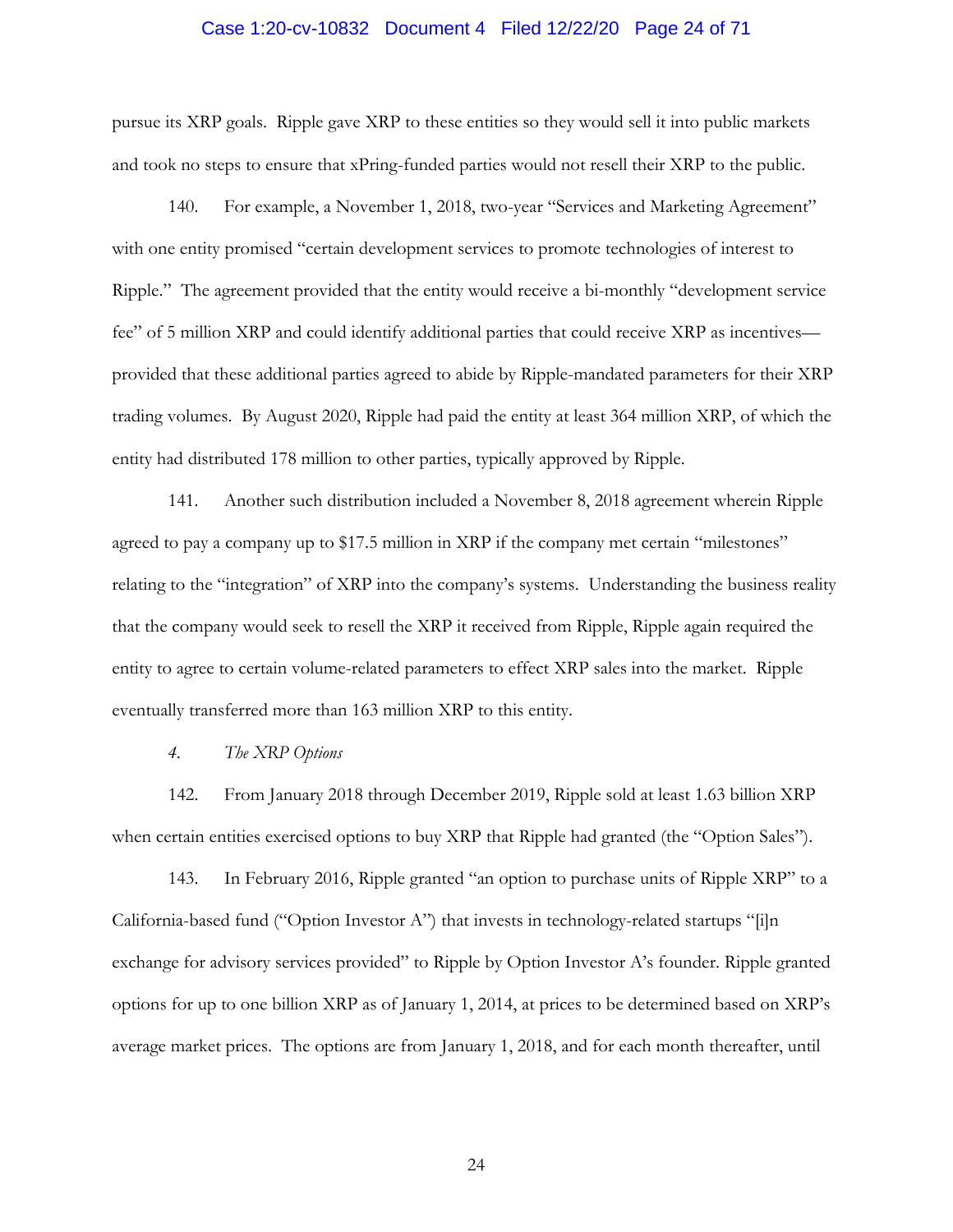#### Case 1:20-cv-10832 Document 4 Filed 12/22/20 Page 25 of 71

March 1, 2022. Between 2018 and September 2020, Ripple's sales to Option Investor A consisted of at least 588 million XRP.

144. Separately, in 2016, Ripple entered into an agreement with an enterprise software firm ("Option Investor B") based in Manhattan that gave the firm an option to buy up to 5 billion XRP at a discounted price in exchange for efforts to help Ripple develop a "use" for XRP. The amount of XRP available for purchase under the option was later reduced, and Option Investor B purchased at least 1.04 billion XRP in 2019. 3

#### *5. Payments to Digital Asset Trading Platforms to Support XRP's Trading Market*

145. In 2017 and 2018, Ripple also entered into agreements with at least ten digital asset trading platforms—none of which were registered with the SEC in any capacity, and at least two of which have principal places of business in the United States—providing for listing and trading incentives with respect to XRP. Ripple paid these platforms a fee, typically in XRP, to permit the buying and selling of XRP on their systems and sometimes incentives for achieving volume metrics.

146. As just one example of these arrangements, in May 2017, Ripple gave a digital asset trading platform, based in the United States, 17 million XRP in exchange for the platform's agreement to make XRP available to buy and sell on its platform, as well as rebates on trading fees of up to \$60,000 per month for three months, and up to \$150,000 in incentive payments per month for three months to the top three traders of XRP for other assets on the platform.

147. Between October 2016 and October 2017, Ripple distributed approximately 28 million XRP to these platforms, with a then-current market value of \$6.8 million.

 $\overline{a}$ 

<sup>3</sup> To pressure Option Investor B to sell back the option grant (which covered approximately 5% of the XRP in existence at a reduced price), Ripple Agent-3 suggested to Ripple Agent-2 in an email on February 26, 2017 that Ripple make the option public. Ripple Agent-2 responded that it "would cause us some headaches . . . Better to keep it private."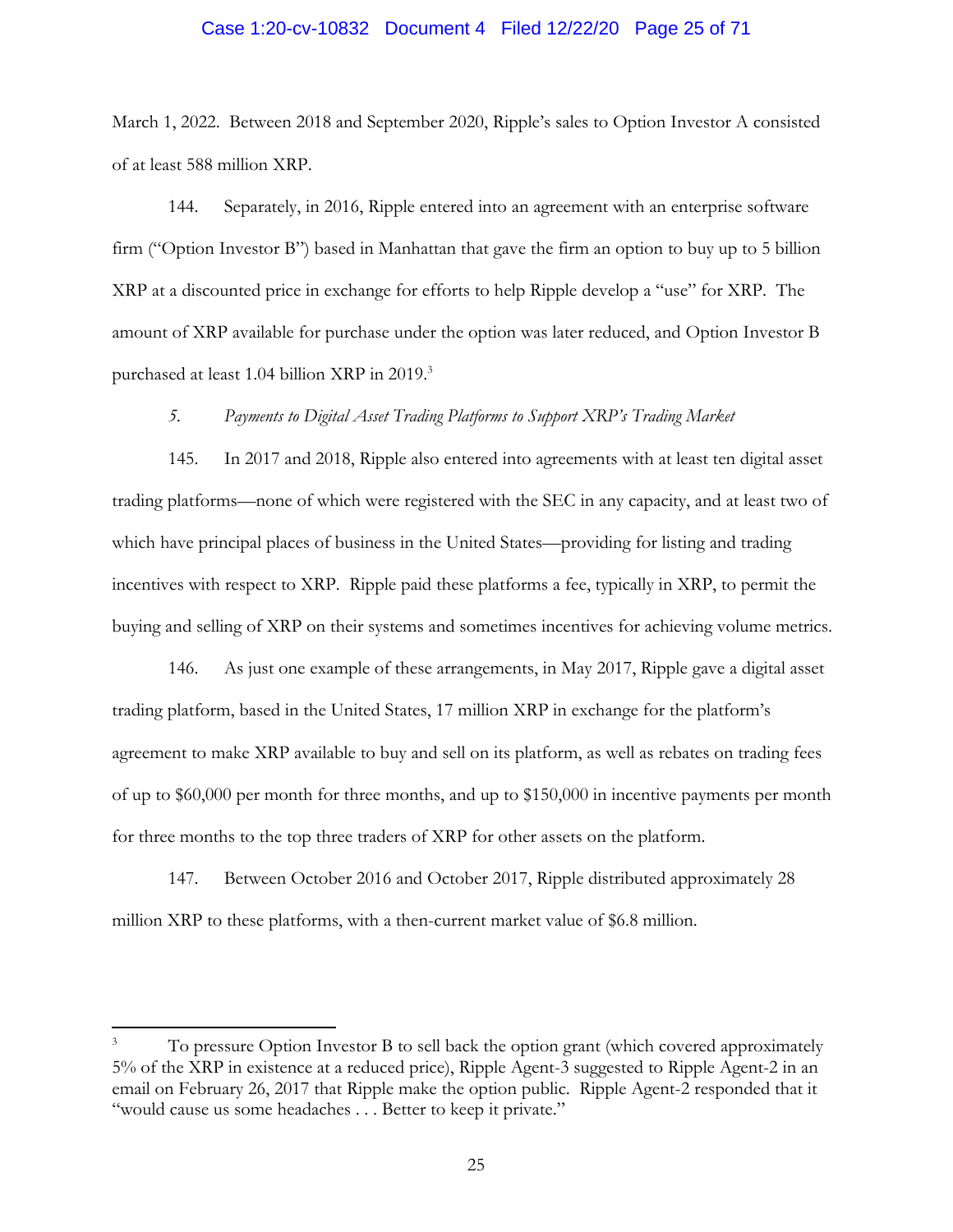## Case 1:20-cv-10832 Document 4 Filed 12/22/20 Page 26 of 71

148. As reflected in internal documents, Ripple made these efforts because it believed that increased trading volume for XRP on digital asset trading platforms would create "momentum" for XRP. For example, as Ripple Agent-3 instructed a Ripple employee and an XRP investor in June 2017, Ripple had to "load[ ] with ultimatums" any conversation with one particular Manhattan-based digital asset trading platform, because it was a "HIGH VALUE target" for Ripple.

149. Ripple tried repeatedly and unsuccessfully to persuade that digital asset trading firm to "list XRP on [its] exchange" by offering to "cover implementation costs, paying rebates, [and] brokering intros to large XRP holders for custody." Undaunted by these initial failures, Ripple Agent-3 emailed the two owners of the firm directly in July 2017, copying Garlinghouse, and asked: "Does a \$1M cash payment move the needle for a Q3 listing?"

| <b>Type of Other</b><br>Distribution in the<br>Offering | <b>Time Period</b>                | <b>Amount of XRP Sold</b><br>(or Exchanged for<br><b>Other Consideration)</b><br>in the Offering |
|---------------------------------------------------------|-----------------------------------|--------------------------------------------------------------------------------------------------|
| <b>Executive Compensation</b>                           | Dec. $2016$ to<br>Dec. 2019       | 597,000,000                                                                                      |
| On-Demand Liquidity<br>Distributions                    | Dec. 2018 to<br><b>July 2020</b>  | 324,000,000                                                                                      |
| <b>RippleWorks</b>                                      | Third Quarter<br>$2015 -$ Present | 693,000,000                                                                                      |
| $x$ Pring                                               | Apr. 2018 to<br>Aug. 2020         | 776,000,000                                                                                      |
| <b>Option Sales</b>                                     | Nov. 2018 to<br>Sept. 2020        | 1,637,000,000                                                                                    |
| Digital Asset Trading<br>Platforms                      | Oct. 2016 to<br>Oct. 2017         | 28,400,000                                                                                       |
| Total                                                   |                                   | 4,055,400,000                                                                                    |

150. Table 3, below, summarizes the Other XRP Distributions.

**Table 3: Other XRP Distributions**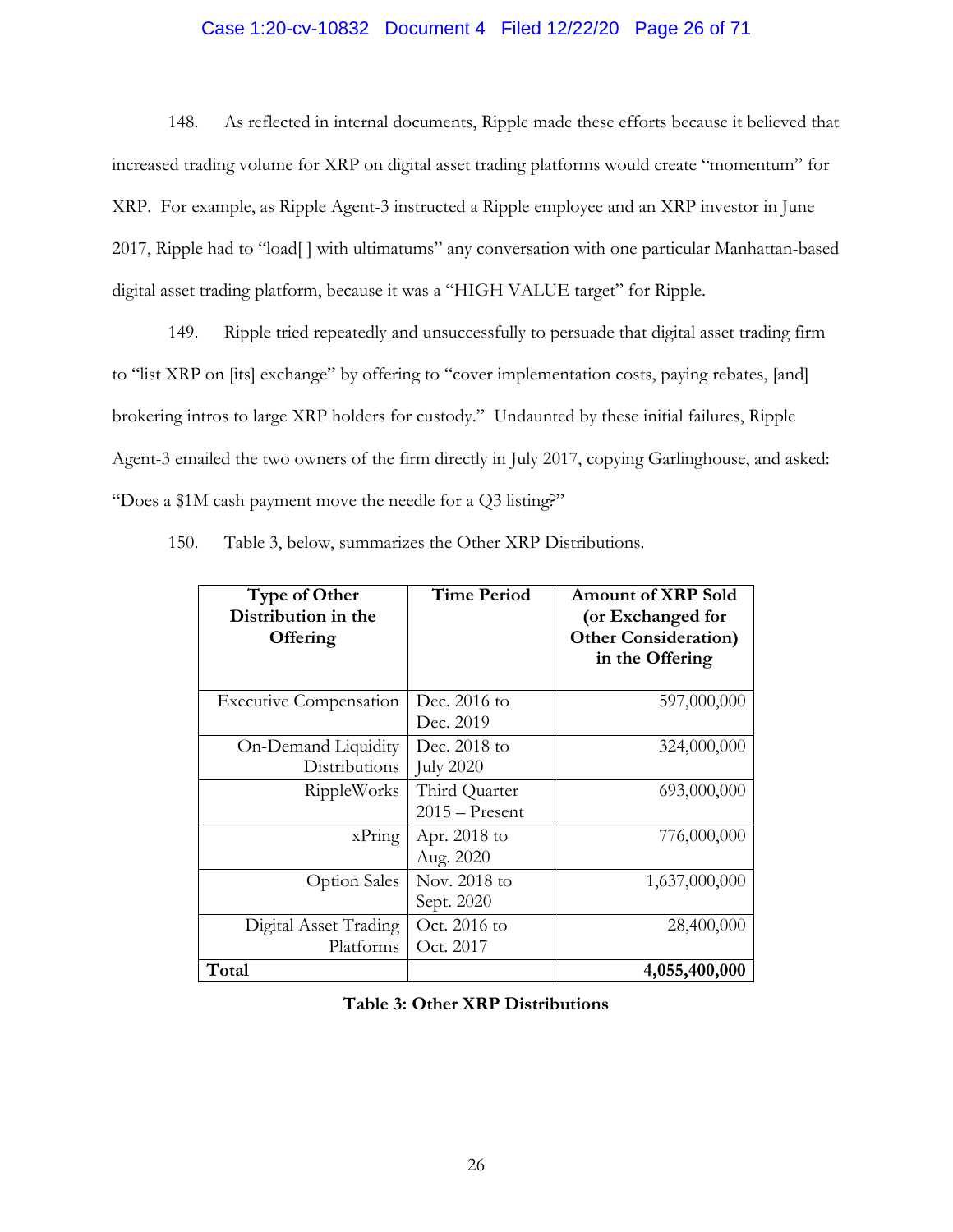#### **F. Larsen's and Garlinghouse's Sales of XRP**

## *1. Larsen's Sales*

151. At all relevant times, Larsen was either the CEO or chairman of the Board of Directors of Ripple and thus part of the control group of XRP's issuer.

152. While CEO, Larsen had the power to appoint six out of eight seats on Ripple's Board of Directors, and, as Ripple's largest equity shareholder, had 68% of its voting power.

153. The following sales of XRP took place with Larsen working in coordination with Ripple to develop and maintain a liquid market for XRP through which Defendants could monetize their holdings. Email between Larsen and the Market Maker, from at least 2017 through at least 2019, show that, like Ripple and Garlinghouse, Larsen also attempted to strike a delicate balance between maximizing profits from his XRP sales while not depressing the price of XRP.

154. Larsen at times paid the Market Maker to make offers and sales of his XRP on digital asset trading platforms with worldwide operations and customers. Larsen offered and sold his XRP to investors all over the world, including in the United States, without marketing or restricting offers or sales to persons who had a "use" for XRP and without restricting purchasers from reselling their XRP to other investors, including to investors in the United States or elsewhere.

155. Larsen and his wife netted approximately \$450 million from these sales.

156. Larsen directed his offers and sales of XRP from within the United States.

157. Larsen intends to continue selling his XRP, as shown in an email he sent an investor on June 30, 2019. The investor had raised concerns about Larsen's continued personal sales of XRP, to which Larsen described the "widely held view that over time, its [sic] better to have widely held assets, so continued reduction of Ripple and founder holdings is likely constructive." On September 22, 2020, Larsen also publicly confirmed from his Twitter account that he had transferred half a billion of his XRP, then worth approximately \$115 million, to accounts he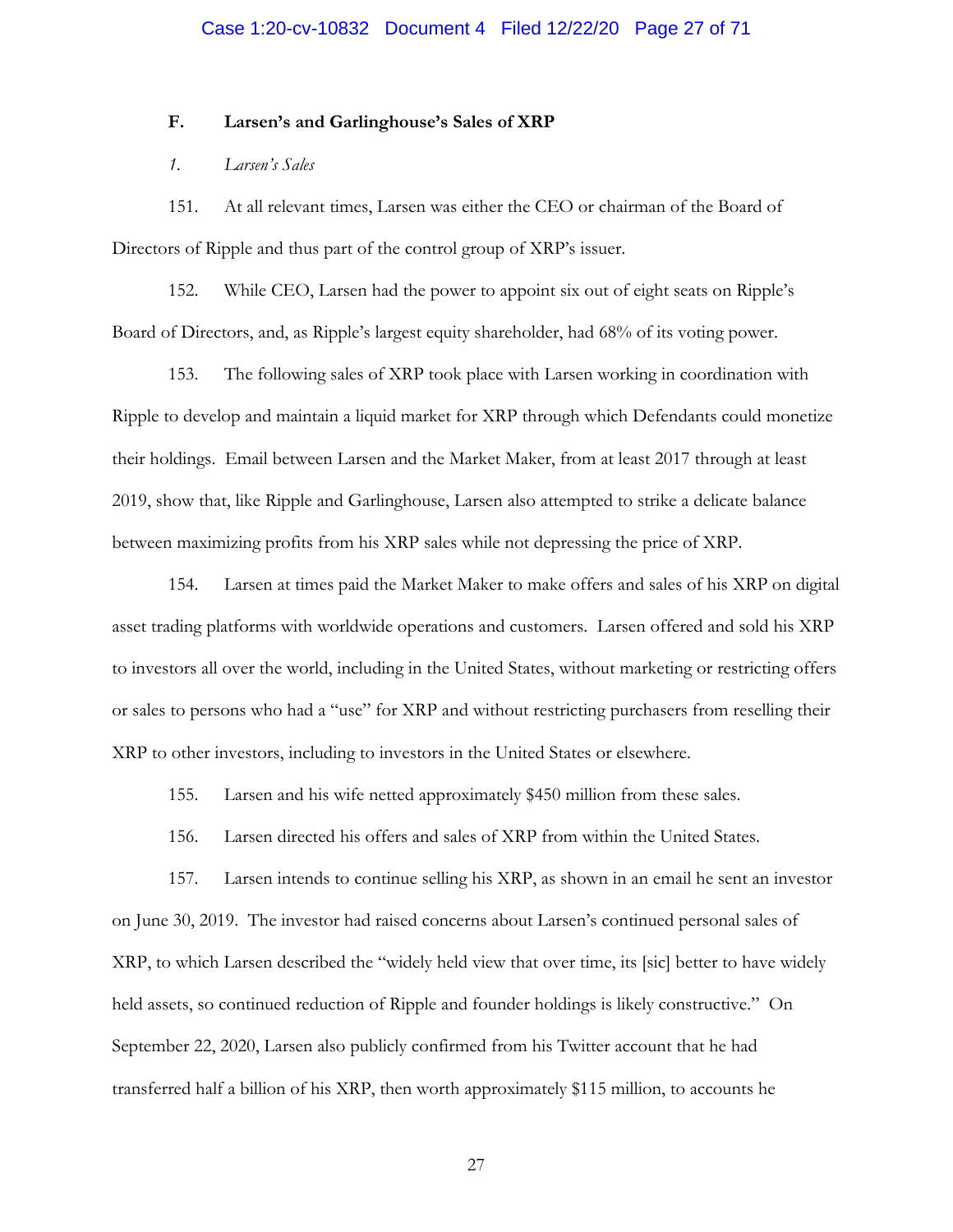#### Case 1:20-cv-10832 Document 4 Filed 12/22/20 Page 28 of 71

established with a digital asset firm incorporated in New York, and recently did in fact make such transfers, further evidencing his present intention to continue his unregistered sales of XRP.

*2. Garlinghouse's Sales*

158. From April 2015 to the present, Garlinghouse was either the COO or the CEO of Ripple and thus part of the control group of XRP's issuer.

159. After Garlinghouse joined Ripple in 2015, Garlinghouse was awarded XRP from Ripple, aligning his financial incentives with Ripple's. Garlinghouse later resold significant quantities of XRP to amass profits well over one hundred million dollars.

160. The following sales took place with Garlinghouse working in coordination with Ripple to develop and maintain a liquid XRP market that the Defendants could monetize.

161. From April 2017 through December 2019, Garlinghouse sold over 321 million of his XRP, for approximately \$150 million, to the public through digital asset trading platforms or other intermediaries. Beginning in December 2017, Garlinghouse used the Market Maker, who deployed trading bots on multiple, worldwide digital asset trading platforms, to sell his XRP to the public.

162. Garlinghouse offered and sold XRP to investors all over the world, including in the United States, without marketing or restricting offers or sales to persons who had a "use" for XRP and without restricting purchasers from reselling their XRP to other investors, including to investors in the United States or elsewhere.

163. Garlinghouse directed his offers and sales of XRP from within the United States.

164. At various times between April 2017 and at least December 2019, Garlinghouse also paused his XRP sales at the Market Maker's recommendation because XRP's market price was falling, seeking to avoid having the latter's own XRP sales further drive down XRP's market price.

165. Recently, Garlinghouse transferred some of his XRP into accounts he opened with digital asset trading platforms, evidencing his intention to continue his unregistered sales of XRP.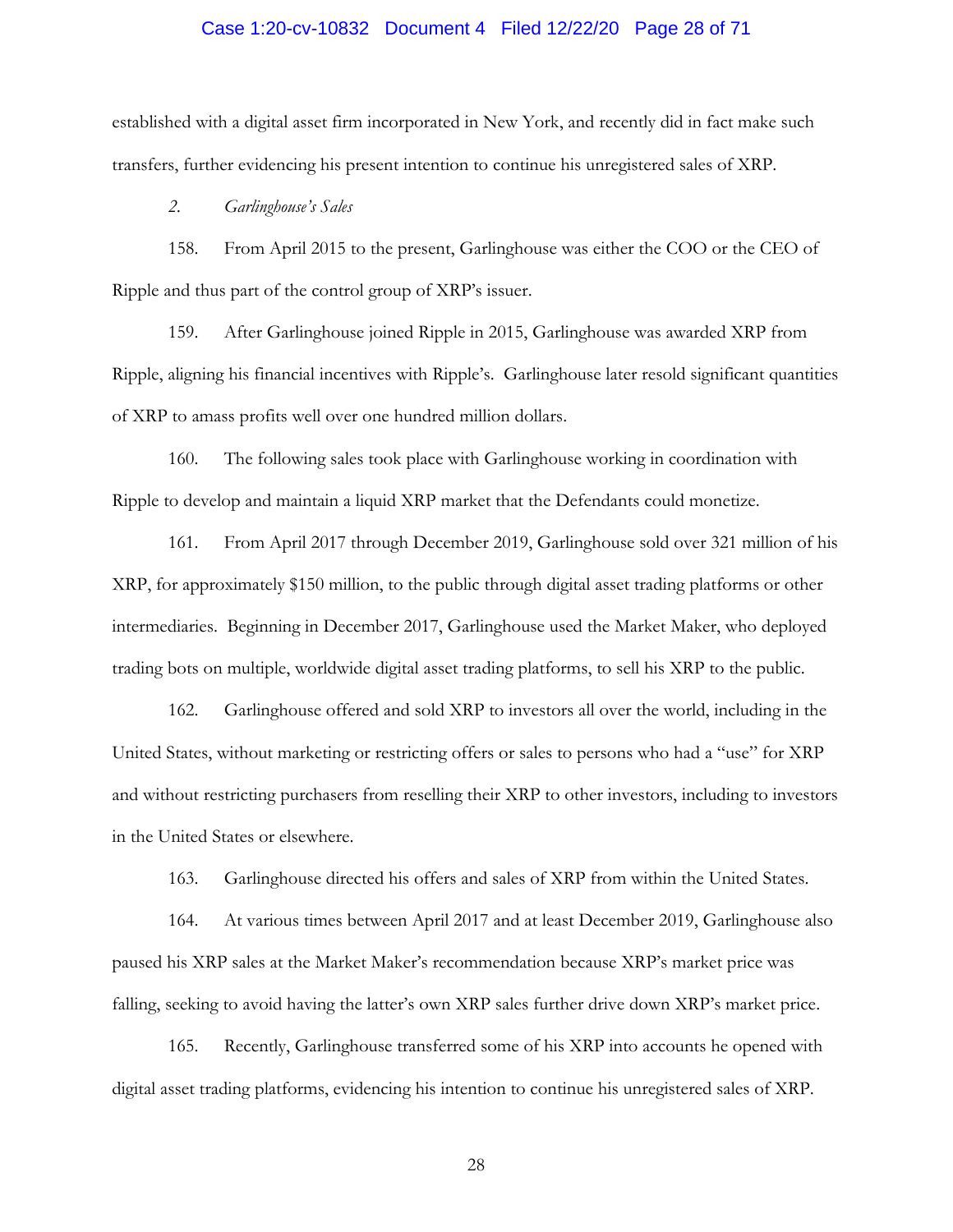## **III. Defendants Created and Control the XRP Trading Markets While Selectively Disclosing Information about Their Activities**

166. Defendants' offers and sales of XRP in the Offering occurred into a market that they had largely created and which—consistent with their dual purposes of raising funds from their XRP sales and managing the liquidity of the XRP market—they played a significant role overseeing.

167. Defendants' efforts in this regard principally involved monitoring the timing and amount of their XRP sales and purchases, sometimes to coincide with strategic announcements about Ripple or XRP, and establishing an escrow for Ripple's own XRP holdings.

168. The ability to sell investments in liquid markets is an important consideration for investors when determining whether to buy securities because it represents one way in which they can realize profits from their investments.

#### **A. Ripple Managed the Price and Liquidity in the XRP Market**

169. Throughout the Offering, Ripple—as Garlinghouse and Larsen directed at various times—undertook significant efforts to monitor, manage, and impact the XRP trading markets, including the trading price and volume of XRP.

170. As described in Section II, these efforts included: (1) using algorithms to time the amount and price of Defendants' XRP sales into the market; (2) paying incentives to certain market makers—some of which Ripple engaged to effect the Market Sales—if the sales reached certain trading volume levels on XRP; and (3) paying digital asset trading platforms to permit XRP trading.

171. These efforts also included timing the prices and amounts of XRP sales to achieve what Ripple viewed as desirable trading volume or price levels and fluctuations with respect to XRP. Ripple sought to maximize the amount it could earn from the XRP Market Sales while minimizing volatility and any downward pressure on XRP's market price caused by Ripple's constant injections of new XRP into the market to raise operating funds.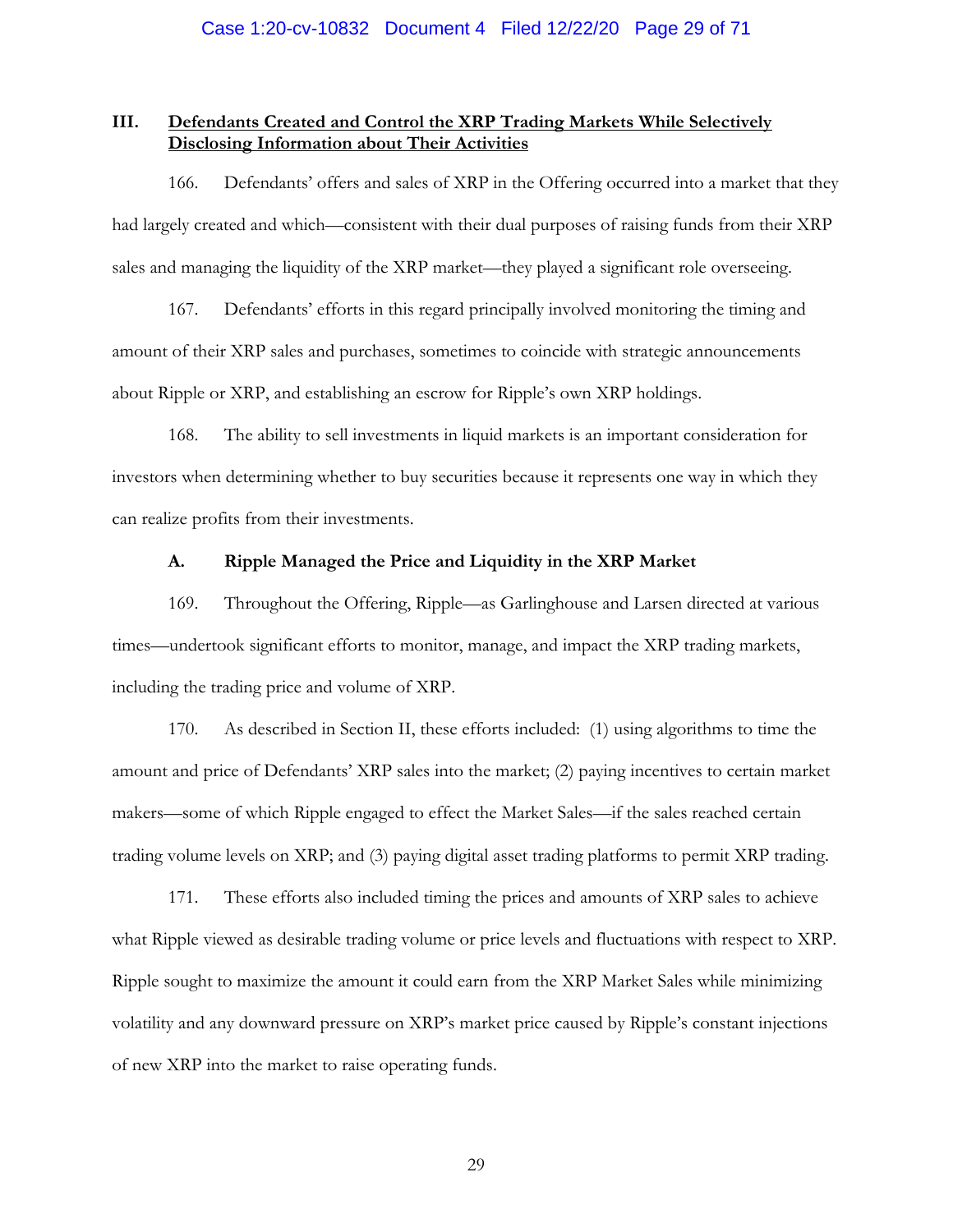### Case 1:20-cv-10832 Document 4 Filed 12/22/20 Page 30 of 71

172. Ripple internally described these strategies as aimed at maximizing the amount of money Ripple could raise in the Offering or at achieving "more speculative [XRP] volume." At times, Ripple publicly described its efforts as meant to protect the public's investments in XRP.

173. Starting in late 2015, Ripple directed the Market Maker to buy or sell XRP (on occasion strategically timed around Ripple announcements), to account for the volume impact of XRP trading, as a Ripple executive told the Market Maker by email on September 20, 2016.

174. To accomplish this, Ripple had an internal "XRP Markets Team" that monitored XRP's price and volume daily and regularly communicated with Ripple's XRP market makers about Ripple's XRP sales strategy, which relied on selling XRP in amounts no greater than a certain percentage of XRP's daily volume, generally between 10 and 25 basis points.

175. Starting in 2017 at the latest, Larsen and Garlinghouse participated in meetings with, or were apprised of discussions by, the XRP Markets Team, in which they discussed adjustments to Ripple's sales strategy and recommendations regarding the amount of Ripple's XRP to sell, decisions over which Larsen and Garlinghouse had final authority as Ripple's CEOs.

176. On April 11, 2016, Ripple also directed the Market Maker to buy XRP in the open market with the goal of "[t]arget[ing] \$0.008 incrementally over the course of 2 days" while "[c]ap[ping] activity at 5% of daily trading volume[,]" among other things.

177. A few months later, on August 16, 2016, a Ripple employee reported to others at Ripple the "robust discussion activity [he had seen] on the XRPchat thread" (which included "[p]ositive feedback" with respect to "[u]nderstanding that Ripple has a long-term strategy, in which XRP is one of a few big bets") and the "notable market activity" for XRP in recent days. ("XRP Chat is an online forum that describes itself as "[t]he Largest XRP and Ripple Community Forum".)

178. A Ripple vice president of finance (the "VP of Finance") then asked Garlinghouse and Ripple Agent-3 "if [they] discussed whether we should turn off the buying now with this news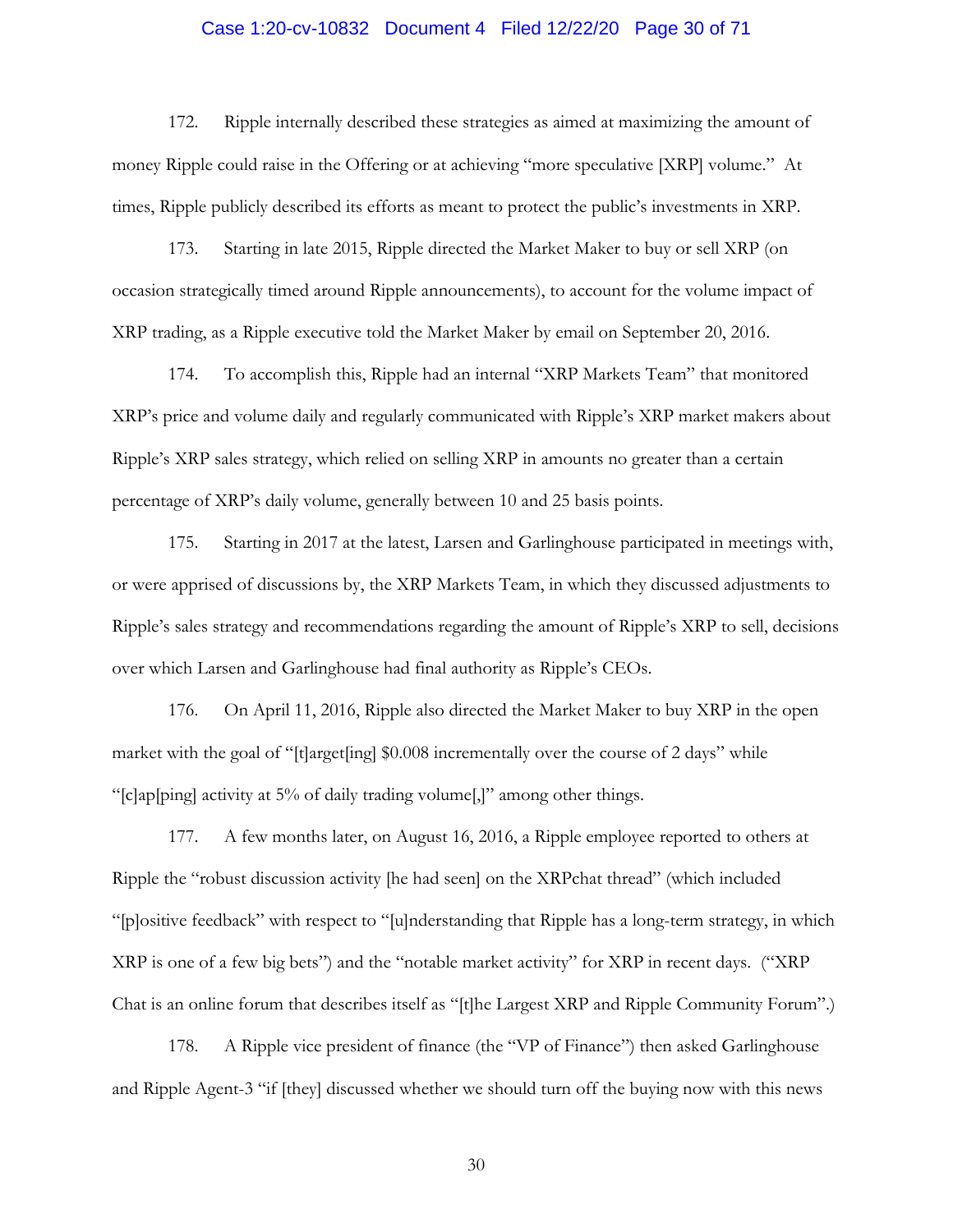# Case 1:20-cv-10832 Document 4 Filed 12/22/20 Page 31 of 71

and the higher volume?" Ripple Agent-3 responded: "The thesis . . . is to show a period of consistent buying from an account that is known to be a consistent seller. The intended impact of the buying is not to move the price but rather to provide confidence in the market, which in turn will move the price."

179. Following this exchange, Ripple did not "turn off the buying" of XRP.

180. The following month, September 2016, Ripple directed the Market Maker to place XRP buy and sell orders around the time of announcements Ripple made that month referring to Ripple's achievements, though neither announcement concerned XRP.

181. On September 20, 2016, the VP of Finance emailed the Market Maker and said that, after consultation with Garlinghouse and Larsen, Ripple wanted to "better understand[ ] the impact of our purchases [of XRP] over the past week" and that Ripple's "[c]urrent thinking [was] that we should use our full \$300k [designated for XRP purchases] in the first 24 hours post announcement."

182. The next day, the Market Maker provided the VP of Finance and Ripple Agent-3 with data showing "the positive relationship between hourly price changes of XRP and the hourly Net XRP purchases," while noting the lack of data to provide a "statistically significant result."

183. On Friday, September 23, 2016, the VP of Finance, after consulting with Garlinghouse and Larsen and obtaining Garlinghouse's "go ahead," directed the Market Maker to "keep the buying light [the day after the announcement] and then do the bigger slug starting Sunday." The Market Maker agreed.

184. On Monday, September 26, 2016, the Market Maker reported to Ripple that it had "spent approximately \$200K of the second tranche" and recommended a strategy "to make aggressive markets" going forward, to which the VP of Finance agreed.

185. On October 15, 2016, the VP of Finance informed the Market Maker that, after an upcoming announcement, Ripple "would like to go to sales at 1%" of trading volume and asked the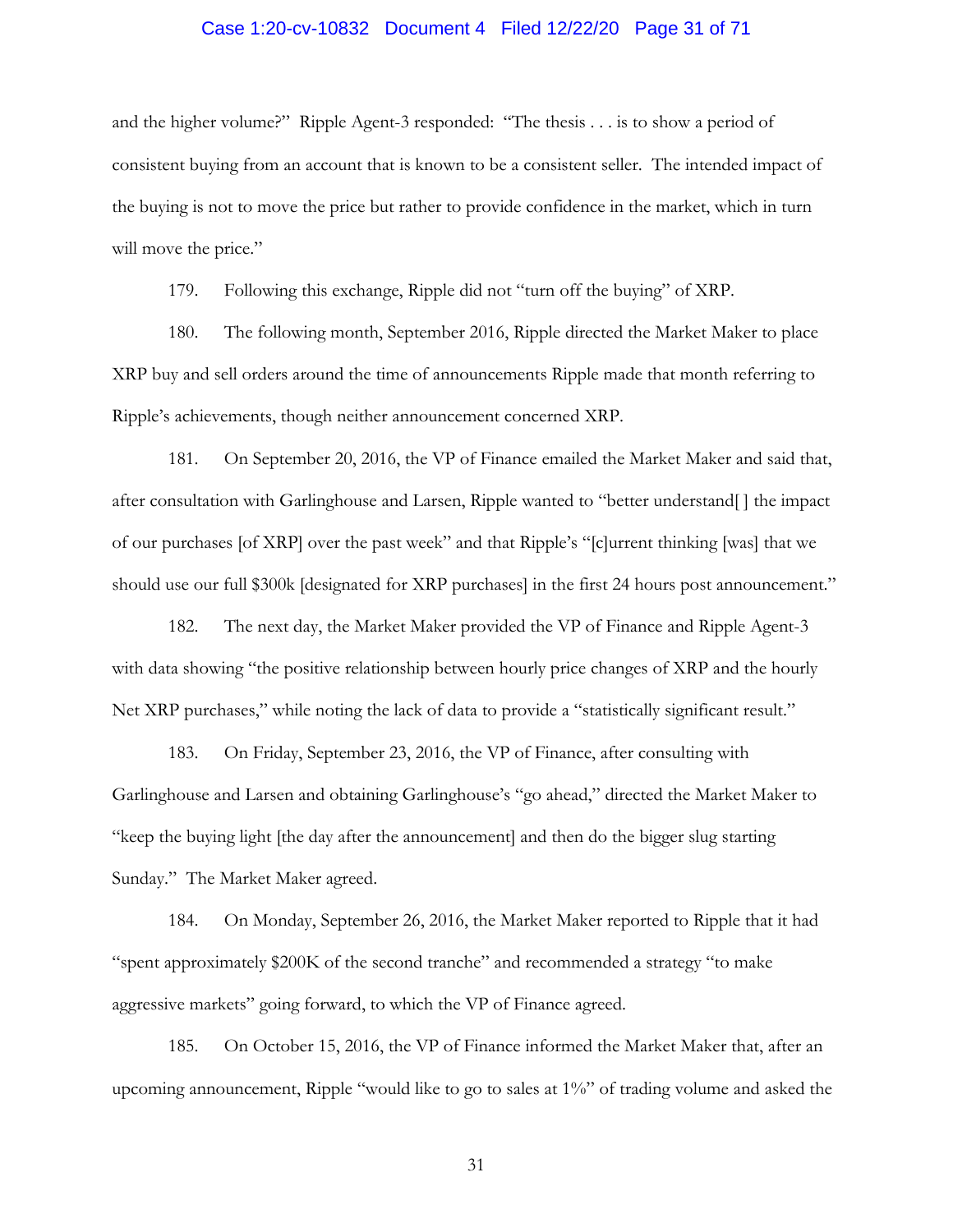#### Case 1:20-cv-10832 Document 4 Filed 12/22/20 Page 32 of 71

Market Maker to "be thoughtful / opportunistic around the timing of implementing 1%" because Ripple did not "want to depress the rally but rather capitalize on the additional volume." He further instructed the Marker Maker "to take more money off the table," if there was a chance to do so.

186. Internally, Ripple executives frequently expressed concern over XRP's price and planned proactive steps to protect the market.

187. For example, in an August 12, 2017 e-mail to Ripple Agent-2 and Ripple Agent-3, Garlinghouse raised concerns about XRP being "squarely left out" of a recent market "rally" and asked whether Ripple's recent XRP sales were "impacting the market?" He instructed certain Ripple employees to "proactively" attempt to increase speculative trading value with positive XRP news.

188. Similarly, in September 2019, Ripple's "Head of Global Institutional Markets" reminded certain Ripple employees that Ripple viewed itself as "Responsible Stewards of XRP." She expressed concerns about the impact on XRP's price from increased XRP supply and recommended "buy[ing] [XRP] back" because she was very "worried about xrp at 0.20" and was "DREAD[ING]" an upcoming report—referring to quarterly reports Ripple began publishing in January 2017 (the "Markets Reports")—if Ripple didn't "take swift, creative action now (!)"

189. Defendants did not disclose publicly this XRP buying and selling strategy.

190. But Ripple did publicly tout other actions it was taking to support XRP's market price, including to limit XRP supply or to create scarcity through XRP buybacks.

191. For example, on January 4, 2017, in an effort to assuage XRP investor concerns, Ripple told Institutional Investor C that Ripple "only sells or transfers XRP to financial institutions and accredited investors who bring payment volume and/or FX liquidity to Ripple." Ripple made similar statements publicly, such as on its website, the "XRP Chat," and certain Markets Reports.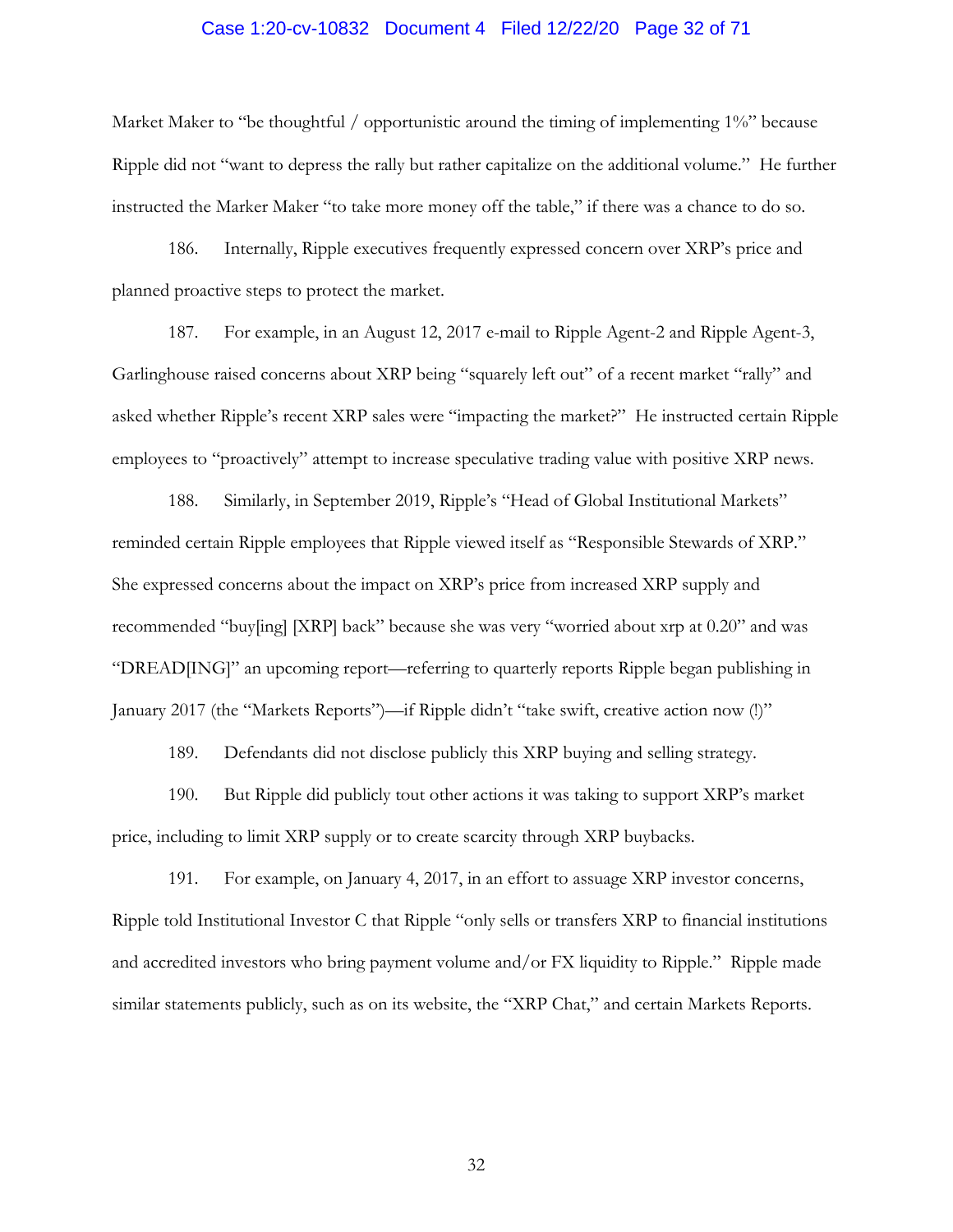# Case 1:20-cv-10832 Document 4 Filed 12/22/20 Page 33 of 71

192. Similarly, in its Markets Report for the fourth quarter of 2017, Ripple told investors that it placed sales volume "restrictions" on the XRP it sold directly to financial institutions to "mitigate the risk of market instability due to potential subsequent large sales."

193. Later, in approximately June 2020, Ripple employees prepared and delivered an internal presentation for Garlinghouse and Larsen in which the employees highlighted that "XRP began underperforming [Bitcoin]" since early May 2020, partly because of Ripple's sales of XRP. The employees proposed "supply limiting tactics," such as Ripple's buying back XRP.

194. Garlinghouse approved the "buy back" option.

195. Following Garlinghouse's decision, Ripple disclosed on November 5, 2020, in its Markets Report for the third quarter of 2020, that it had purchased \$45 million worth of XRP in order to "support healthy markets" and that it may continue to engage in this activity in the future.

#### **B. Defendants Established an XRP Escrow**

196. XRP investors became concerned that Ripple's sales could cause XRP's price to crash. As Garlinghouse explained in an internal email on May 16, 2017, XRP investors were concerned that Ripple could "sell its [then] 61.68[ ]B[illion] XRP in the market at any time."

197. If Ripple had filed a registration statement and quarterly and annual reports—as it would have been required to do—Ripple's sales would have been publicly disclosed. They were not.

198. To assuage investor concerns, on May 16, 2017, Ripple announced that it would place 55 billion XRP (most of its current holdings) into a cryptographically-secured escrow that would restrict Ripple to accessing only one billion XRP every month (the "XRP Escrow").

199. Both Larsen and Garlinghouse were instrumental to the formation of the XRP Escrow by developing and, ultimately, approving the idea.

200. An internal Ripple memo prepared by Ripple Agent-3 around April or May 2017 (the "Proposal to Escrow Ripple's XRP") explained that one purpose of the escrow was to "secur[e]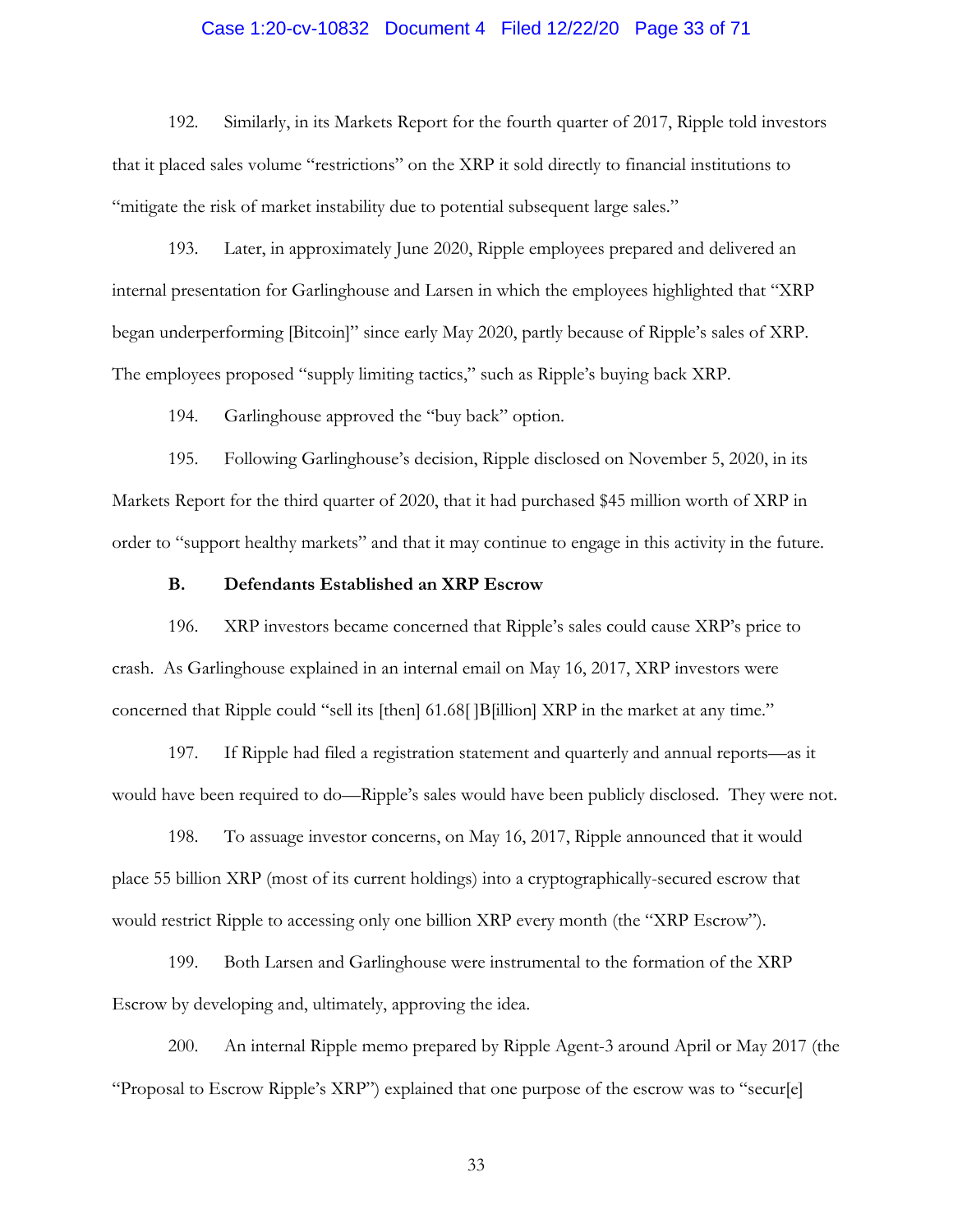# Case 1:20-cv-10832 Document 4 Filed 12/22/20 Page 34 of 71

speculative liquidity" in XRP and to "drive a material increase in XRP trading volume/liquidity" by removing uncertainty about when Ripple might dispose of its XRP holdings.

201. The Proposal to Escrow Ripple's XRP noted that Ripple wanted "more XRP liquidity and [that its] efforts are helping, [but] things are not moving as fast as [Ripple] want[s]."

202. The Proposal to Escrow Ripple's XRP concluded that the XRP Escrow would be successful if it resulted in "immediate increase in volume and price appreciation" for XRP as one of the "[r]ewards" to counter-balance the increased "[r]isk" of "Cash flow shortfall" for Ripple.

203. Ripple and Garlinghouse publicly touted the formation of the XRP Escrow as proof that Ripple and XRP holders shared a common interest in the success of Ripple's efforts as to XRP and as one of Ripple's many efforts to manage the trading market for XRP.

204. In other words, by announcing the XRP Escrow, Defendants sought to encourage investors to buy and sell XRP without fear that Ripple could cause XRP's price to crash—as though the XRP market was a functional market subject to ordinary supply and demand independent of the issuer. In doing so, Defendants reminded investors of a fact they already knew—that Ripple was committed to undertaking efforts to increase XRP trading volume while supporting XRP's price.

## **IV. XRP Was a Security Throughout the Offering**

205. As noted, the Supreme Court made clear in its *Howey* decision of 1946 that the definition of whether an instrument is an investment contract and therefore a security is a "flexible rather than a static principle, one that is capable of adaptation to meet the countless and variable schemes devised by those who seek the use of the money of others on the promise of profits."

206. At all relevant times during the Offering, XRP was an investment contract and therefore a security subject to the registration requirements of the federal securities laws.

207. Defendants understood and acknowledged in non-public communications that the principal reason for anyone to buy XRP was to speculate on it as an investment.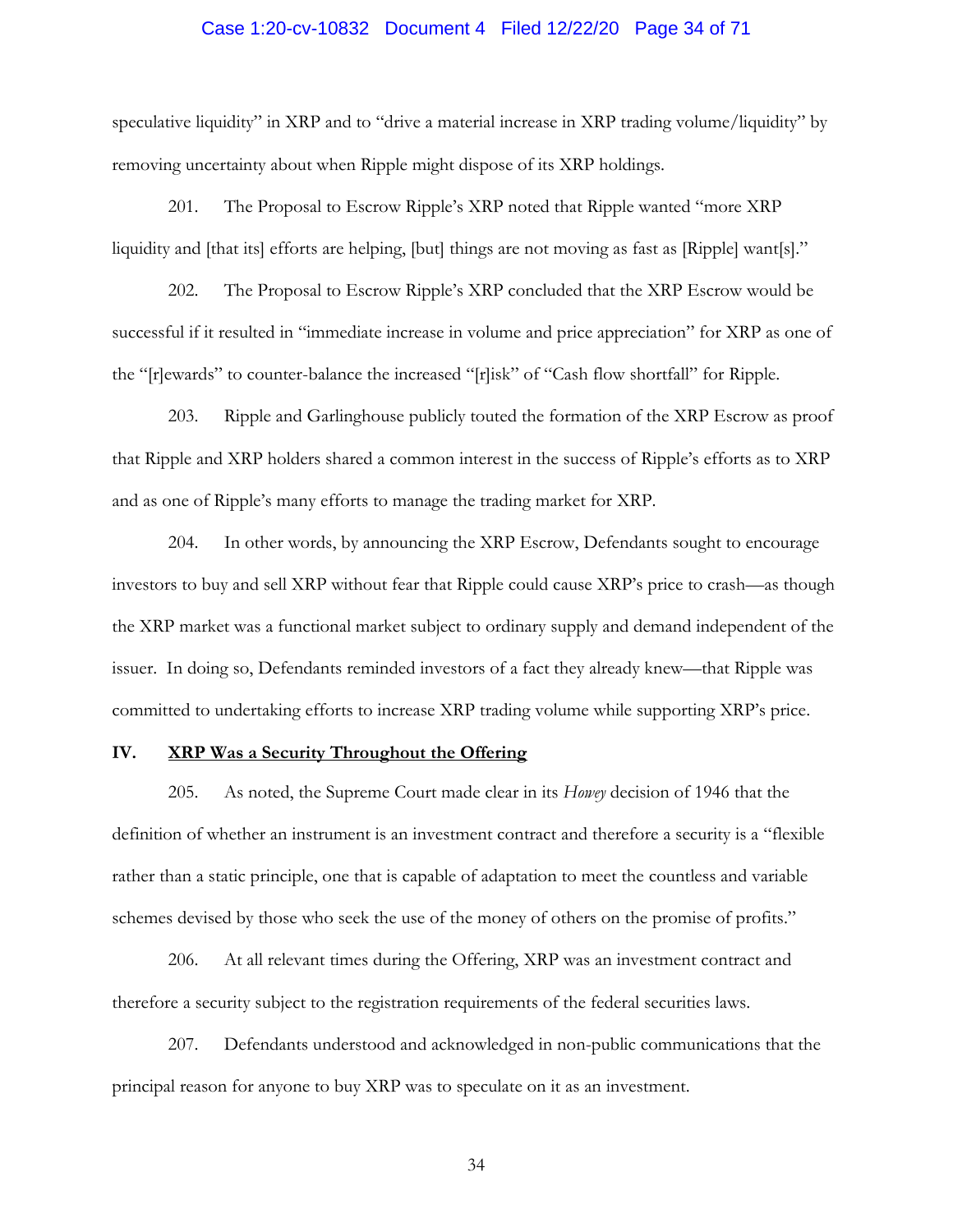## Case 1:20-cv-10832 Document 4 Filed 12/22/20 Page 35 of 71

208. For example, Ripple Agent-3 stated in an internal document called the "XRP Distribution Framework," which he forwarded to at least one member of Ripple's Board of Directors on November 20, 2013, that "[s]peculators are speculating on Ripple Labs" and that, "[i]f you are holding xrp you should want [Ripple Labs] to retain xrp for business development." Ripple acknowledged not only that XRP holders were speculating on Ripple's ability to deploy XRP to develop its business, but also that Ripple's interests aligned with other XRP holders' interests.

209. Similarly, on December 7, 2015, Ripple requested that the issuer of a fund created to generate investor exposure to XRP (through XRP Ripple sold to the fund), disclose the risk that XRP could be deemed a security under the federal securities laws. Specifically, Ripple requested that the following language be added to the risk disclosures for the fund:

The Ripple ecosystem's reliance on the efforts of Ripple Labs – the single largest holder of XRP – to promote and expand the ecosystem, creates greater risk that XRP might be deemed a security as compared to other virtual currencies and Ripple Labs might be deemed to be operating as an unregistered securities exchange, broker, or dealer under federal and State securities laws.

210. Similarly, in its official application to the NYDFS for XRP II in 2016, Ripple acknowledged that buyers were "purchasing XRP for speculative purposes."

<span id="page-34-0"></span>211. Later, in July 2019, a Ripple senior vice president emailed the CEO of the United States branch of a digital asset trading firm with which Ripple sought to make XRP available for trading. In his email, the Ripple executive explained: "The primary use case for XRP today is speculative and the exchanges . . . are the main enabler of this use case."

212. Sophisticated investors agreed. For example, a hedge fund, to which Ripple sold XRP, explained to the fund's investors this economic reality in offering materials from March 2015: "The increase in XRP value is heavily dependent on the success of Ripple."

213. Consistent with its privately-stated understanding, Ripple publicly offered and sold XRP as an investment into a common enterprise that included Ripple's promises to undertake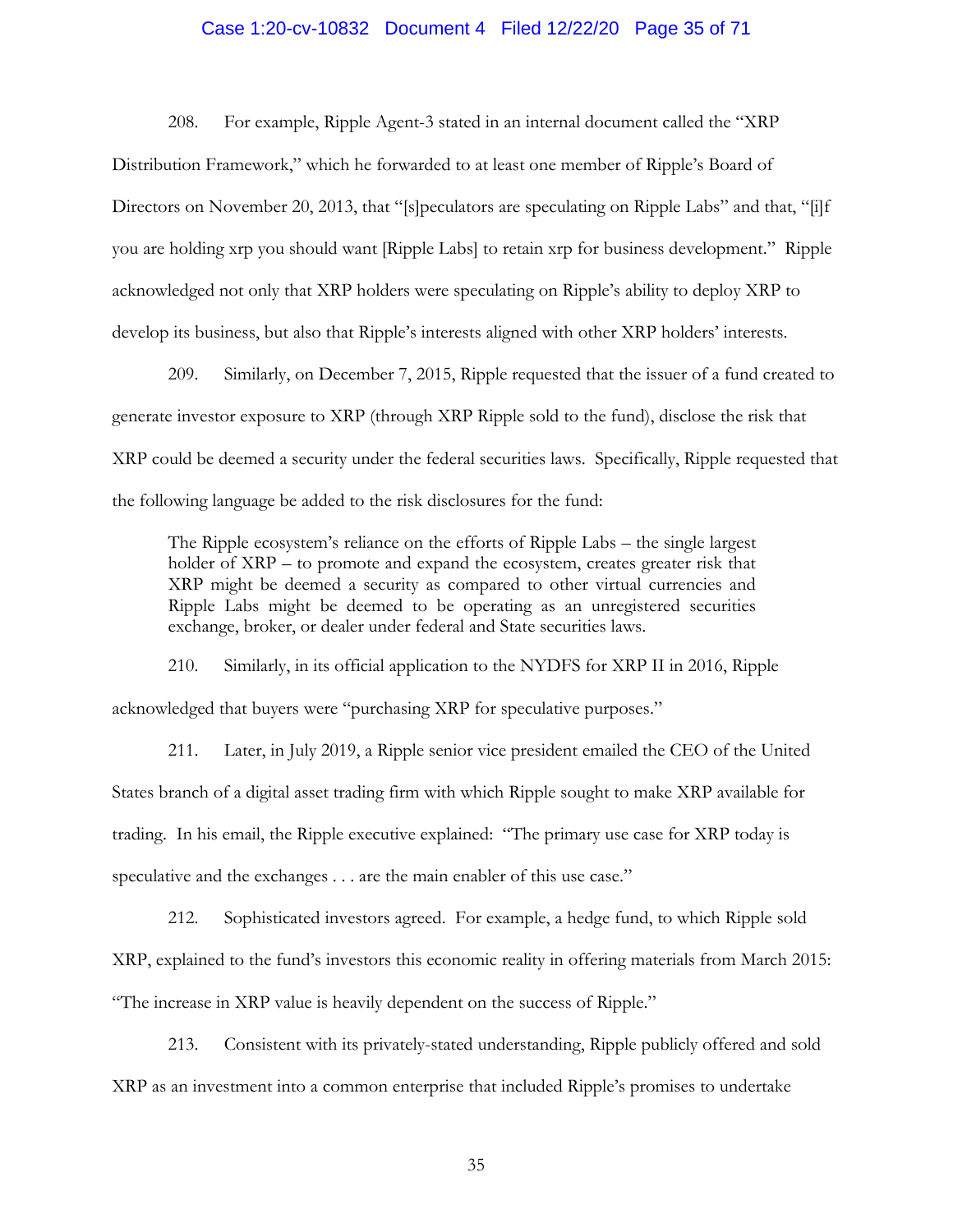# Case 1:20-cv-10832 Document 4 Filed 12/22/20 Page 36 of 71

significant entrepreneurial and managerial efforts, including to create a liquid market for XRP, which would in turn increase demand for XRP and therefore its price.

214. Starting in at least 2013 and through the Offering, Defendants made statements promoting XRP as described in the preceding paragraph in a variety of publicly available media, including Twitter, YouTube, major financial news networks, industry conferences, the XRP Chat, an online discussion forum and an informational posting about Ripple that it hosted on its website (but since deleted) called "Ripple Forum" and "Ripple Wiki," respectively, and the Markets Reports.

215. In fact, throughout the Offering, Ripple held itself out as the primary source of information on XRP. Ripple's website contained select information about how and where to buy XRP, XRP market data, and news and insights related to XRP. In the Markets Reports for the third quarter of 2019, Ripple made clear it would "take proactive steps" to address the "spread of misinformation" about Ripple's alleged "dumping" of XRP and to address the "fear, uncertainty, and doubt" about investing in XRP spread by others. Ripple thus held itself out as the legitimate source of information essential for investors, inviting them to rely on what Ripple chose to disclose.

216. Based on these representations, Ripple's actions, and the economic reality, XRP investors in the Offering had a reasonable expectation of profiting from Ripple's efforts to deploy investor funds to create a use for XRP and bring demand and value to their common enterprise.

## **A. Ripple Led Investors to Reasonably Expect that Ripple's and Its Agents' Entrepreneurial and Managerial Efforts Would Drive the Success or Failure of Ripple's XRP Projects**

217. Defendants repeatedly stated publicly that they would undertake significant efforts to develop and foster "uses" for XRP, so that banks, financial intermediaries, or other specialized money transmitting businesses would want to buy it, including as alleged above in Section II. (The identity of the "users" to whom it would position XRP varied over the years as Ripple explored different strategies.)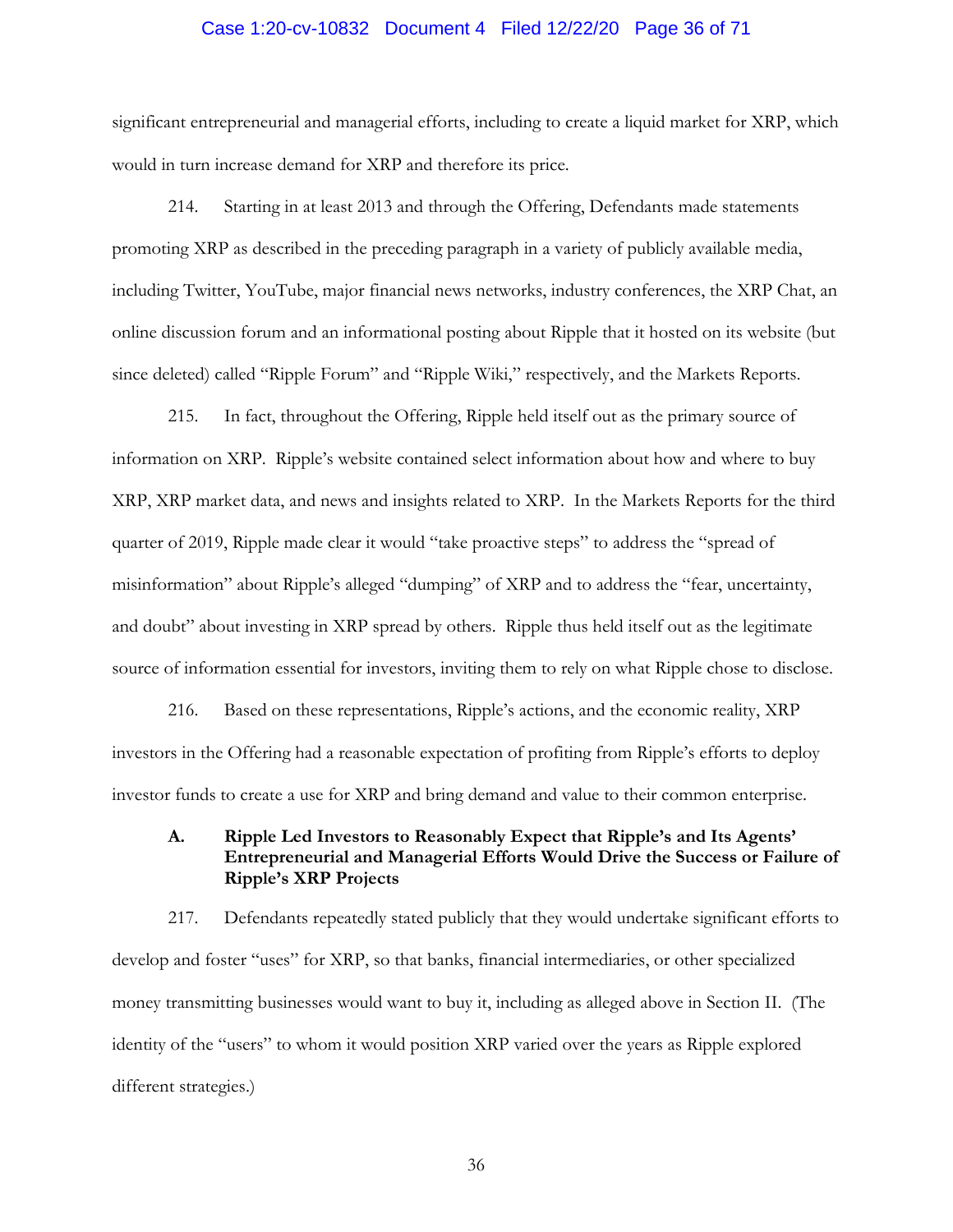## Case 1:20-cv-10832 Document 4 Filed 12/22/20 Page 37 of 71

218. Defendants also persistently stated publicly that—partly to achieve the goal of widespread XRP trading—they would take steps to create, promote, and protect the market for trading in XRP, such as managing the manner in which Ripple bought and sold XRP, and by persuading digital asset trading platforms to permit investors to buy and sell XRP. These statements led reasonable investors to expect to profit from Ripple's efforts on behalf of XRP.

*1. Defendants Promised to Undertake Significant Efforts to Build Value for XRP*

219. From the outset of the Offering, Defendants publicly promised significant, meaningful entrepreneurial efforts with respect to XRP.

220. In an April 14, 2014 interview published online, Larsen explained that Ripple was "helping to build in the Ripple protocol . . . the idea of an Internet-for-value exchange," and that Ripple saw "this as a SWIFT 2.0," referring to the established inter-bank payment network.

221. In approximately April 2014, Ripple created *"The Ripple Protocol: A Deep Dive for Financial Professionals"* (the "2014 Promotional Document"), which Ripple distributed publicly.

222. In the 2014 Promotional Document, Ripple purported to examine the "Sources of XRP Demand." Ripple stated that "Ripple Labs' business model is predicated on a belief that demand for XRP will increase (resulting in price appreciation) if the Ripple protocol becomes widely adopted." Ripple acknowledged that "[t]he Ripple network [was] still in its infancy and relatively unknown," but predicted "increased speculative interest, which may have significant impacts on price," if the Ripple network became more well-known or used, in which case Ripple concluded that it "expect[ed] the demand for XRP to be considerable."

223. In the 2014 Promotional Document, Ripple held itself out the key party who would make these efforts with respect to XRP and the Ripple protocol, including by promising to "distribute [certain XRP] to incent the participation of market makers, gateways and consumers to utilize the protocol," and highlighting Ripple's past "business development efforts." Ripple also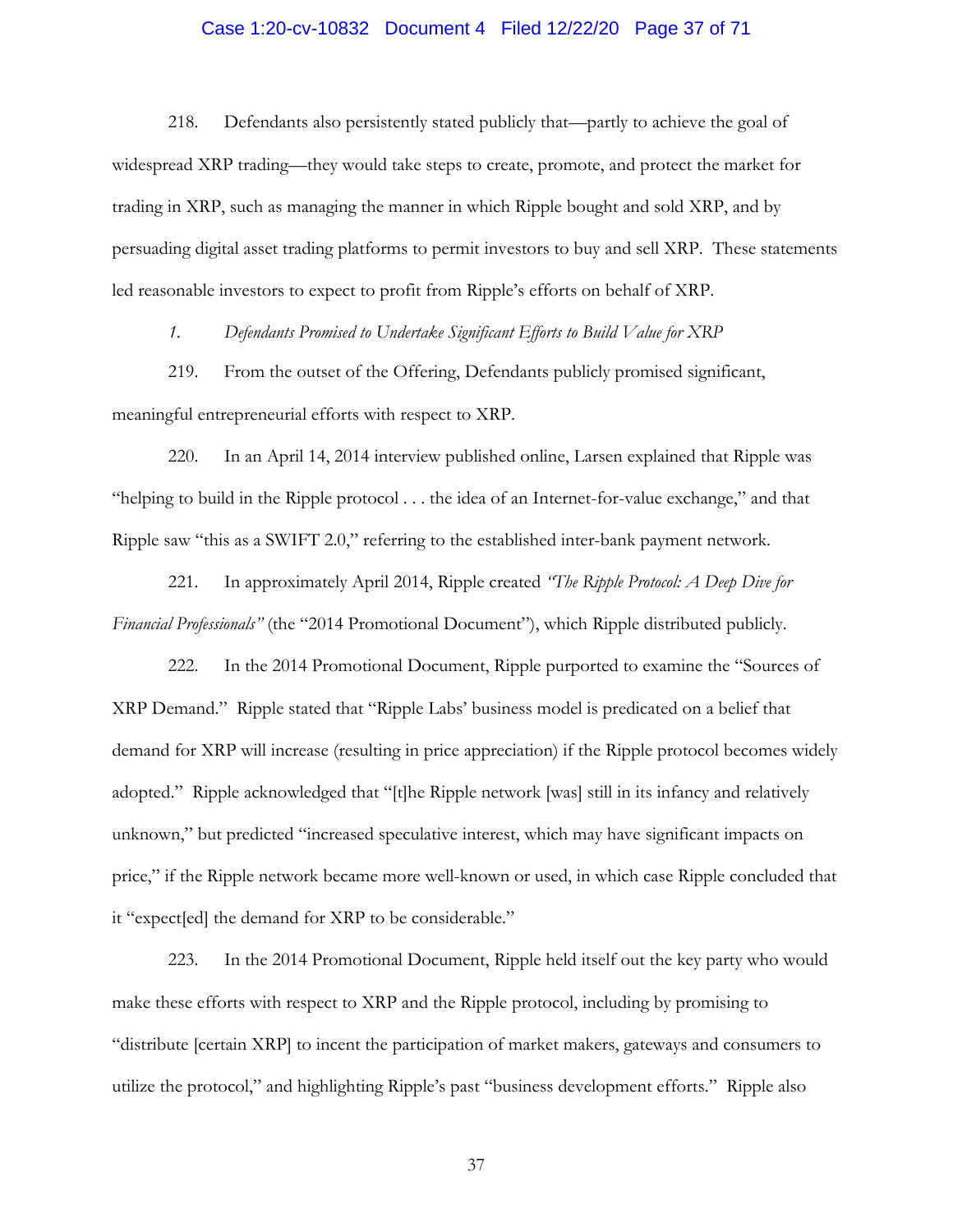#### Case 1:20-cv-10832 Document 4 Filed 12/22/20 Page 38 of 71

noted that it had recruited a "diverse set of talented individuals with experience in relevant technology and financial services companies" for these efforts and would enlist others to assist.

224. Ripple repeated these types of promotional statements throughout the Offering.

225. On June 3, 2016, Cryptographer-1 explained in the XRP Chat, in response to the question "if Ripple Failed, XRP died?", that he didn't "think it's likely XRP would succeed without us, though it's possible." But, he continued, while "there are significant technical obstacles to using XRP as a bridge or vehicle currency[,] . . . [o]ur XRP strategy is based on promoting it as a bridging currency . . . through various strategies including paying traders an incentive."

226. On January 21, 2017, Cryptographer-1 represented in the XRP Chat that Ripple was "heavily focused" on "building up an awesome payments infrastructure" using XRP and had "several strategies" to do so. Months later, on September 12, 2017, he posted on Reddit that Ripple had previously explained that it "will work to get XRP adopted for th[e] purpose" of serving as a "new intermediary asset" and noted "why that would be expected to create demand for XRP."

227. In an email to Ripple's equity shareholders, advisors, and others on June 5, 2017, Garlinghouse emphasized Ripple's efforts to increase XRP's liquidity and price through the XRP Escrow, among other things (with emphases added):

[Ripple has] proactively addressed two key objections to XRP, . . . announcing our commitment to lock up the lion's share of our XRP in a cryptographically secured escrow account. . . . Despite a proven **track record of being good stewards for XRP**, we had continued to hear concerns in the market that Ripple could (hypothetically) sell our 61 billion XRP at any time **– a scenario that would certainly be bad for Ripple**! So with the decision to lock up 55 billion XRP in escrow, **we have given investors a predictable supply schedule** and removed what skeptics have suggested has been a barrier to broad XRP adoption. . . . **This recognition has translated into significant improvements in both the liquidity (trading volume) and price of XRP**. We saw nearly \$6 billion in trading volume in May alone and XRP is now hovering around \$0.30, **up approximately 500 percent in the last 30 days and over 5,000 percent from the beginning of 2017**! . . . In fact, factoring in the approx. \$18 billion of XRP we own, Ripple is worth more than all but four US start-ups.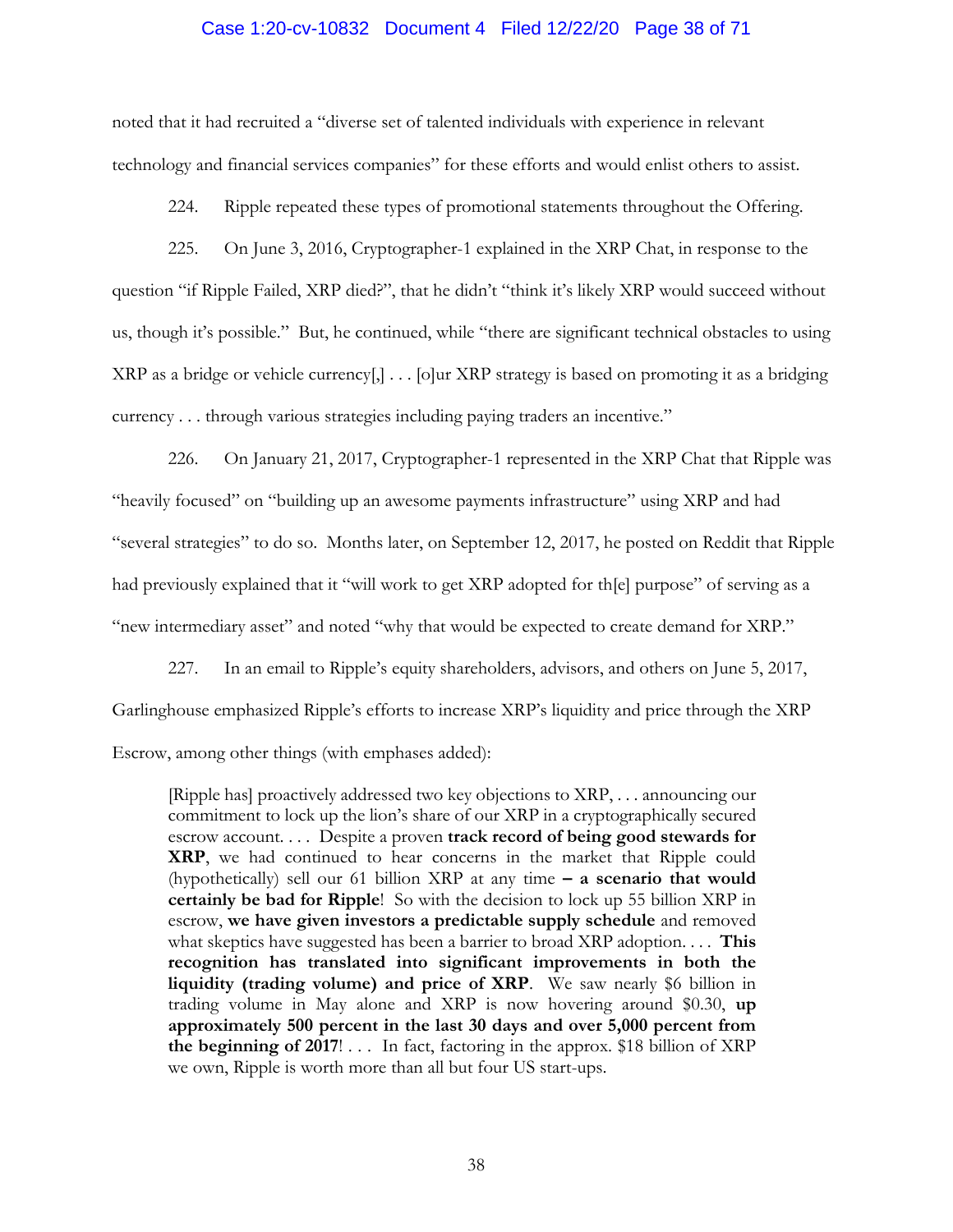# Case 1:20-cv-10832 Document 4 Filed 12/22/20 Page 39 of 71

228. In the same email, Garlinghouse reminded Ripple's equity investors and advisors that Ripple remained "committed to making XRP the best digital asset for payments" and that XRP had "technical superiority compared to other digital assets."

229. Garlinghouse had made statements similar to these in an article posted on Ripple's website on May 16, 2017. A few months later, in a December 7, 2017 post on its website, Ripple, confirming the formation of the XRP Escrow, once more reiterated Garlinghouse's statements in the May 16, 2017 article and the June 5, 2017 email, described above.

230. In a December 14, 2017 public interview, Garlinghouse explained Ripple's market monitoring priorities as follows: "Priority one is definitely around volume. Priority two, I would say, is XRP liquidity. Making sure . . . we are doing everything we can to make the XRP ecosystem successful on a liquidity basis. Priority three which admittedly is kind of a newer priority and something we'll work on more in 2018, is investing in other use cases for the XRP Ledger."

231. In the Markets Report for the fourth quarter of 2017, Ripple stated that "it's clear Ripple's consistent steadfast support of XRP is a major advantage as the payments industry continues to seriously consider [XRP] as an alternate liquidity solution." A Ripple executive similarly explained his view in a Yahoo! Finance interview on approximately March 15, 2018, that "the activities of the software company create value in . . . [XRP]."

232. Also in the Markets Report for the fourth quarter of 2017, Ripple announced its upcoming intended efforts to "work towards the launch of institutional hedging instruments and custody solutions," which "are important to institutional adoption [*i.e.*, key forces in achieving liquidity and price increases] and thus are important components of our 2018 roadmap."

233. On September 11, 2017, Cryptographer-1 told public markets via a post on Reddit that, because "Ripple holds more than half the XRP in existence[,] . . . Ripple can justify spending \$100 million dollars on something if it would be expected to increase the long term price of XRP by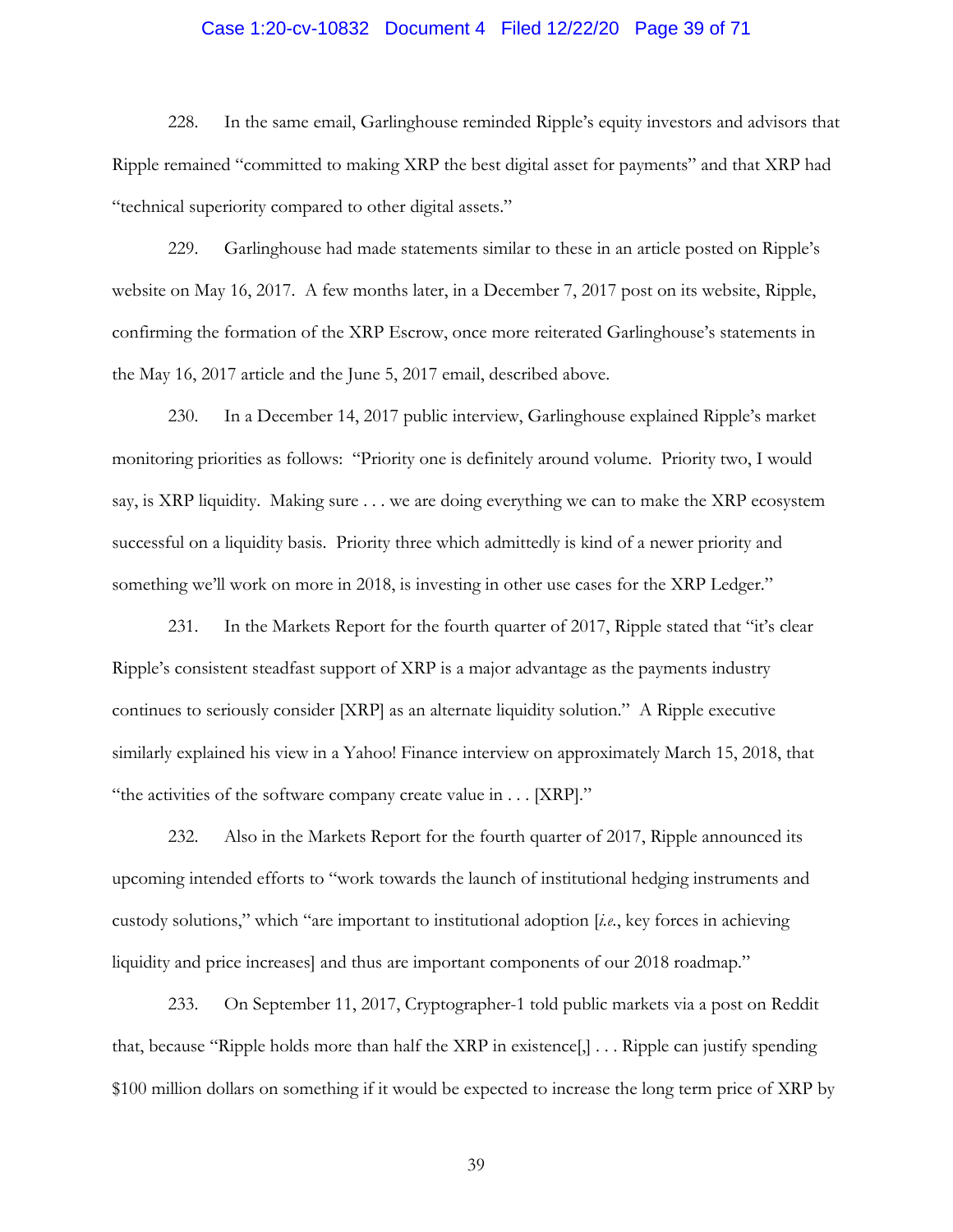#### Case 1:20-cv-10832 Document 4 Filed 12/22/20 Page 40 of 71

a penny." Then, on November 17, 2017, he posted on Reddit about why Ripple had an incentive to continue these efforts and why it would continue these efforts: "[T]here is no rational reason why [Ripple] would not continue to execute [its] publicly announced strategy and do everything we can to maximize the price of XRP over at least the time it takes us to sell the XRP we have."

234. On January 17, 2018, Garlinghouse tweeted an article he said was "[a] good read on why fostering a healthy  $XRP$  ecosystem is a top priority at @Ripple."

235. On February 17, 2020, Garlinghouse tied Ripple's efforts to create "use"-driven demand for XRP to a potential for an increase in XRP price, in an interview on the floor of the New York Stock Exchange in Manhattan (the "NYSE Interview").

236. In the NYSE Interview, Garlinghouse answered questions about the price of digital assets by predicting that markets would move "from that speculation that has driven the crypto market to utility." He stated that increased "use" of XRP had generated liquidity in the market for XRP and that "liquidity begets liquidity," such that market markers "see liquidity and they realize 'hey there is an opportunity there'." Tying this to Ripple's significant efforts, Garlinghouse promised: "Over the coming years . . . we Ripple are focused on driving utility from this asset and if we are successful at that we think that is good for the liquidity of the whole ecosystem."

*2. Defendants Promised to Undertake Significant Efforts to Develop and Maintain a Public Market for XRP Investors to Resell XRP*

237. Starting in at least 2014, Ripple also promised that it would undertake efforts to create, maintain, and protect secondary resale markets for XRP.

238. For example, starting in 2014, Ripple stated on its website: "[W]e will engage in distribution strategies that we expect will result in a stable or strengthening XRP exchange rate against other currencies." Years later, in announcing the XRP Escrow, Ripple reminded investors that it "engaged in distribution strategies that we expect will result in a strengthening XRP exchange rate against other currencies," touting its "proven [four-year] track record of doing just that."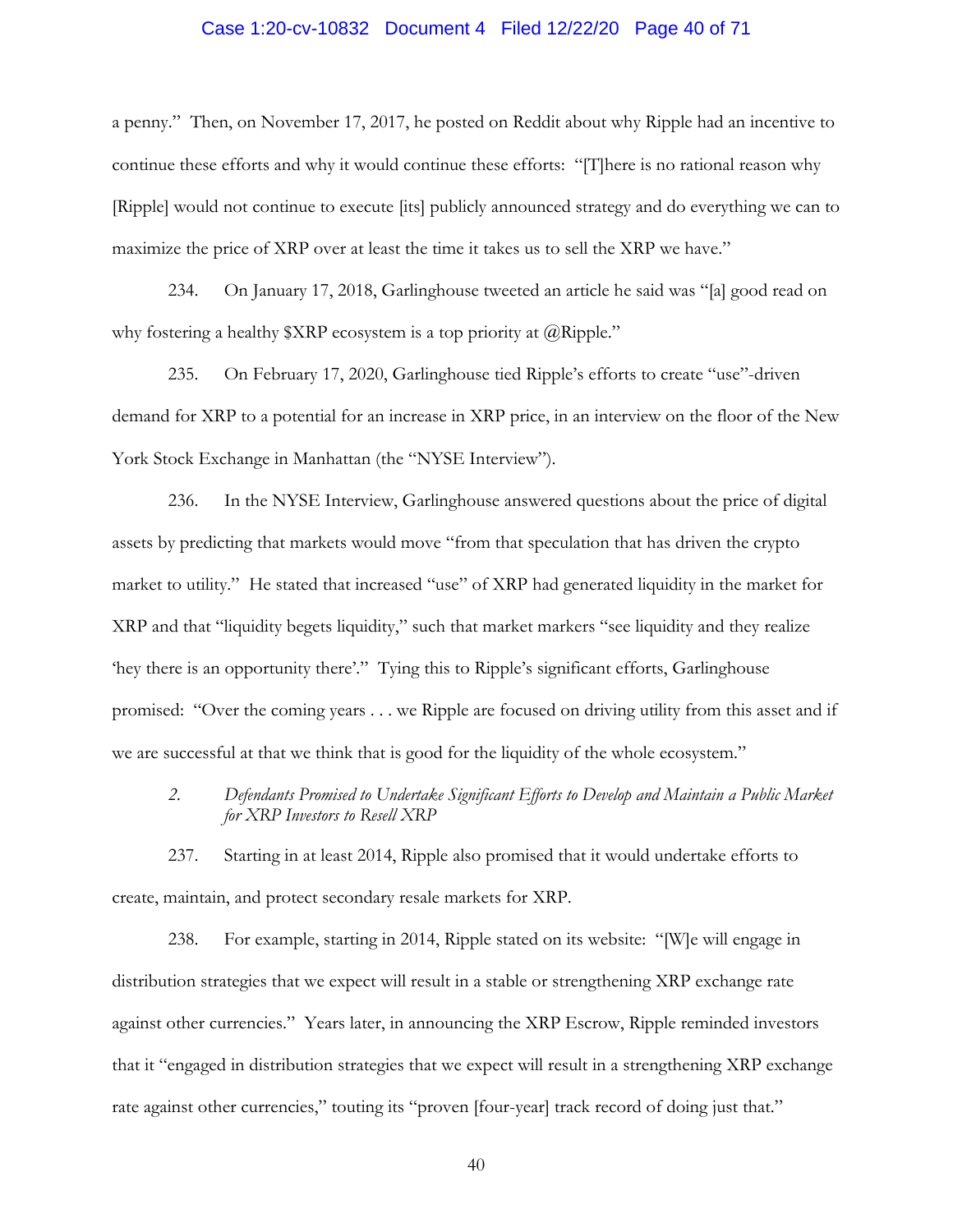# Case 1:20-cv-10832 Document 4 Filed 12/22/20 Page 41 of 71

239. In a February 19, 2014 public interview, Larsen explained that one of Ripple's "key roles is making sure that we distribute [XRP] as broadly in a way that adds as much utility and liquidity as we possibly can." He stated that he thought "our incentives are very well aligned . . . that for Ripple Labs to do well we have to do a very good job in protecting the value of XRP and the value of the network, and that really is the guiding principle here in our distribution of XRP."

240. In a May 16, 2017 article on Ripple's website, Garlinghouse reminded investors that, "[t]o build XRP liquidity, we have been mindful over the years about how we distribute XRP. Our goal in distributing XRP is to incentivize actions that build trust, utility and liquidity." He concluded that, to incentivize financial institutions, payment providers, and banks to "use" XRP (though none had up to that point), Ripple "remain[ed] committed to increasing XRP liquidity."

241. In the Markets Report for the second quarter of 2019, Ripple promised to "focus institutional sales on markets where the on-exchange liquidity for XRP is insufficient to meet institutional demand," which the report said was similar to what the company had done in 2017, purportedly leading to increased liquidity and "listings" on digital asset trading platforms in general.

242. In the Markets Report for the second quarter of 2020, Ripple explained that, as part of its "responsible role in the [XRP] liquidity process," it had begun purchasing XRP in the secondary market to ensure a "healthy, orderly XRP market."

243. Defendants engaged in many of these publicly-promised efforts with respect to XRP markets, as alleged in Section III, above.

*3. Ripple Touted the Ability of Its Team to Succeed in Its Promised Efforts*

244. In connection with the efforts Defendants promised the markets they would undertake, Ripple at times highlighted the experience, expertise, and abilities of the "team" it had assembled, which included Ripple employees, business partners, and other agents.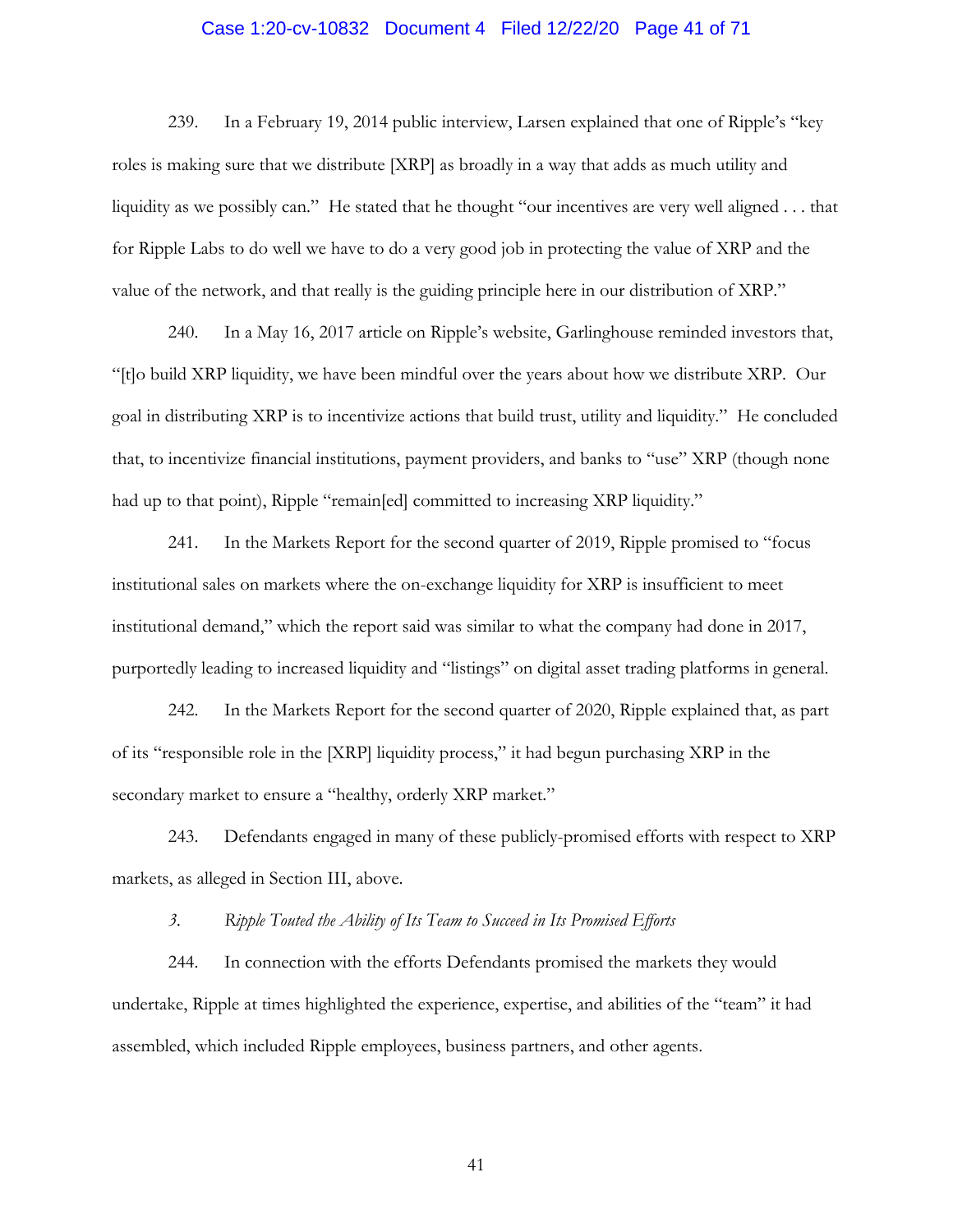# Case 1:20-cv-10832 Document 4 Filed 12/22/20 Page 42 of 71

245. In 2013, Ripple Agent-1 explained in the Ripple Forum that Ripple's fundraising efforts through selling XRP "allows Ripple Labs to have a spectacularly skilled team to develop and promote the Ripple protocol and network."

246. In a Reddit post in 2017, Cryptographer-1 was asked to explain if there was a risk that "XRP Will Go to 0." He explained "the biggest risks," from his perspective, included that Ripple's executives would stop working on XRP and that "[s]omeone else does almost exactly the same thing Ripple does, but does it better." He noted that this last risk was "mitigated by the fact that Ripple has such talented people and has a lead."

*4. Ripple Publicly Touted the Efforts That It Did Actually Undertake*

247. During the Offering, not only did Ripple *promise* efforts that could lead to the increase in value of XRP, it actually *made and touted* extensive entrepreneurial and managerial efforts—made with proceeds from the Offering—to the market.

248. In its 2016 "Year In Review" summary, posted on its website on December 28, 2016, Ripple reminded readers of its January 2016 announcement of a joint venture to distribute "Ripple's solutions" in certain countries and a February report on "how the use of Ripple's enterprise solution and XRP can significantly impact a bank's operational costs." Although Ripple had not sold a single XRP to any "user," Ripple commented that "[g]ood news for XRP kept coming later in the spring" with the announcement of a partnership with a facility to trade in XRP derivatives.

249. In the first Markets Report, published on January 24, 2017, Ripple touted its announcement of XRP investors' ability to buy and sell XRP on a new digital asset trading platform as "part of a continued effort to expand the XRP ecosystem."

250. On February 15, 2017, Ripple Agent-2 tweeted a link to an article, posted on a digital asset discussion blog, about Ripple's efforts to enlist companies to assist in its managerial efforts as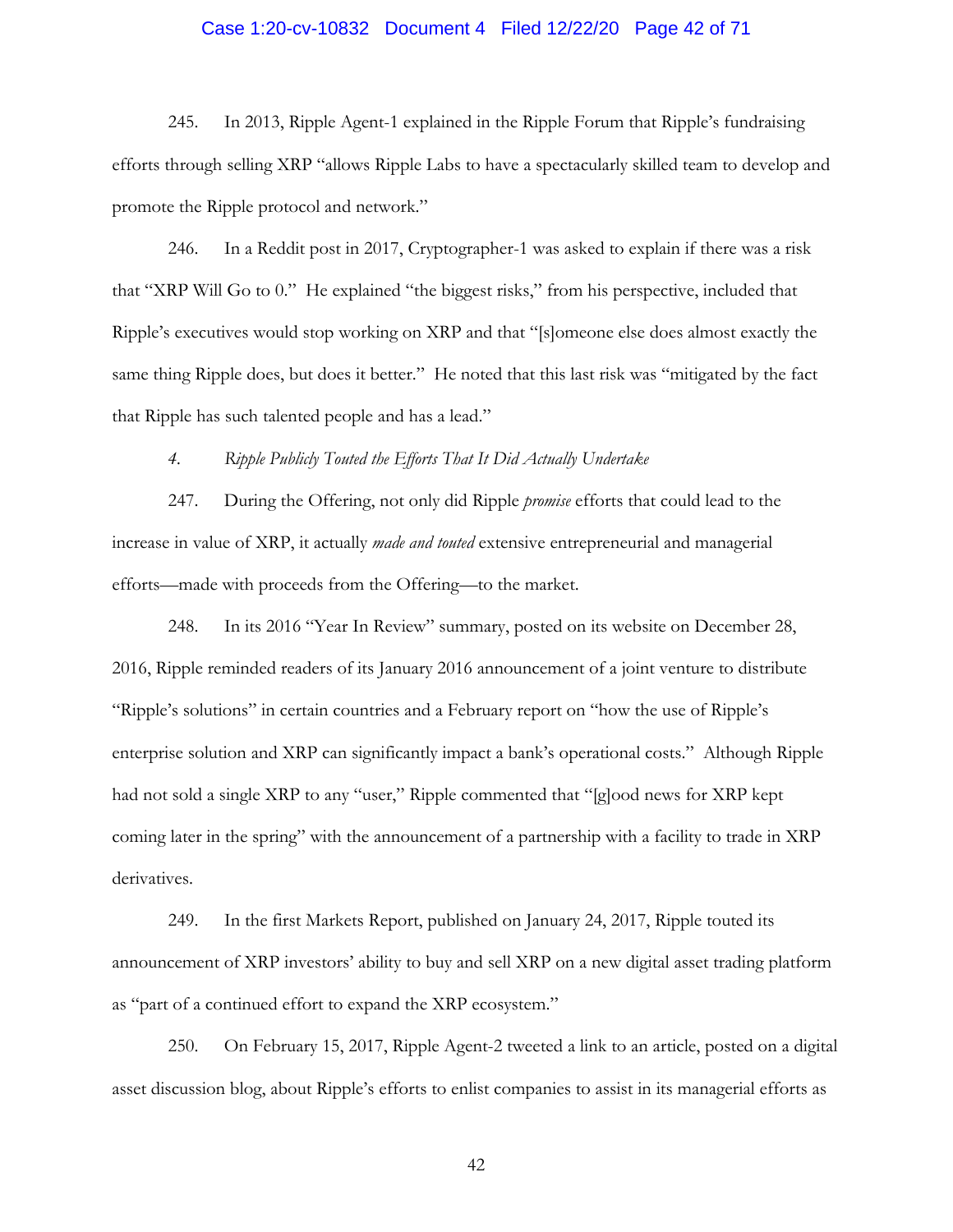#### Case 1:20-cv-10832 Document 4 Filed 12/22/20 Page 43 of 71

to XRP. The article discussed Ripple's efforts to select a partner to help it build "functionality for XRP" and directed readers to Ripple's website on "How to Buy XRP."

251. As alleged above in Sections III and IV.A.1, Ripple and Garlinghouse made many statements in connection with the announcement of the XRP Escrow, reminding investors that Ripple had been a good "steward" of XRP, purportedly based on the ways Ripple had chosen to make its own market sales of XRP.

252. In an interview on Bloomberg News Network ("Bloomberg News") in approximately December 2017, Garlinghouse explained that XRP's price had risen because Ripple was "solving a real problem . . . a multi-trillion dollar problem around cross-border payments . . . and people have gotten excited." Pressed about "speculation" in the digital asset space and XRP investor "expectations" from Ripple, Garlinghouse explained:

> [T]he value of digital assets will be driven by their utility, if they're solving a real problem . . . then there will be demand for the tokens, the price of the tokens will go up. For XRP, we've seen because it's . . . something that can really reduce the friction, and we're talking about a multi-trillion dollar problem ... yes, there's going to be demand for that, when you have fixed supply ... and you see increase in demand, prices go up.

253. In a CNBC interview on March 7, 2018, Garlinghouse reminded investors that "[t]here's no party more interested in the success of the XRP ecosystem than Ripple . . . because we own a lot of XRP." Thus, he continued, Ripple had "invested in venture funds . . . in hedge funds . . . in companies, [and] . . . partnered with payment providers [and] . . . market makers, in order to make sure that XRP is the most useful asset out there for solving a cross border payment problem."

254. On April 11, 2018, Ripple tweeted from the handle  $@R$ ipple that it "had invested \$25 million in XRP to Blockchain Capital Parallel IV, LP" to "support and develop additional [XRP] use cases beyond payments." Ripple Agent-3 similarly tweeted: "Ripple's \$25 million investment in @blockchaincap's new fund is the first and not the last contribution to ventures that further develop the #blockchain and \$XRP ecosystems."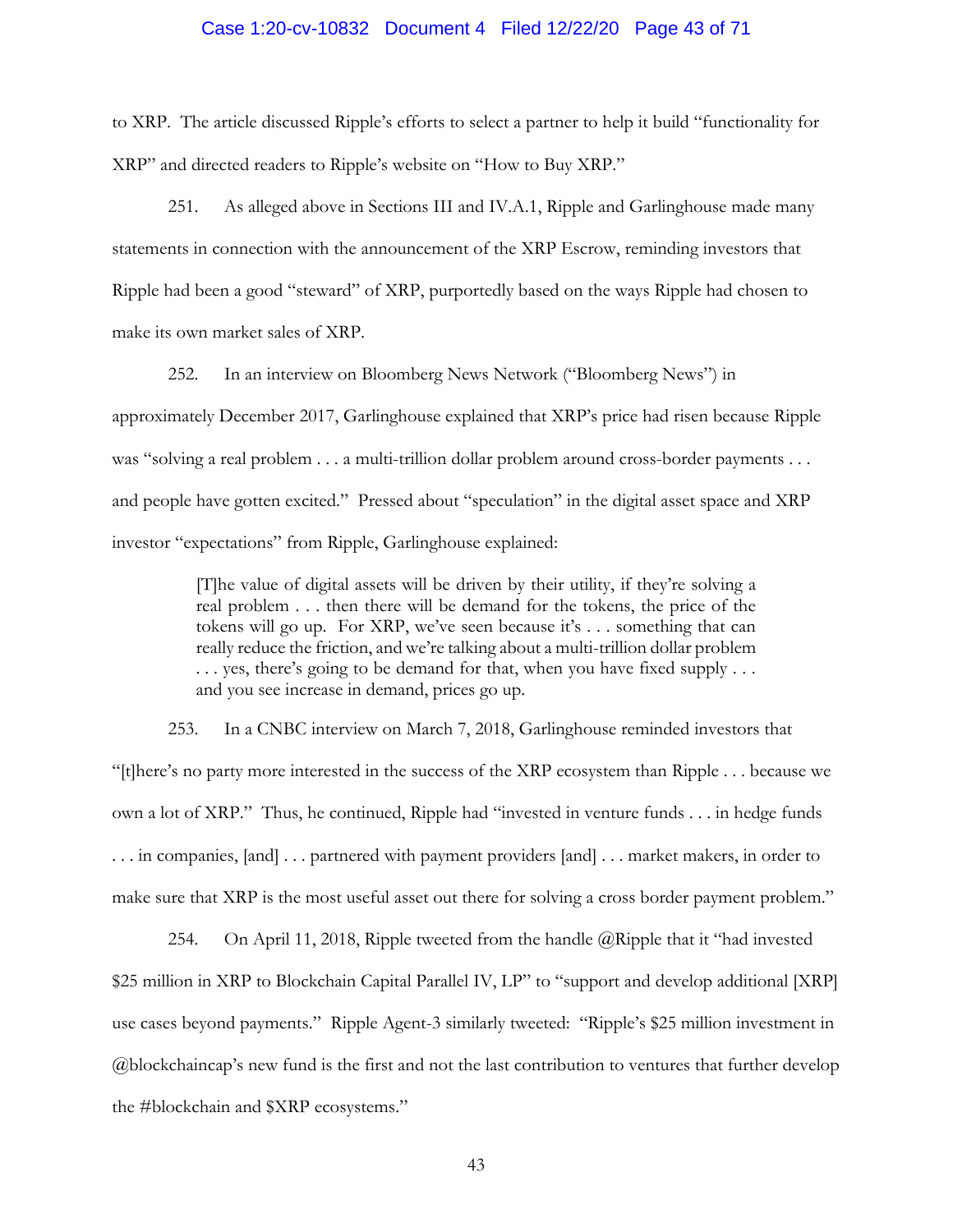# Case 1:20-cv-10832 Document 4 Filed 12/22/20 Page 44 of 71

255. At various times, Ripple publicly touted that it was making certain of the XRP distributions through xPring or RippleWorks, further making clear to potential investors that Ripple was enlisting the efforts of persons other than investors with respect to XRP.

## *5. Economic Reality Dictates that XRP Purchasers Have No Choice But to Rely on Ripple's Efforts for the Success or Failure of Their Investment*

256. Economic reality has also led reasonable investors to expect that Ripple and its agents will undertake significant efforts to increase the price of XRP. Reasonable investors accordingly understanding that Ripple has the economic incentive and capacity to undertake efforts to promote XRP and the XRP Ledger, which would serve Ripple's economic interest and that of all XRP owners equally.

257. Indeed, the XRP market capitalization as of last week (approximately \$58 billion) and the value of Ripple's XRP holdings (approximately \$28 billion) each far exceed the value of the one product—ODL—that "uses" XRP (which "use" is not market-driven, but subsidized by Ripple).

258. The economic reality is that reasonable investors are speculating that Ripple has the incentive and potential to create demand for XRP. XRP investors are betting that Ripple may yet solve Garlinghouse's "trillion-dollar problem," and they will profit as a result.

259. In contrast to Ripple, investors in XRP cannot take most or any of the steps that Ripple has taken to grow the XRP ecosystem and increase demand for XRP. Most, if not all, XRP investors simply lack the technical expertise and the resources to do so.

260. XRP investors are not in any position to, for example, undertake various, complex, expensive, and all-encompassing strategies about when or how to sell XRP into the markets to protect XRP's price, volume, and liquidity—as Ripple has done in a purported attempt to foster adoption of XRP. Nor are XRP investors in any position to increase significantly "demand" or "value" for XRP by developing a "use" for the token through entrepreneurial efforts—at least not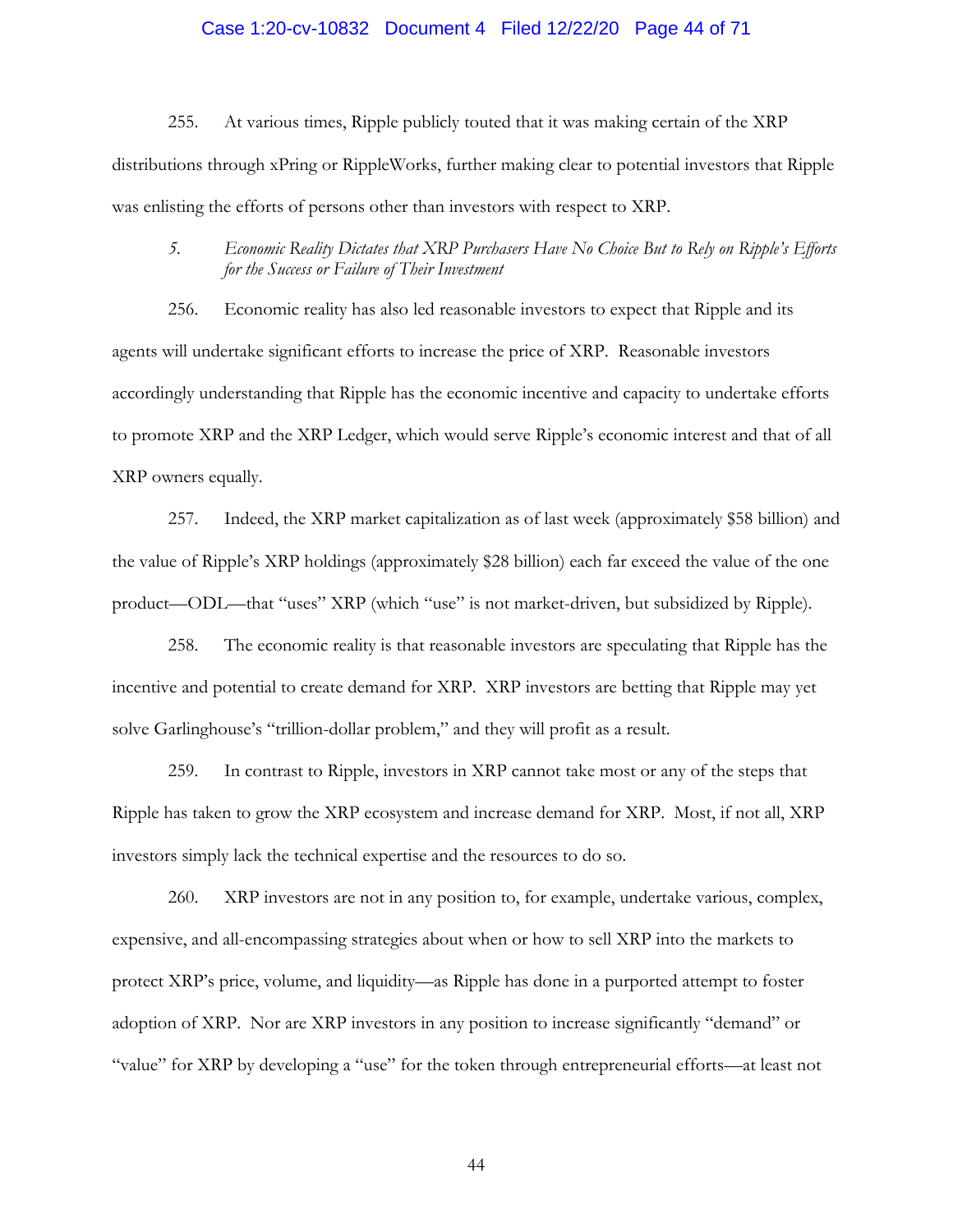# Case 1:20-cv-10832 Document 4 Filed 12/22/20 Page 45 of 71

without Ripple's support. In other words, not only are Ripple's touted efforts with respect to XRP significant, they are essential to the success or failure of the enterprise.

261. Investors in XRP do not exercise any control or authority over how Offering proceeds have been or will be spent. Ripple possesses sole discretion to decide how to do so.

262. Because certain Ripple executives publicize that they hold XRP, and some (including Garlinghouse) state that they hold it as an investment, it is reasonable for a holder of XRP to expect these individuals to undertake efforts to increase the value and price of XRP.

263. Defendants' statements and actions and the economic reality of Ripple's relationship to XRP and of Ripple's payments to third parties to help it achieve widespread trading of XRP has led and will continue to lead reasonable investors to expect Ripple and its cadre of experts to undertake significant and essential technical, managerial, and entrepreneurial efforts on their behalf.

#### **B. Purchasers of XRP Invested into a Common Enterprise**

264. Investors who purchased XRP in the Offering invested into a common enterprise with other XRP purchasers, as well as with Ripple.

265. Because XRP is fungible, the fortunes of XRP purchasers were and are tied to one another, and each depend on the success of Ripple's XRP Strategy. In other words, Ripple's success or failure in propelling trading of XRP drives demand for XRP, which will dictate investors' profits (recognized in increased prices at which they could sell XRP) or losses.

266. XRP investors stand to profit equally if XRP's popularity and price increase, and no investor will be entitled to a higher proportion of price increases. In other words, the price of XRP rises and falls for XRP investors together and equally for all investors.

267. Moreover, Ripple pooled the funds it raised in the Offering and used them to fund its operations, including to finance building out potential "use" cases for XRP, paying others to assist it in developing a "use" case, constructing the digital platform it promoted, and compensating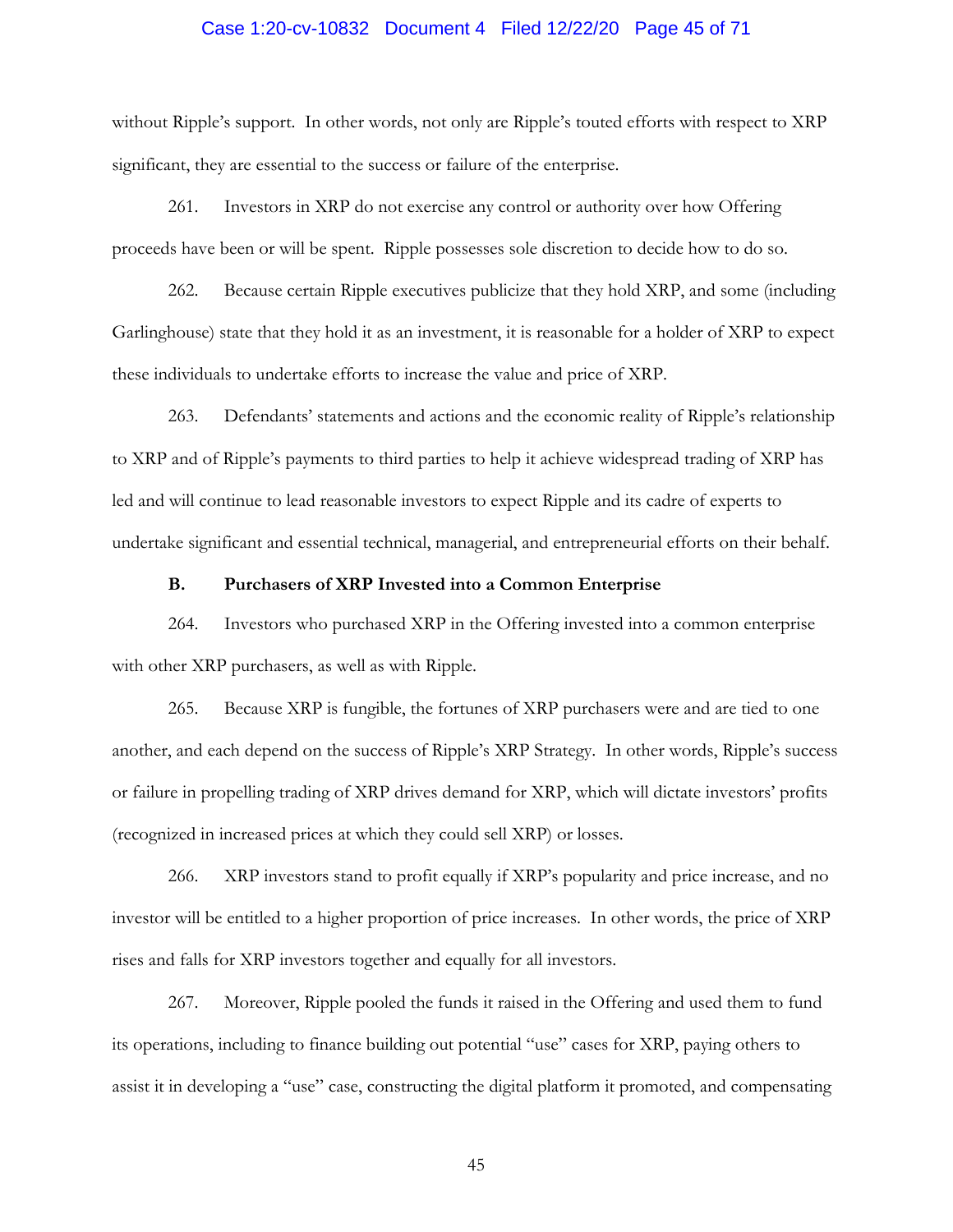# Case 1:20-cv-10832 Document 4 Filed 12/22/20 Page 46 of 71

executives recruited for these purposes. Ripple did not segregate or separately manage proceeds from different XRP purchasers in the Offering. The nature of XRP itself made it the common thread among Ripple, its management, and all other XRP holders.

268. Defendants recognized and repeatedly emphasized these common interests to prospective investors, including by explaining to the market that Ripple used proceeds from XRP sales to fund its operations and that Ripple wanted XRP to succeed.

269. For example, from the outset of Ripple's operations, Ripple Agent-1 and Cryptographer-1 made publicly clear that Ripple would sell XRP to raise funds for one common enterprise: to fund its operations, as described below.

270. On March 10, 2013, Cryptographer-1 explained in the Ripple Forum on Ripple's website that Ripple's "source of revenue is the sale of XRP."

271. A few months later, on August 28, 2013, Ripple Agent-1 echoed that sentiment, stating that Ripple "wholesales XRP to fund operations."

272. On September 2, 2013, Ripple Agent-1 again noted on the Ripple Forum that Ripple "is funded by investments and the sale of XRP."

273. Similarly, the next year, in its 2014 Promotional Document, Ripple explained its "plans to retain 25% of all XRP issued to fund operations (and hopefully turn a profit)."

274. This public disclosure echoed Larsen's explanation, in an online interview dated April 14, 2014, that Ripple was "keeping 25% of . . . XRP . . . to cover the bills." When asked about Ripple's business model, Larsen reminded readers that Ripple was "keeping 25% of those XRP, and using the rest of it to incent market makers, gateways, consumers to come onto the protocol."

275. From at least 2014 through at least 2017, Ripple made a similar representation in the Ripple Wiki: "Ripple Labs sells XRP to fund its operations and promote the network. This allows Ripple Labs to have a spectacularly skilled team to develope [sic] and promote the Ripple protocol."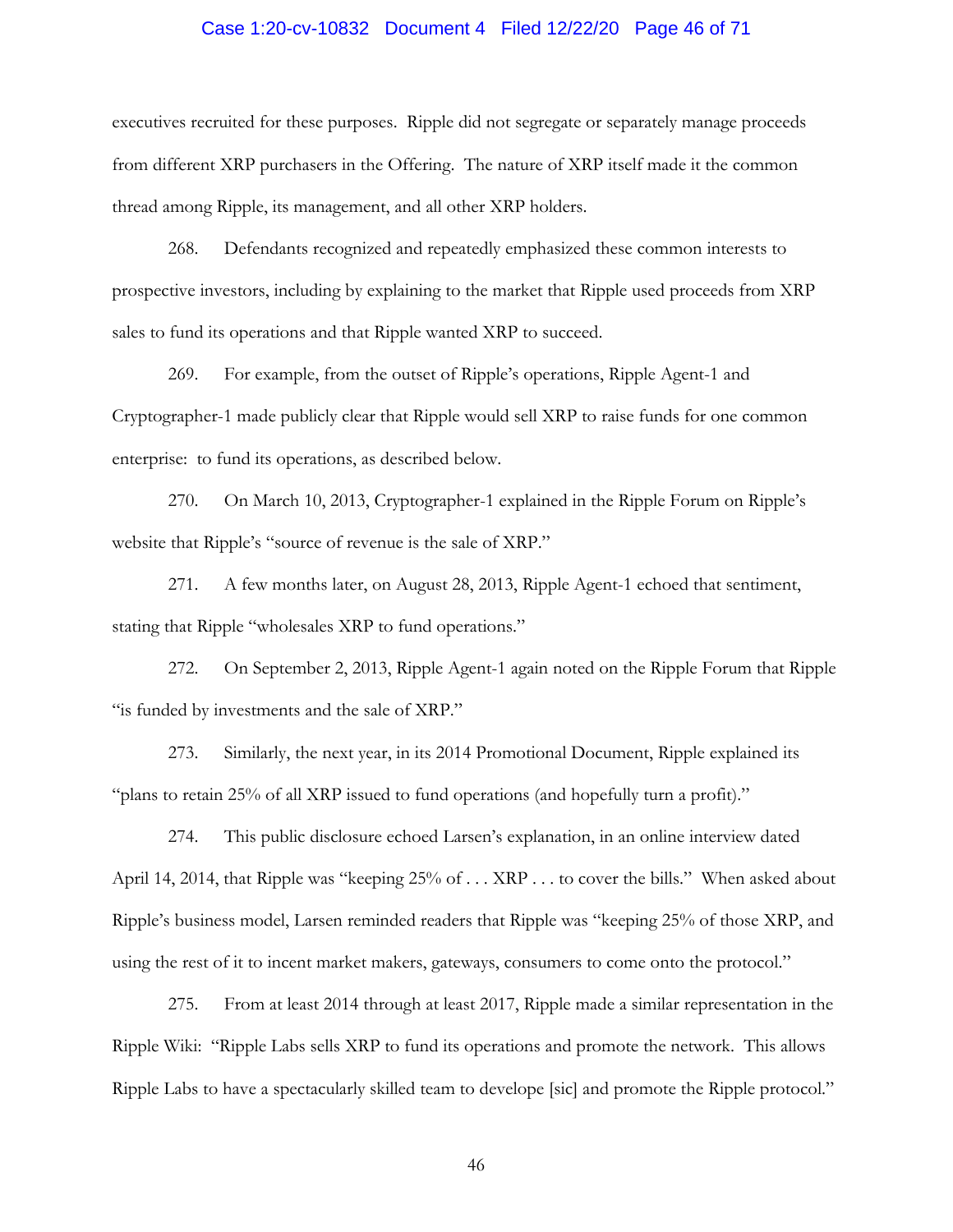# Case 1:20-cv-10832 Document 4 Filed 12/22/20 Page 47 of 71

276. Ripple also made clear that the common interest was not just any interest, but a specific interest in XRP's price increasing, as Ripple's (significant) XRP holdings were essentially its only asset. For example, in his Ripple Forum post from September 2013, Ripple Agent-1 stated that Ripple's "business model is to hold XRP in the hope that it will have value."

277. At times, Ripple used the terms "value" and "price" interchangeably. In one early promotional document distributed to Ripple investors and potential partners, Ripple asked whether digital assets could have "value" above a graph showing increases in the price of bitcoin, suggesting that XRP could have a similar increase. And, on approximately December 12, 2017, Garlinghouse publicly responded to a question on Twitter about whether the "price of XRP" was "inconsequential or something you care about as a primary driver of business." Garlinghouse said: "[A] healthy \$XRP market and healthy \$XRP ecosystem is CRITICALLY important to me. And it is indeed a primary driver. Long-term price will reflect success driving institutional use of \$XRP."

278. In 2014, the Promotional Document explained Ripple's view that, "as demand for XRP grows, the value of XRP should appreciate" and that, therefore, "Ripple Labs believes that its incentives are aligned with those of protocol's users."

279. Cryptographer-1 has repeatedly and publicly expressed that Ripple's incentives are aligned with other XRP holders'—specifically, as to increasing Ripple's price—because Ripple "holds a huge pile of XRP," including in a statement he made on XRP Chat on May 25, 2017.

280. Garlinghouse in particular frequently encouraged investors to view their economic interests as aligned with Ripple's.

281. As alleged above, on January 17, 2018, Garlinghouse tweeted an article discussing Ripple's remaining supply of XRP. Garlinghouse's tweet noted that Ripple was not selling all of its remaining XRP supply, and that the article was "[a] good read on why fostering a healthy \$XRP ecosystem is a top priority at @Ripple."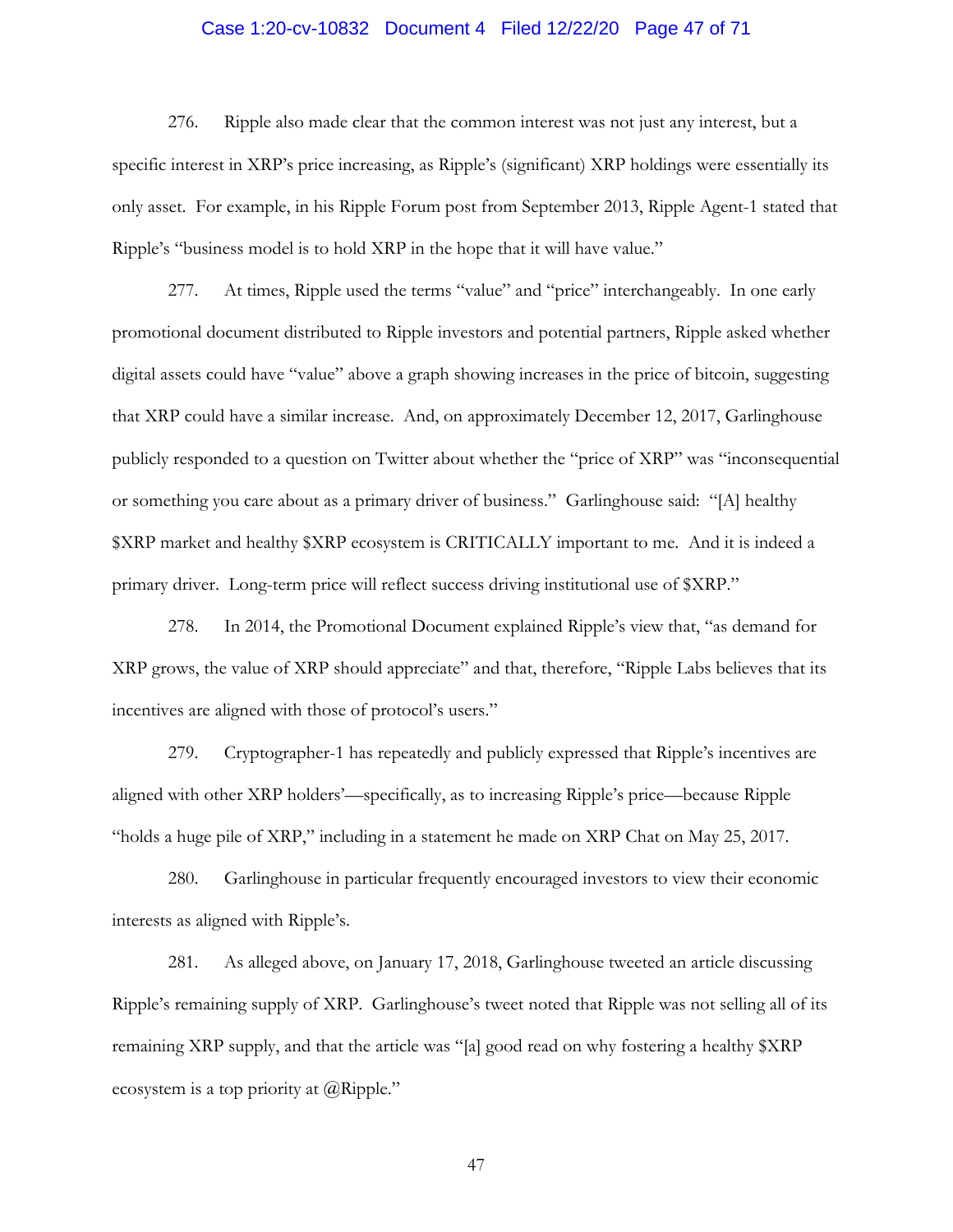# Case 1:20-cv-10832 Document 4 Filed 12/22/20 Page 48 of 71

282. The following month, in an interview on February 11, 2018, Garlinghouse acknowledged: "Ripple the company, as the owner of 61% of the tokens today, is the most interested party in the success of the XRP ecosystem."

283. Similarly, on March 7, 2018 in a CNBC interview, Garlinghouse stated: "There's no party more interested in the success of the XRP ecosystem than Ripple. We want that to be massively successful because we own a lot of XRP."

284. Garlinghouse publicly reiterated sentiments similar to these on March 7, 2018 in an interview with the Financial Times and again on August 13, 2020 in an interview with a major financial publication, where he said: "We are a capitalist, we own a lot of XRP. So do I care about the overall XRP market? 100 per cent."

285. On October 8, 2019 in a speech at the Economic Club of New York in Manhattan (the "Economic Club Speech"), Garlinghouse acknowledged: "Ripple owns . . . about 55% of all XRP. So clearly we're very interested in the health and success of that [XRP] ecosystem." Asked about Ripple's "revenue model," he explained that while Ripple has software it sells, "it owns a lot of this digital asset" and that "[a]nything we do that is good for that digital asset is good for us."

286. Currently, Ripple continues to make clear on its website that it holds at least 54 billion XRP, making it by far the largest single holder of the asset.

287. The Legal Memos focused on this very fact—the existence of an identifiable actor who held itself out as responsible for making efforts with respect to XRP—in distinguishing XRP from bitcoin for purposes of the federal securities laws. The Legal Memos noted that, unlike with bitcoin, there was "a specific entity," Ripple, "which is responsible for the distribution of [XRP] and the promotion and marketing functions of the Ripple Network."

288. At least one Ripple equity shareholder ("Equity Investor A"), a sophisticated investor, understood this distinction. In an internal email on April 26, 2018, an Equity Investor A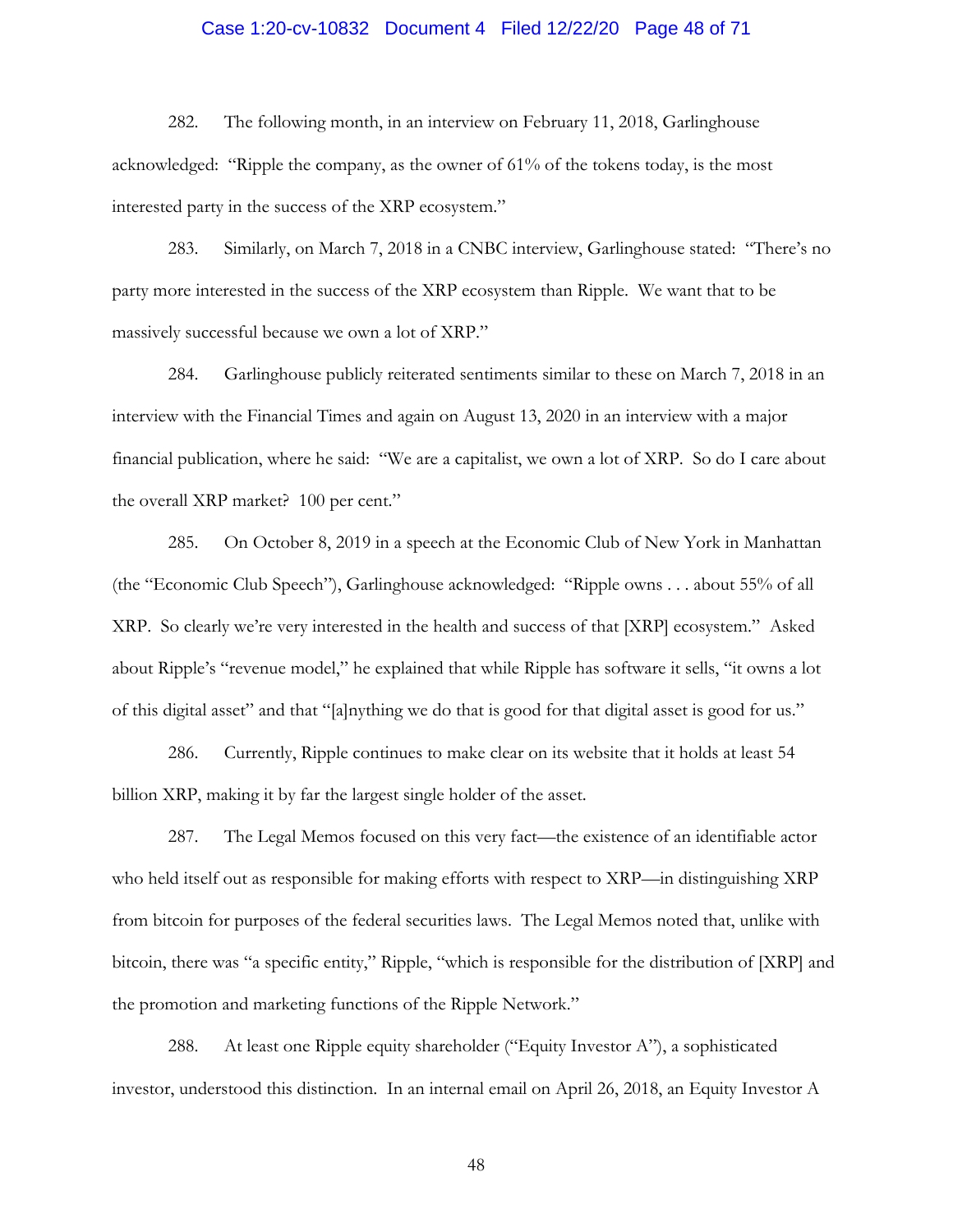# Case 1:20-cv-10832 Document 4 Filed 12/22/20 Page 49 of 71

employee wondered whether the XRP Ledger was subject to a "51% attack" (a threat to the status of the digital ledger), as he perceived the bitcoin blockchain to be. He concluded that it was "more of a longer-term question given the current incentives of the stake holders," meaning that Ripple had incentives to protect the XRP Ledger. Another employee agreed: "That has always been the point. Ripple is controlled by 1 entity rather than through a distributed entity like Bitcoin."

## **C. Ripple Led Investors to Reasonably Expect a Profit from Their Investment Derived from Defendants' Efforts**

289. Ripple also led investors to reasonably expect that they could reap a profit from their investment into XRP, derived from Ripple's and its agents' efforts into their common enterprise. Ripple did so by, among other things, stating that Ripple's efforts sought to increase "demand" for XRP; assuring investors that Ripple would take steps to protect the market for XRP, including by fostering a readily available XRP trading market; highlighting XRP price increases and at times tying them to Ripple's efforts; and selling XRP to certain institutional investors at discounted prices.

290. Ripple made many of these statements in the Markets Reports, which typically included a segment entitled "Market Commentary" for XRP, in which Ripple highlighted XRP price increases and at times sought to persuade investors that Ripple's efforts lay behind such rallies.

*1. Defendants' Publicly Stated Goal Was to Increase "Demand" for XRP Through Their Entrepreneurial and Managerial Efforts*

291. Throughout the Offering, as alleged in Section IV.A.1, above, Defendants repeatedly told investors that Ripple's XRP-related efforts were meant to spur "demand" for XRP. Ripple at times even explicitly tied the hope for an increase in demand to what any reasonable investor would understand an increase in demand to entail: an increase in XRP's market price.

292. Ripple made other such statements encouraging investors to expect to profit from Ripple's efforts to create institutional demand for XRP. For example, in response to questions about XRP's declining market price during a March 14, 2018 interview, Garlinghouse explained that,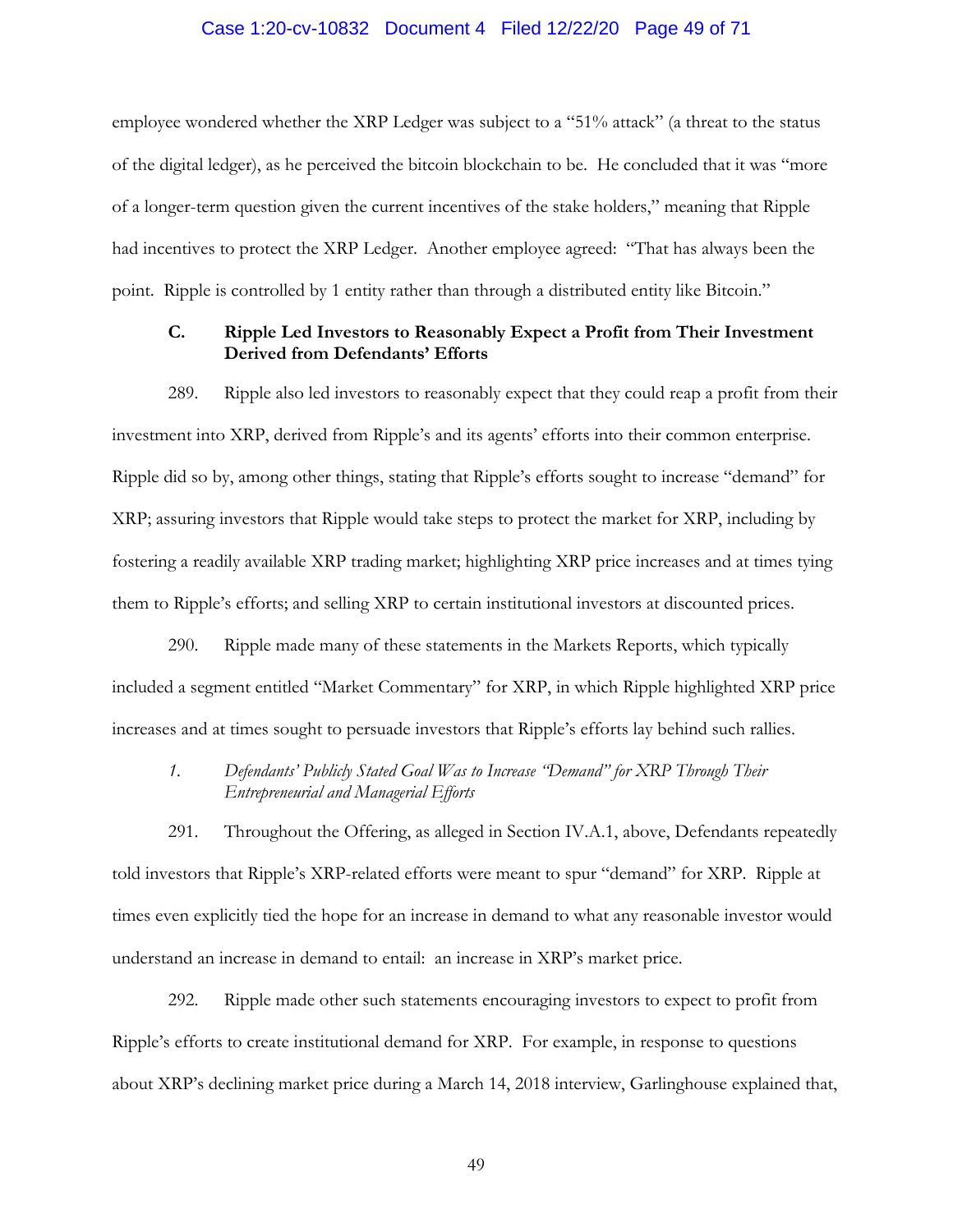#### Case 1:20-cv-10832 Document 4 Filed 12/22/20 Page 50 of 71

if Ripple was "successful in building out the project of xCurrent and expanding the number of users around xRapid, the price of XRP will take care of itself over a 3 to 5 year period."

#### *2. Ripple and Garlinghouse Assured Investors Ripple Would Protect the Trading Markets for XRP*

293. Ripple executives confirmed in internal emails that one of Ripple's goals in announcing the XRP Escrow was to encourage the price of XRP to go up. In a May 7, 2017 "XRP Markets Update" to certain Ripple executives, Ripple Agent-2 noted that "XRP activity in the last few days has been impressive, to say the least," and that this activity "seems to be driven by speculation around the lockup"; and highlighted the 50% "rall[y]" in XRP's price after Ripple Agent-2 publicly mentioned the possibility of the XRP Escrow for the first time.

294. Ripple sought to assure investors that they could trust Ripple to protect the XRP trading markets. Ripple repeatedly stated that it expected its XRP "distribution strategies" to strengthen its price vis-à-vis other assets and told investors it was establishing the XRP Escrow to remove uncertainty over the supply of XRP in the market (which Ripple viewed as depressing XRP's price). As Garlinghouse explained in a December 14, 2017 interview posted on Ripple's official YouTube channel ("Ripple's YouTube Channel"), Ripple established the XRP Escrow to "remove the perception that there's a risk" regarding XRP's supply, and "[t]he market reacted well to that."

*3. Ripple and Garlinghouse Touted Investors' Ability to Easily Buy and Sell XRP*

295. Related to Ripple's touting of its efforts to protect the trading markets for XRP, Ripple touted the ability of investors to buy and sell XRP on digital asset trading platforms (none of which had anything to do with "using" XRP in any way other than as a speculative vehicle).

296. Ripple undertook extensive efforts—starting in at least late 2015—to persuade digital asset trading companies to permit investors to buy and sell XRP on their platforms, especially those that would make XRP tradable against the USD, as alleged in Section III.B.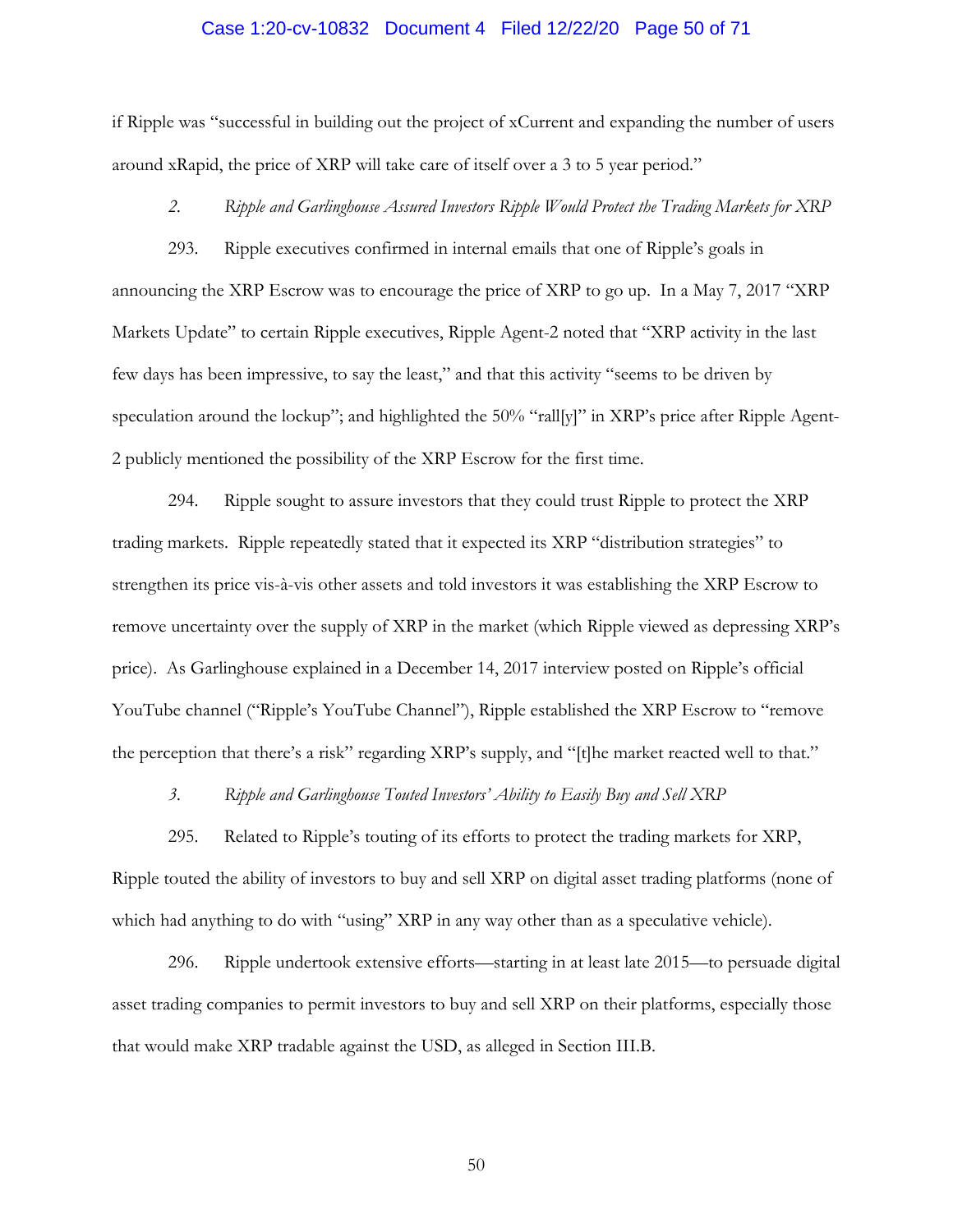#### Case 1:20-cv-10832 Document 4 Filed 12/22/20 Page 51 of 71

297. On May 18, 2017, Ripple Agent-3 tweeted: "Kraken [a digital asset trading platform] Introduces New Fiat Pairs for XRP Trading! USD, JPY, CAD, EUR @Ripple."

298. In the Markets Report for the first quarter of 2017 Ripple touted another platform's "successful launch of XRP for USD, EUR, and BTC currency pairs" as a "bright spot" for XRP.

299. In a follow-up to his June 5, 2017 email described above, Garlinghouse demonstrated that he understood that announcements and actions regarding the increase in XRP trading liquidity could lead to price appreciation for XRP. In response to a question by an individual about what was driving the "staggering appreciation" of prices in the digital asset space, Garlinghouse responded, among other things, that "for XRP more specifically," Ripple "announcements about new exchanges listing XRP . . . continues to create tailwinds," and that Ripple would continue making these efforts, "which should hopefully drive some tailwinds."

300. On December 14, 2017, Garlinghouse stated on Ripple's YouTube Channel: "Today XRP is listed at about fifty exchanges around the world. Clearly we want XRP to be listed at more exchanges that are reputable and regulated in those appropriate markets. So it is a very high priority for us to be listed more broadly but you know we're going to continue working on that with partners around the globe."

301. Ripple itself publicly noted the importance of XRP being traded on digital asset trading platforms. In articles published on its website on December 21, 2017 and January 18, 2018, Ripple noted: " $[1]$ t's a top priority for Ripple to have XRP listed on top digital asset exchanges. . . . Ripple has dedicated resources to the initiatives so you can expect ongoing progress."

302. That day, Ripple also tweeted about "XRP Available on 50+ Exchanges."

*4. Ripple and Garlinghouse Touted XRP as an Investment, Including by Highlighting XRP Price Increases*

303. Ripple and Garlinghouse also encouraged reasonable investors to view the purchase of XRP as something from which they could profit by persistently touting increases in XRP's price.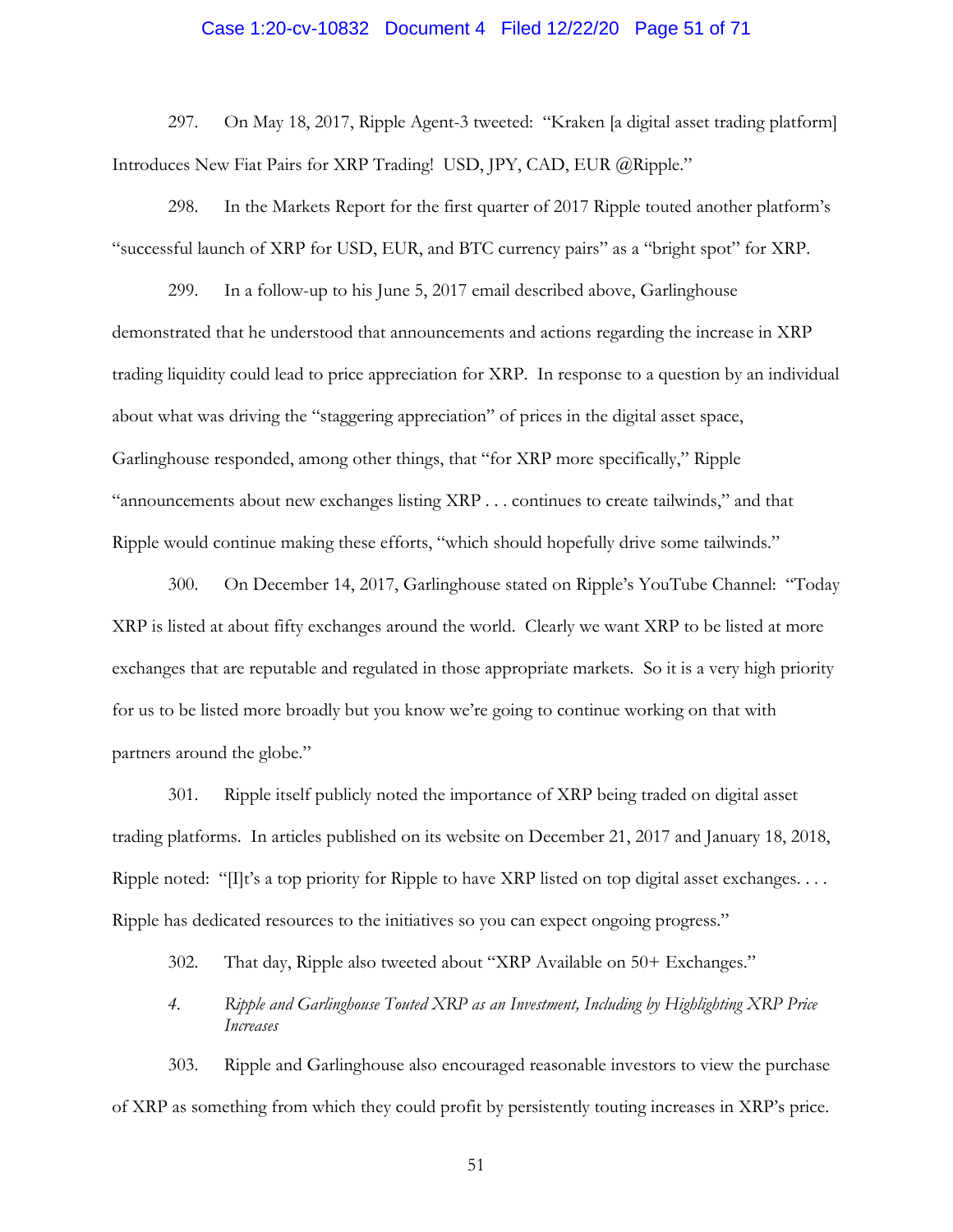# Case 1:20-cv-10832 Document 4 Filed 12/22/20 Page 52 of 71

304. In a January 18, 2017 email, Garlinghouse told an XRP investor that "XRP had a good year in 2016—with significant increases in price and volume—which in turn has increased investor interest."

305. On March 24, 2017, Ripple tweeted: "The price of #XRP continues to surge showing that people are looking for #bitcoin alternatives."

306. On May 3, 2017, Ripple tweeted: "#Ripple adoption is sparking interest in XRP 'which has had an impressive rally in the last two months' via @Nasdaq."

307. Two days later, on May 5, 2017, Cryptographer-1 tweeted, along with a picture of champagne, that he "finally got to drink the champagne [he was] reserving for #XRP at \$0.10."

308. On June 29, 2017, Ripple tweeted a clip of an interview Garlinghouse gave on CNBC with the caption: " $#XRP - up 4000\%$  this year – has shown the market favors a real use case for #digitalassets." Garlinghouse also predicted that "digital assets broadly are in a position to be more useful than gold as a value transfer" and described XRP as "solving a real-world use case."

309. In the Markets Report for the third quarter of 2017, published October 19, 2017, Ripple touted the fact that anticipation surrounding Ripple's annual conference "had spurred a meaningful spike in XRP" and that this rise in price lacked any "corresponding rally in [bitcoin] and [the digital asset referred to as ETH]," noting that XRP's price was "at times overwhelmingly independent" from that of bitcoin and ETH.

310. On December 7, 2017, when the XRP Escrow began, Ripple tweeted: "55B \$XRP is now in escrow. Interested in what this means for \$XRP markets?" Garlinghouse similarly tweeted: "Boom! 55B \$XRP now in escrow. Good for supply predictability and trusted, healthy \$XRP markets. Glad to finally let this #cryptokitty out of the bag!"

311. A week later, on December 12, 2017, Garlinghouse retweeted Institutional Investor C's tweet: "Wow, XRP at all time high! Forget bitcoin, we're all in on XRP!"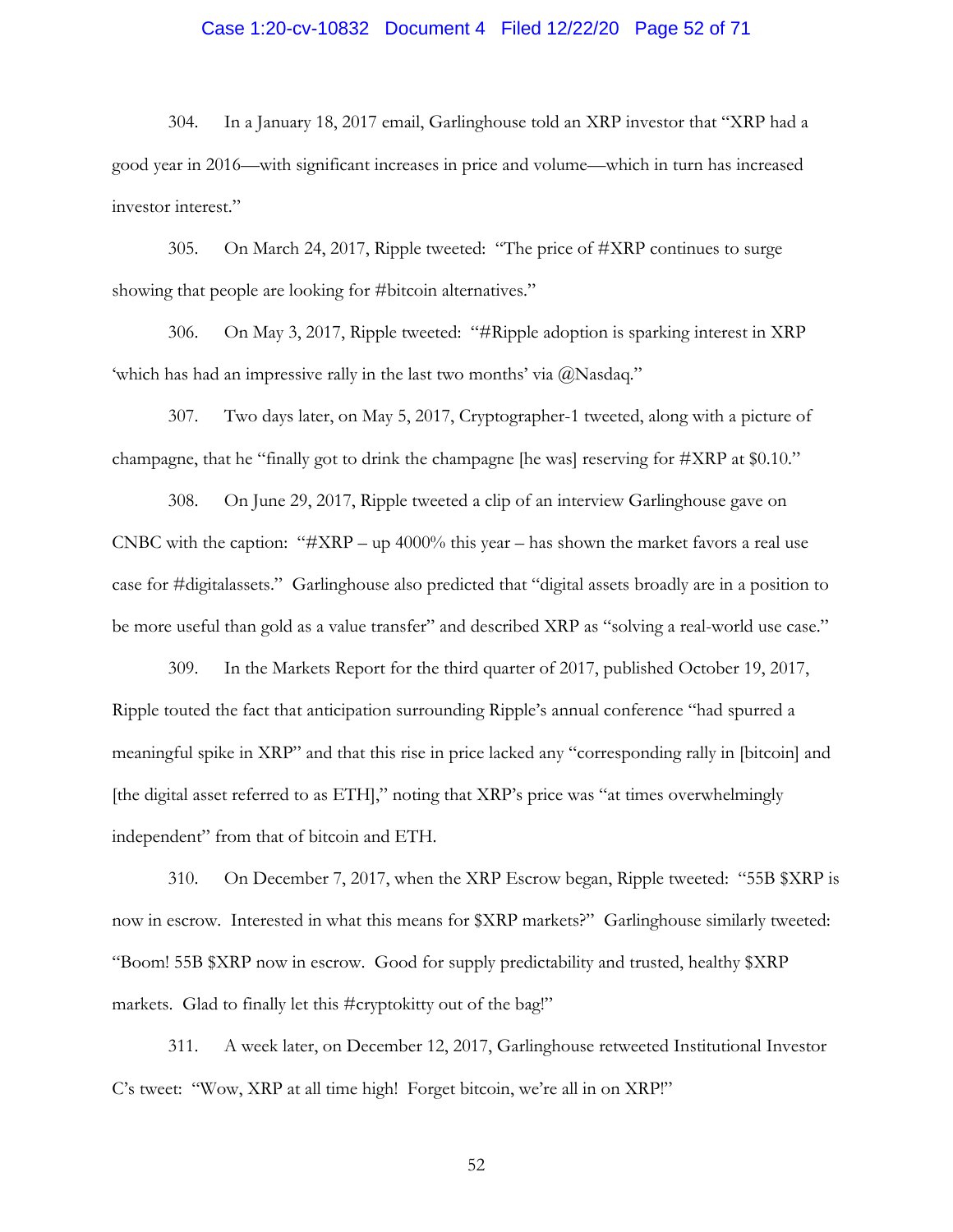#### Case 1:20-cv-10832 Document 4 Filed 12/22/20 Page 53 of 71

312. Later that month, on December 22, 2017, Garlinghouse tweeted an article discussing how "Ripple Soars at Year End," with the caption "I'll let the headline speak for itself.  $\gamma$ rp."

313. Ripple did not limit its touting of XRP purchases as a potential means for investors to profit only to increases in XRP prices in the abstract. Frequently, Ripple explicitly tied actual or potential XRP investment returns to Ripple's completed or upcoming efforts—both with respect to developing demand for XRP and to protecting the XRP markets themselves.

314. In connection with a significant rise in the price of XRP on March 23, 2017, Ripple explained in the Markets Report for the first quarter of 2017 that "key [Ripple] developments may have had an impact,  $J''$  including statements by Ripple "about its commitment to XRP and the Ripple Consensus Ledger (RCL) as part of its long-term strategy."

315. In the Markets Report for the second quarter of 2017, Ripple noted that various "XRP developments," including the XRP Escrow, were "instrumental in helping to drive XRP interest and volume," and highlighted Ripple's "clear plans . . . to address top concerns about XRP" in the following quarter. Ripple also stated that "[t]here were a number of significant announcements and events which clearly contributed to XRP's incredible second quarter," reflected by a "stunning QoQ [price] increase of 1[,]159%" and "YTD [year to date] growth of 3[,]977%."

316. Garlinghouse himself was a particularly persistent spokesperson for Ripple's efforts to market XRP as an investment from which investors could potentially profit. While he was selling millions of XRP, Garlinghouse frequently told investors that he was invested in XRP, and that he was bullish on the investment. Throughout the Offering and as XRP's price fluctuated, he also encouraged investors to be patient and look at the price of XRP on a longer time horizon.

317. For example, in the June 5, 2017 email described above, Garlinghouse noted that Ripple's efforts to develop uses for XRP and the XRP Escrow had "translated into significant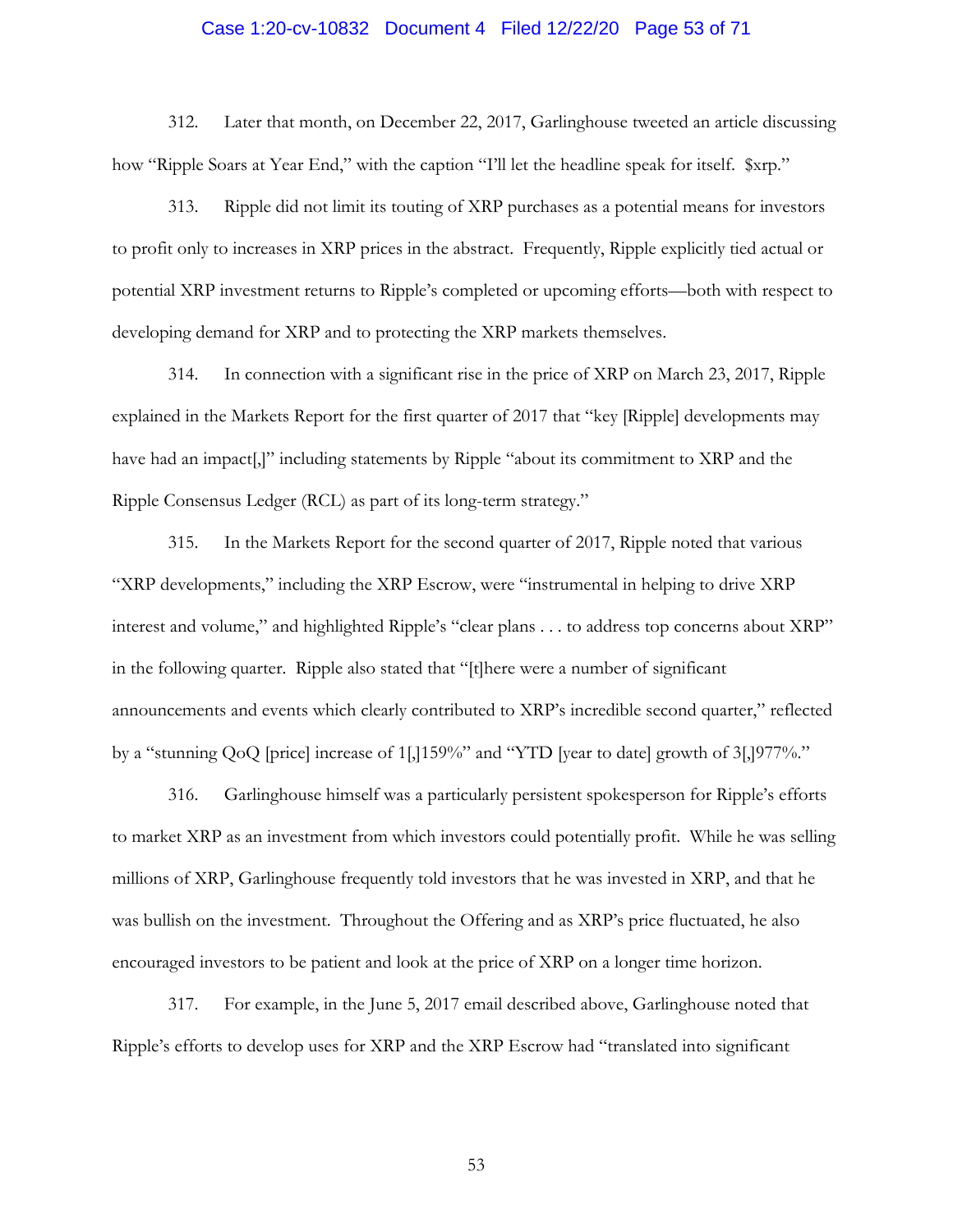#### Case 1:20-cv-10832 Document 4 Filed 12/22/20 Page 54 of 71

improvements in both the liquidity (trading volume) and price of XRP," which was "up approximately 500 percent in the last 30 days and over 5,000 percent from the beginning of 2017!"

318. In a follow-up to that email, an individual asked Garlinghouse to explain "what drives the staggering appreciation and/or volatility" in the "cryptocurrency markets." Garlinghouse responded with two reasons he described as "macro" reasons, then stated: "For XRP specifically, . . . as Ripple has done well in announcing customers – that has driven market interest in buying XRP as a speculative investment." He then gave examples of such Ripple announcements that were "catalysts to this market rally" or that "furthered the rally."

319. Later, in a September 11, 2017 interview on CNBC, Garlinghouse noted Ripple's supposed success as a company and stated: "I think that's increased the value of XRP."

320. The following month, during an October 18, 2017, question-and-answer session at a Ripple-sponsored conference, which was posted on Ripple's YouTube Channel, Garlinghouse repeated a statement he repeated frequently in similar terms: that he was "not focused on the price of XRP over 3 days, or 3 weeks, or 3 months" but, rather, "over 3 years and five years." He also stated, in response to a question about XRP's price, that he had "no qualms saying definitively if we continue to drive the success we're driving, we're going to drive a massive amount of demand for XRP, because we're solving a multi-trillion dollar problem."

321. Similarly, in a November 2017 interview with CNBC, Garlinghouse noted: "On a personal basis, I'm long BTC, Bitcoin. I guess technically I'm long Bitcoin Cash. But I'm also long XRP." He repeated the sentiment the following month, in a December 14, 2017 interview with Bloomberg News. When asked if he invested in XRP, he said: "I'm long XRP, I'm very, very long XRP as a percentage of my personal . . . balance sheet" (though he had already sold at least 67 million XRP). Later, he reiterated, "I remain very, very, very long XRP, . . . I'm on the HODL side," referring to a digital asset industry term meaning to be long on an asset for long-term gains.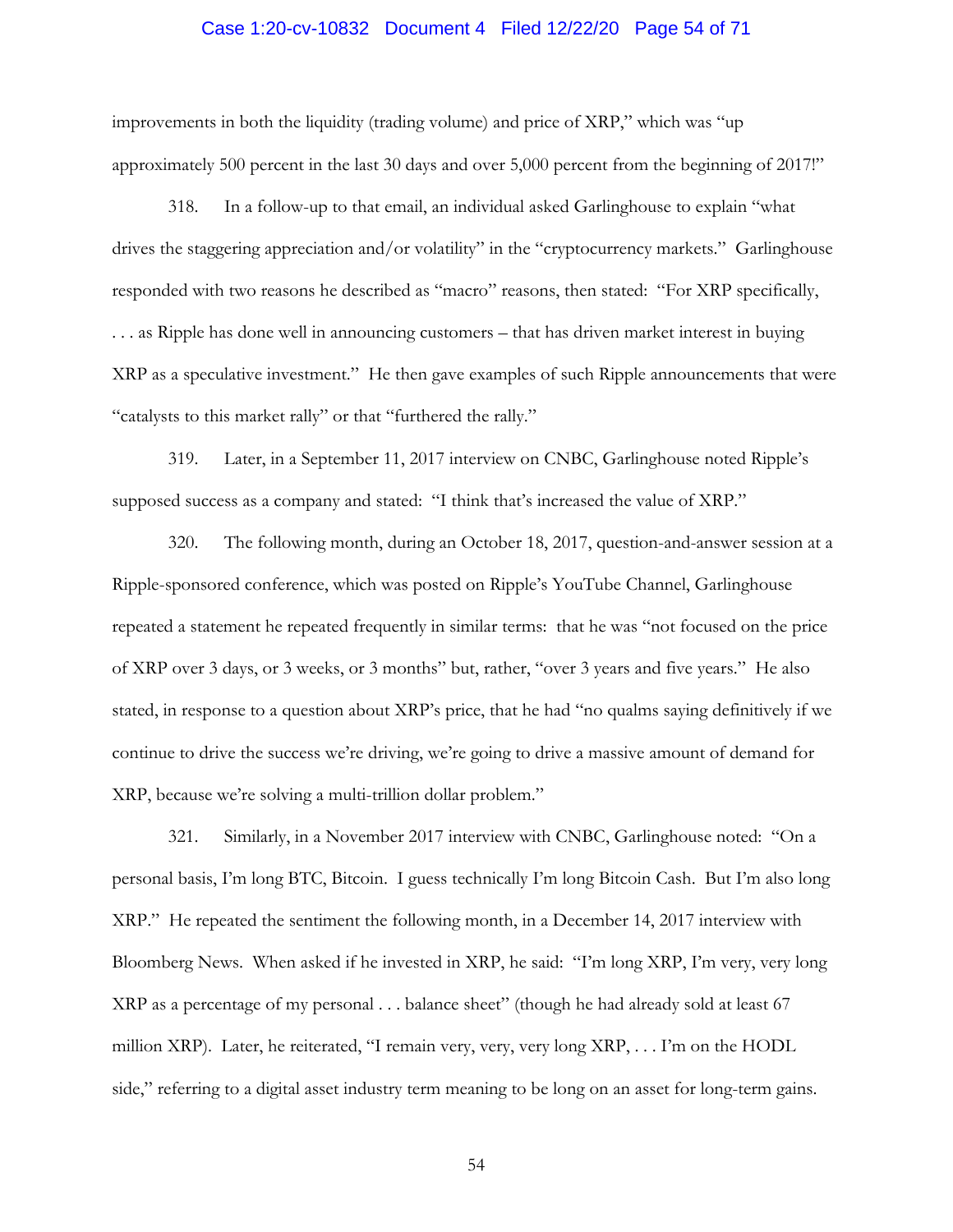# Case 1:20-cv-10832 Document 4 Filed 12/22/20 Page 55 of 71

322. In a March 12, 2018 interview with Bloomberg News, Garlinghouse, noting the potential market capitalization of XRP into the trillions of dollars, stated: "[W]e have found that part of the reason why XRP has performed well, is because people realize. . . if we work with the system to solve this problem and we can solve that problem at scale, a problem measured in the trillions of dollars, then there is a lot of opportunity to create value in XRP." Garlinghouse also speculated in the December 14, 2017 interview that, if a company created "utility" for a digital asset like XRP, "then there will be demand for the tokens, [and] the price of the tokens will go up."

323. In the NYSE Interview, when the interviewer asked, "[s]o, XRP, is that a good investment?" and then insisted, "What's the investment case [for XRP]?", Garlinghouse responded that "the value of any digital asset in the long-term will be derived from the utility it delivers," presumably from Ripple's efforts, as the company had repeatedly emphasized to investors.

*5. Ripple's Privately-Stated Goal Was to Increase Speculation on the Price of XRP*

324. As these public statements show, speculative investment in XRP was precisely what Ripple wanted and promoted—it needed speculative investment for its own stated strategy to be successful and to increase the value of and monetize its XRP holdings.

325. Ripple explicitly stated these goals internally, including in documents describing one of the reasons to establish the XRP Escrow as securing speculative liquidity, with the hopes that it would lead to "immediate increase in volume and price appreciation."

326. Ripple Agent-3's March 31, 2017 "Q2 [second quarter] XRP Plan Update" email to Garlinghouse acknowledged that Ripple was taking most of the steps described above to encourage speculative investment in XRP. He also told Garlinghouse that "[t]he goal [was] to drive XRP speculative trading volume" and that the "tactics" Ripple planned to undertake to do so included "escrow announcement," "[s]ign[ing] exchanges," putting out information into the market to "tak[e] on skeptics," and announcing business deals to "[s]park speculation about potential partnerships."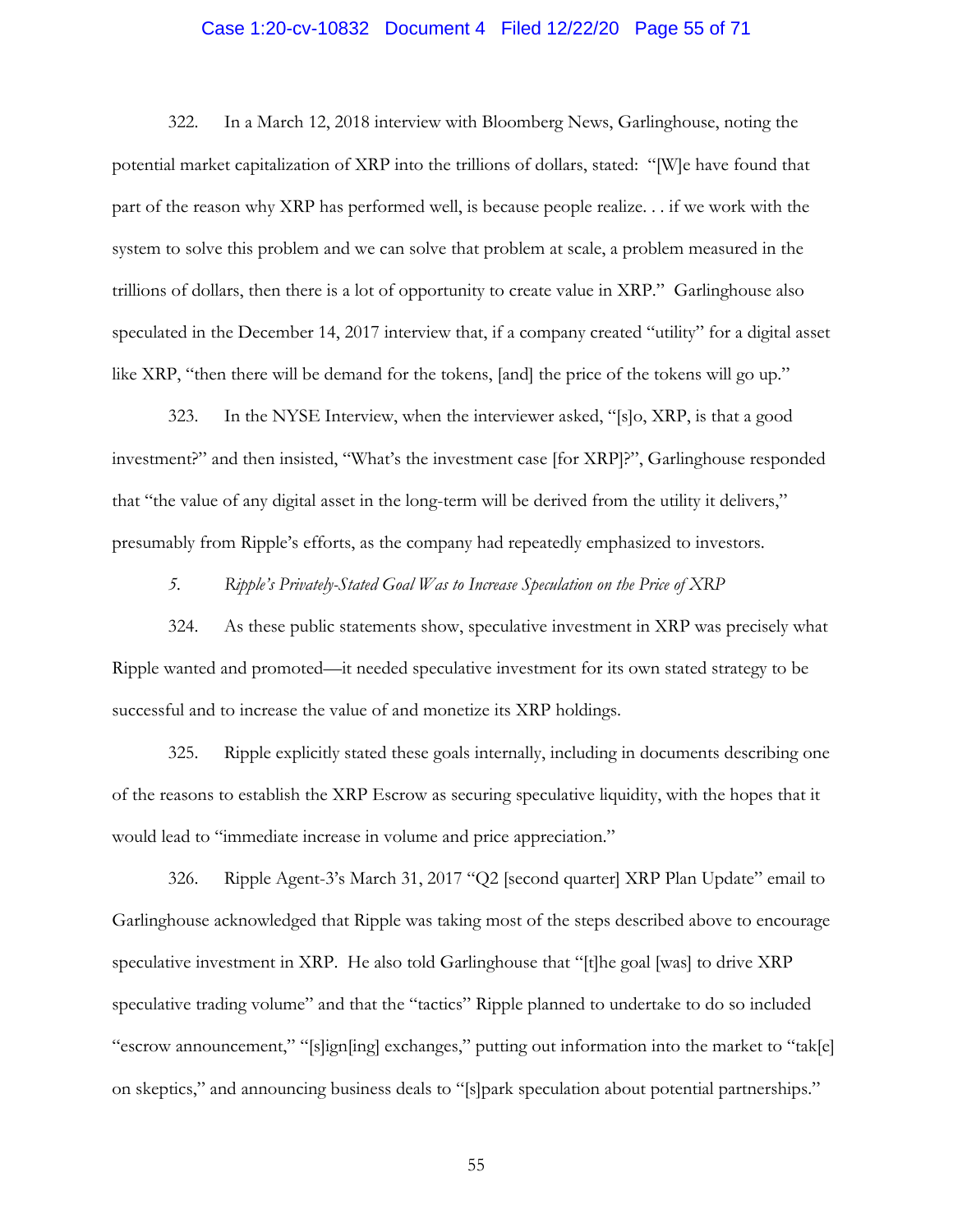# Case 1:20-cv-10832 Document 4 Filed 12/22/20 Page 56 of 71

## *6. XRP's Characteristics—as Constructed by Ripple—Reasonably Fueled Purchasers' Expectations of Profiting*

327. The very nature of XRP in the market—as constructed and promoted by Ripple compels reasonable XRP purchasers to view XRP as an investment.

328. Except for certain trading volume limitations, XRP is freely transferable or tradeable without restrictions the moment it is purchased, and it was offered broadly and widely to all potential purchasers, not just those who might be reasonably expected to "use" XRP.

329. Ripple made certain Institutional Sales of XRP at discounted priced, leading purchasers to reasonably expect to profit on their resale of XRP into the public markets.

330. Moreover, the value of Ripple's current holdings of XRP (approximately \$28 billion as of last week) and of XRP's total market capitalization of approximately \$58 billion—given that, as Garlinghouse has publicly stated, Ripple "would not be profitable or cash flow positive" without selling XRP—demonstrates that XRP investors are speculating that Ripple will achieve its stated goals with respect to XRP. In other words, market participants, when they buy XRP, are speculating that Ripple's economic incentives and its promises with respect to XRP will lead it to successfully solve the "trillion-dollar problem" that will increase demand for XRP.

331. As Garlinghouse summed it up in a December 29, 2017 interview with Bloomberg News, XRP's current market value and Ripple's holdings of XRP "gives [them] a huge strategic asset to go invest in and accelerate the vision we see for an internet of value. . . . For me this is all . . . about an opportunity to participate and accelerate a vision we've had for some time."

## **V. In the Offering, Ripple Did Not Sell XRP for "Use" or as "Currency"**

## **A. No Significant Non-Investment "Use" for XRP Exists, and Ripple Did Not Sell XRP in the Offering for "Use"**

332. The first potential use that Defendants touted for XRP—to serve as a "universal digital asset" and/or for banks to transfer money—never materialized.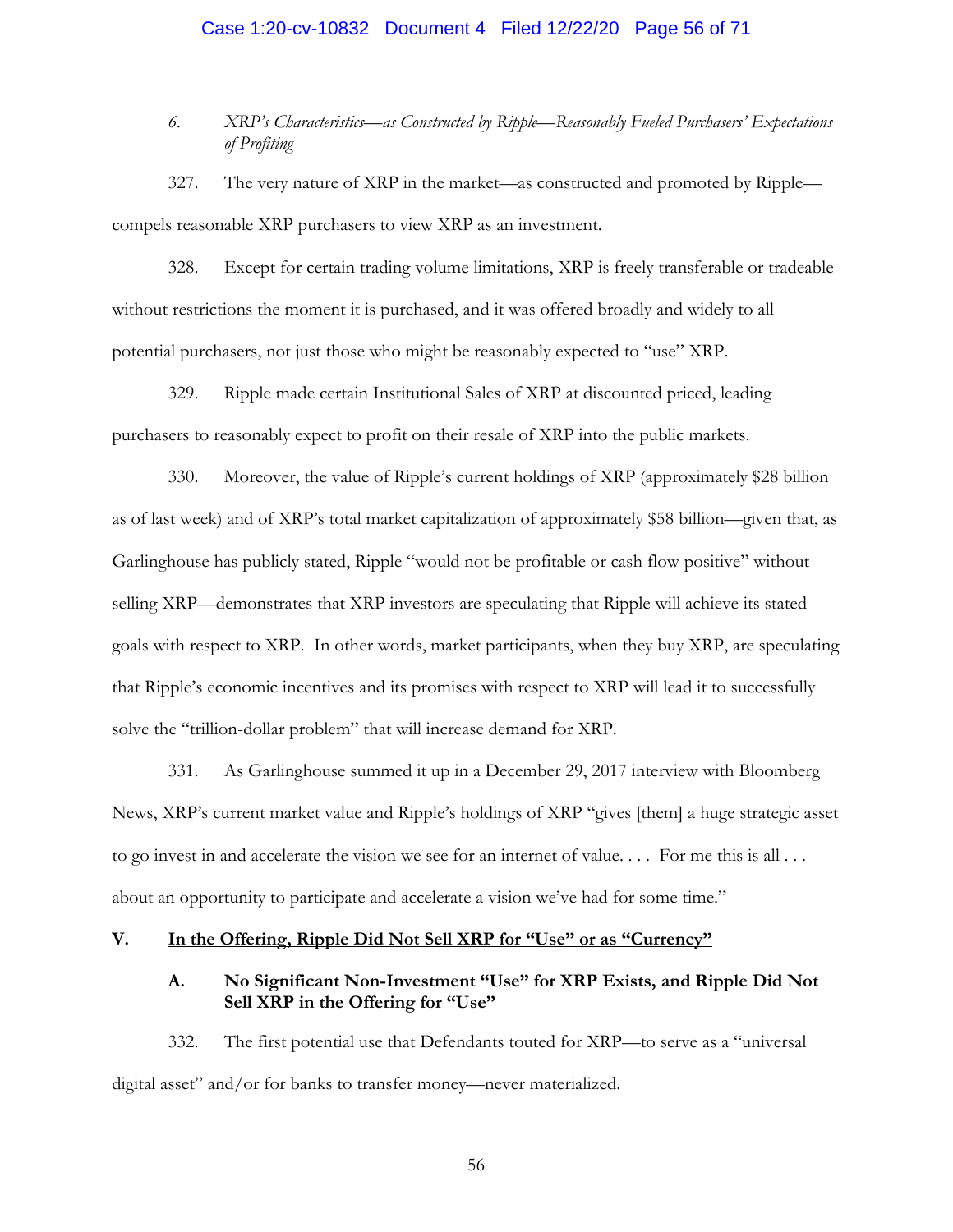# Case 1:20-cv-10832 Document 4 Filed 12/22/20 Page 57 of 71

333. Not until approximately mid-2018 did Ripple first begin earnestly testing ODL—to date its only product that permits XRP use for any purpose. The potential "users" of ODL that Ripple is targeting are money transmitters.

334. ODL involves a transaction in which a money transmitter in a sender's jurisdiction converts fiat currency into XRP, transfers the XRP to a recipient's jurisdiction, and converts the XRP into the fiat currency of that locale. Typically, instead of holding XRP directly, money transmitters who may use ODL would rely on market makers in the sender's and recipient's jurisdictions to trade in and out of XRP in about ninety seconds or less.

335. ODL is an enterprise-grade software product intended for managing a financial institution's daily and long-term treasury operations—it is not intended for individual use.

336. On June 21, 2018, Garlinghouse explained in a public speech that nobody was using XRP to effect cross-border transactions as of that date. Instead, he said that Ripple "expect[ed] this year for at least one bank to use XRP in their payment flows, to use xRapid [ODL]."

337. Ripple did not commercially launch ODL until October 2018.

338. Since its launch, ODL has gained very little traction, in part due to certain costs of using the platform. From October 2018 through July 26, 2020, only fifteen money transmitters (none of which are banks) signed on to potentially use ODL, and ODL transactions comprised no more than 1.6% of XRP's trading volume during any one quarter (and often substantially less).

339. Much of the onboarding onto ODL was not organic or market-driven. Rather, it was subsidized by Ripple. Though Ripple touts ODL as a cheaper alternative to traditional payment rails, at least one money transmitter (the "Money Transmitter") found it to be much more expensive and therefore not a product it wished to use without significant compensation from Ripple.

340. Between early 2019 and July 2020, the "Money Transmitter" conducted the overwhelming majority of XRP trading volume in connection with ODL. Ripple had to pay the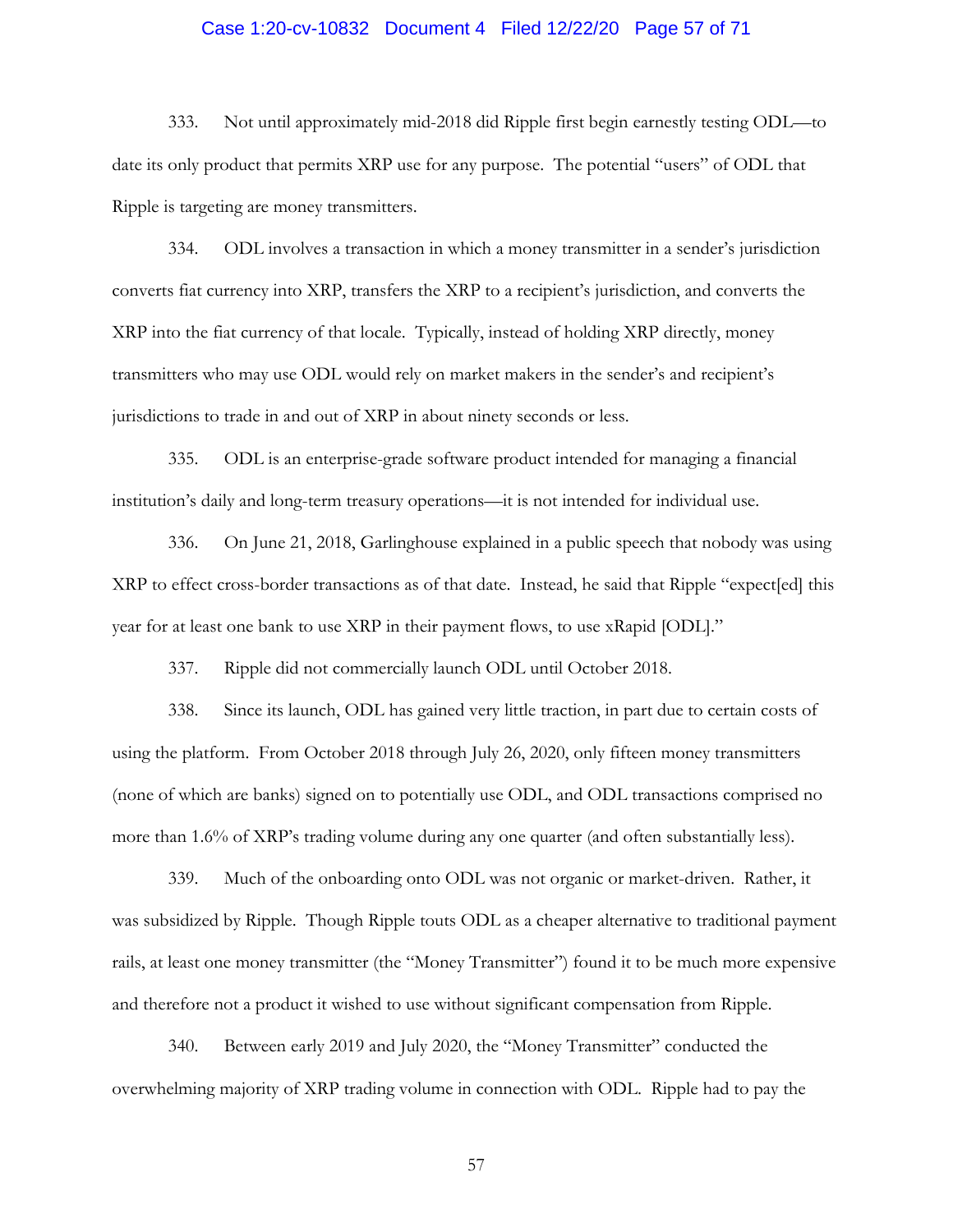# Case 1:20-cv-10832 Document 4 Filed 12/22/20 Page 58 of 71

Money Transmitter significant financial compensation—often paid in XRP—in exchange for the Money Transmitter's agreement to help Ripple increase volume on ODL.<sup>4</sup>

341. Specifically, from 2019 through June 2020, Ripple paid the Money Transmitter 200 million XRP, which the Money Transmitter immediately monetized by selling XRP into the public market, typically on the very days it received XRP from Ripple. The Money Transmitter publicly disclosed earning over \$52 million in fees and incentives from Ripple through September 2020.

342. The Money Transmitter became yet another conduit for Ripple's unregistered XRP sales into the market, with Ripple receiving the added benefit that it could tout its inorganic XRP "use" and trading volume for XRP. The Money Transmitter has served that principal purpose for Ripple in exchange for significant financial compensation.

343. Ripple and Garlinghouse did not disclose to XRP investors or the public the full extent of incentives that Ripple provided to the Money Transmitter in return for its assistance in increasing XRP trading volume.

344. For example, in a September 12, 2019 interview on CNN, Garlinghouse refuted speculation that Ripple was manufacturing demand for ODL and claimed: "When [the Money Transmitter] is moving money from U.S. dollar to Mexican peso, they're buying [XRP] at market. There's no special sweetheart deal there." While the Money Transmitter was buying XRP in the market at current market prices (not from Ripple), Garlinghouse did not disclose that Ripple was paying the Money Transmitter significant financial incentives to do so.

345. Even after ODL's launch, Ripple publicly acknowledged in July 2019 that XRP has no significant use beyond investment, as alleged in paragraph [211](#page-34-0) above.

 $\overline{a}$ 

<sup>4</sup> In June and November 2019, Ripple also made equity investments in the Money Transmitter totaling \$50 million in exchange for its stock and a seat on its Board of Directors. Ripple currently holds approximately 9% of the Money Transmitter's publicly-traded stock.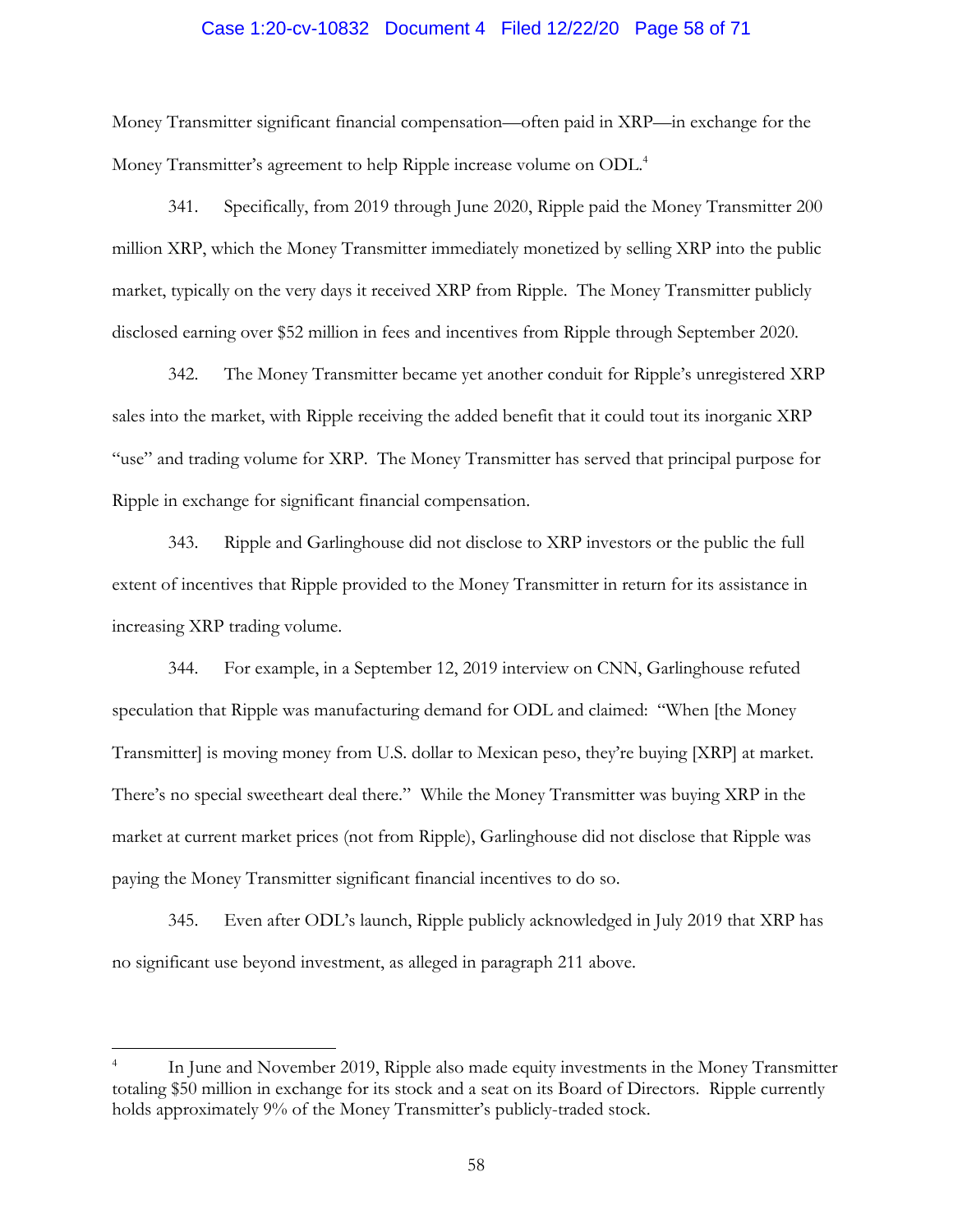#### Case 1:20-cv-10832 Document 4 Filed 12/22/20 Page 59 of 71

346. Though it had started selling XRP to public investors in 2013, Ripple announced, for the first time in its history in 2020, that it began selling XRP directly to money transmitters specifically for effecting money transfers through ODL.

347. From May through mid-August 2020, Ripple sold XRP to two other money transmitters for use in ODL for total proceeds of approximately \$70 million dollars. In order to effectuate the ODL transaction, the money transmitters then immediately resold those XRP into the public markets, to individuals and entities that had no "use" for XRP.

348. Ripple earns only *de minimis* fees from the ODL platform. Instead, Garlinghouse views "the value creation of xRapid [ODL] as driving the liquidity in the XRP markets."

349. Throughout the Offering, Defendants did not target sales of XRP to people to whom XRP's undeveloped, potential future "uses" could reasonably be expected to appeal. For example, Defendants did not market XRP in the Offering to entities that might "use" XRP as a bridge currency or even to individuals who had a need for an alternative to fiat currency.

350. Throughout the Offering, Defendants did not restrict sales of XRP to purchasers who would actually "use" XRP as a medium to execute cross-border transactions. Defendants offered, sold, and distributed XRP to investors worldwide, in any quantities and at various prices.

351. Throughout the Offering, Defendants offered, sold, and distributed XRP in amounts that far exceeded any potential "use" of XRP as a medium to transfer value.

352. Defendants did not restrict the XRP they sold to money transmitters for use in ODL transactions. Rather, a necessary final step in any ODL transaction includes selling the XRP into the market.

## **B. XRP Are Not "Currency" Under the Federal Securities Laws**

353. In May 2015, Ripple and XRP II agreed (i) to settle charges brought by the United States Department of Justice and FinCEN for failing to register as a "Money Services Business"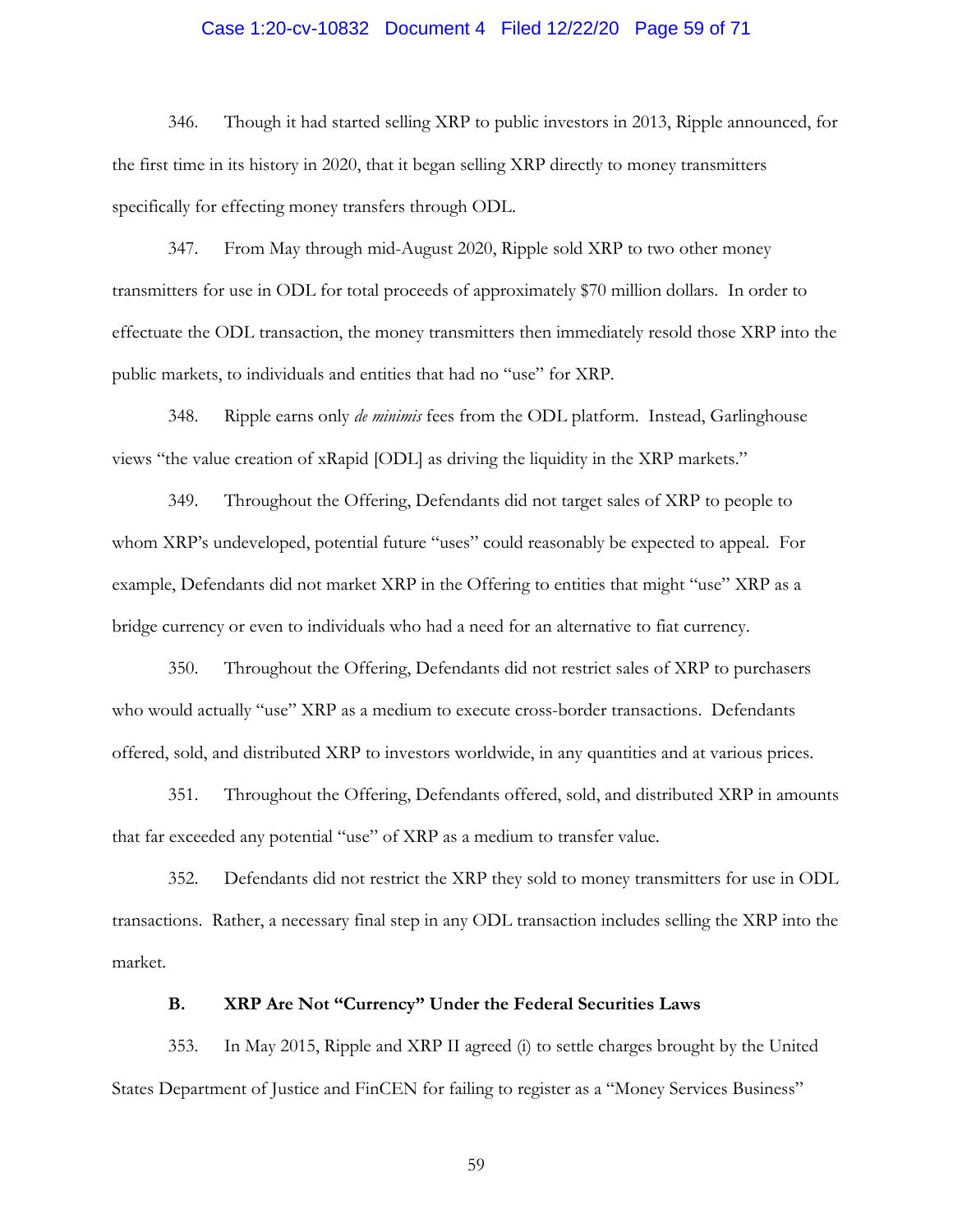### Case 1:20-cv-10832 Document 4 Filed 12/22/20 Page 60 of 71

under the Bank Secrecy Act and (ii) to comply with other regulatory requirements with respect to Ripple's XRP sales, which the settlement called "virtual currency."

354. Consequently, Ripple has at times suggested that XRP are not securities, but instead exempt from the Securities Act altogether as "currencies."

355. XRP is not "currency" under the federal securities laws.<sup>5</sup>

356. XRP has not been designated as legal tender in any jurisdiction. XRP is not issued by, nor is backed by the full faith and credit of, any country, national government, central bank, or other central monetary authority. A "native currency" that operates, for example, on Ripple's decentralized network of blockchain technology is a specialized instrument for a particular computer network, not legal tender. Similarly, using XRP as a "bridge" between two real, fiat currencies does not bestow legal tender status on XRP.

357. Moreover, Ripple has never offered or sold XRP as "currency," as that term is used in the federal securities laws. Throughout the Offering, Ripple never restricted offers or sales of XRP solely to purchasers who had a need for alternatives to traditional, fiat currencies, nor did Ripple promote XRP as an instrument for consumers to purchase goods or services.

358. Instead, Ripple and its executives repeatedly publicly disclaimed that XRP was "currency" and tried to dissuade investors from thinking about XRP as "currency."

359. For example, in June 2016, Cryptographer-1 explained in a public XRP Chat post: "We do not plan to encourage use of XRP as an alternative to Bitcoin or as a direct payment method at this time."

 $\overline{a}$ 

FinCEN has repeatedly reiterated its view that "virtual currency" that may be converted for traditional fiat currencies may still be subject to the federal securities laws "regardless of other intended purposes" for the convertible virtual currency. *See, e.g.*, FinCEN Guidance, Application of FinCEN's Regulations to Certain Business Models Involving Convertible Virtual Currencies, FIN-2019-G001 (May 9, 2019) *available at* [https://www.fincen.gov/sites/default/files/2019-](https://www.fincen.gov/sites/default/files/2019-05/FinCEN%20Guidance%20CVC%20FINAL%20508.pdf) [05/FinCEN%20Guidance%20CVC%20FINAL%20508.pdf.](https://www.fincen.gov/sites/default/files/2019-05/FinCEN%20Guidance%20CVC%20FINAL%20508.pdf)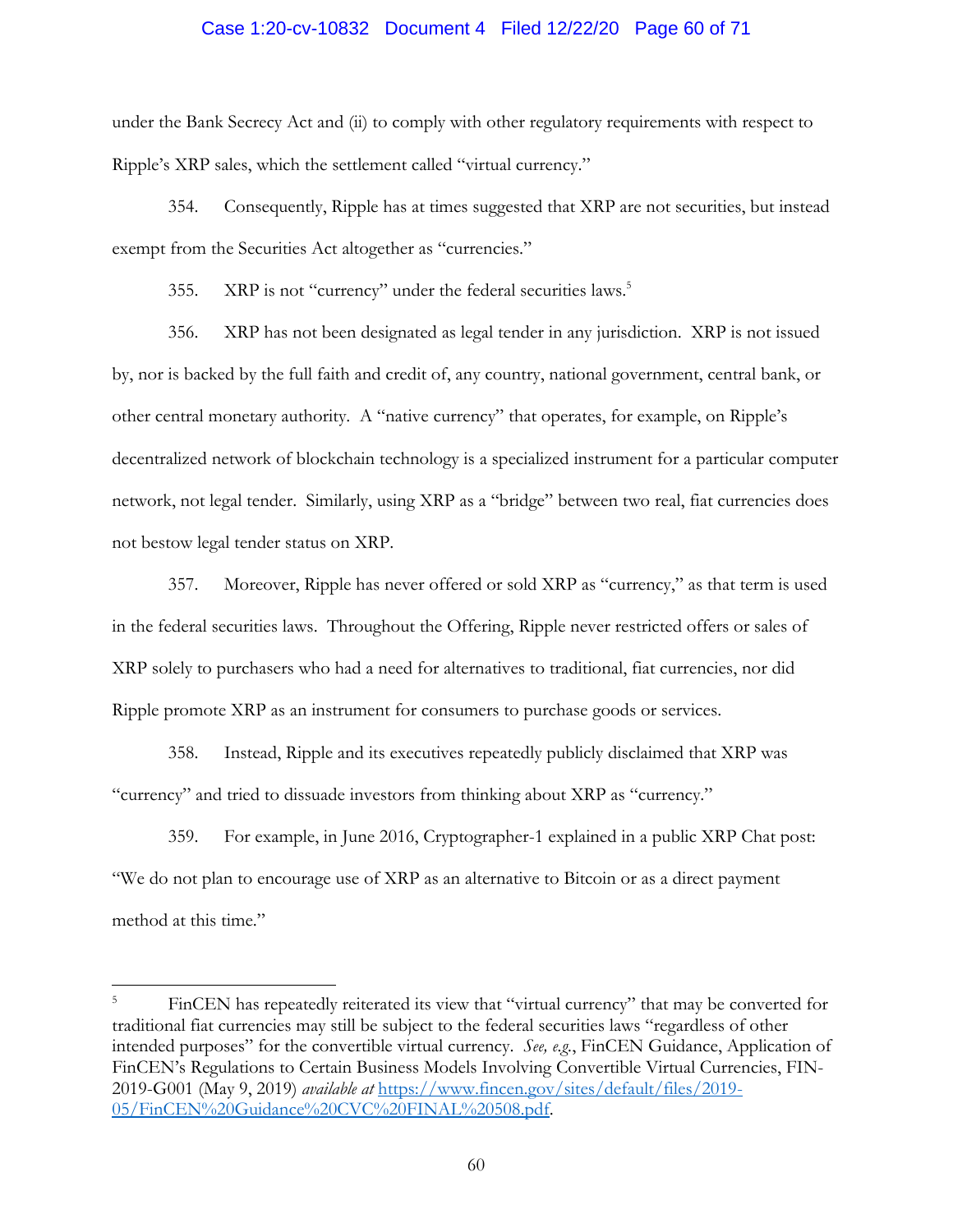#### Case 1:20-cv-10832 Document 4 Filed 12/22/20 Page 61 of 71

360. Two years later, in a press conference on March 14, 2018, Garlinghouse stated:

I almost never use the expression cryptocurrency. And the reason is today, these aren't currencies. I can't go down to Starbucks and buy a coffee with Bitcoin. I can't buy . . . coffee with XRP. . . . Currencies, traditionally, are something you can use to transact efficiently and broadly. Very few people, even in the crypto community have used the, you know, Bitcoin or XRP to buy something.

361. Similarly, in Garlinghouse's Economic Club Speech in October 2019, a moderator asked Garlinghouse for an example of using XRP "to buy or sell something." Garlinghouse responded: "XRP in my judgment, and really any crypto, I don't think the use case is a consumer use case today. . . . [W]hen people talk about using crypto for consumer use case I go to the 'well what problem are we trying to solve?' . . . [I]n first world countries like the United States . . . I don't see the consumer use for crypto any time soon," or even for "95% of global GDP."

362. Ripple's own current internal policies treat XRP as securities—not currency.

363. Since at least 2015, Ripple's internal "Code of Conduct" has directed Ripple

"[i]nsiders" not to "buy, sell, recommend or trade XRP" in possession of "information about Ripple or the Ripple protocol that has not been publicly announced, and which might reasonably affect the decision to buy or sell XRP"—effectively, a prohibition against insider trading, applicable to securities under the federal securities laws.

364. Similarly, since at least July 2019, Ripple has banned certain members of its "leadership team" from entering into a "trading plan" for XRP "on the basis of information a reasonable person would consider important in making his or her decision to purchase, hold or sell XRP"—another implicit reference to rules governing insider trading.

365. Even if some country were to recognize XRP as fiat "currency" at some point in the future, that would result from Defendants' significant entrepreneurial and managerial efforts to date (and likely in the future), on which public investors expecting profit relied when making an investment of money into Defendants' common enterprise.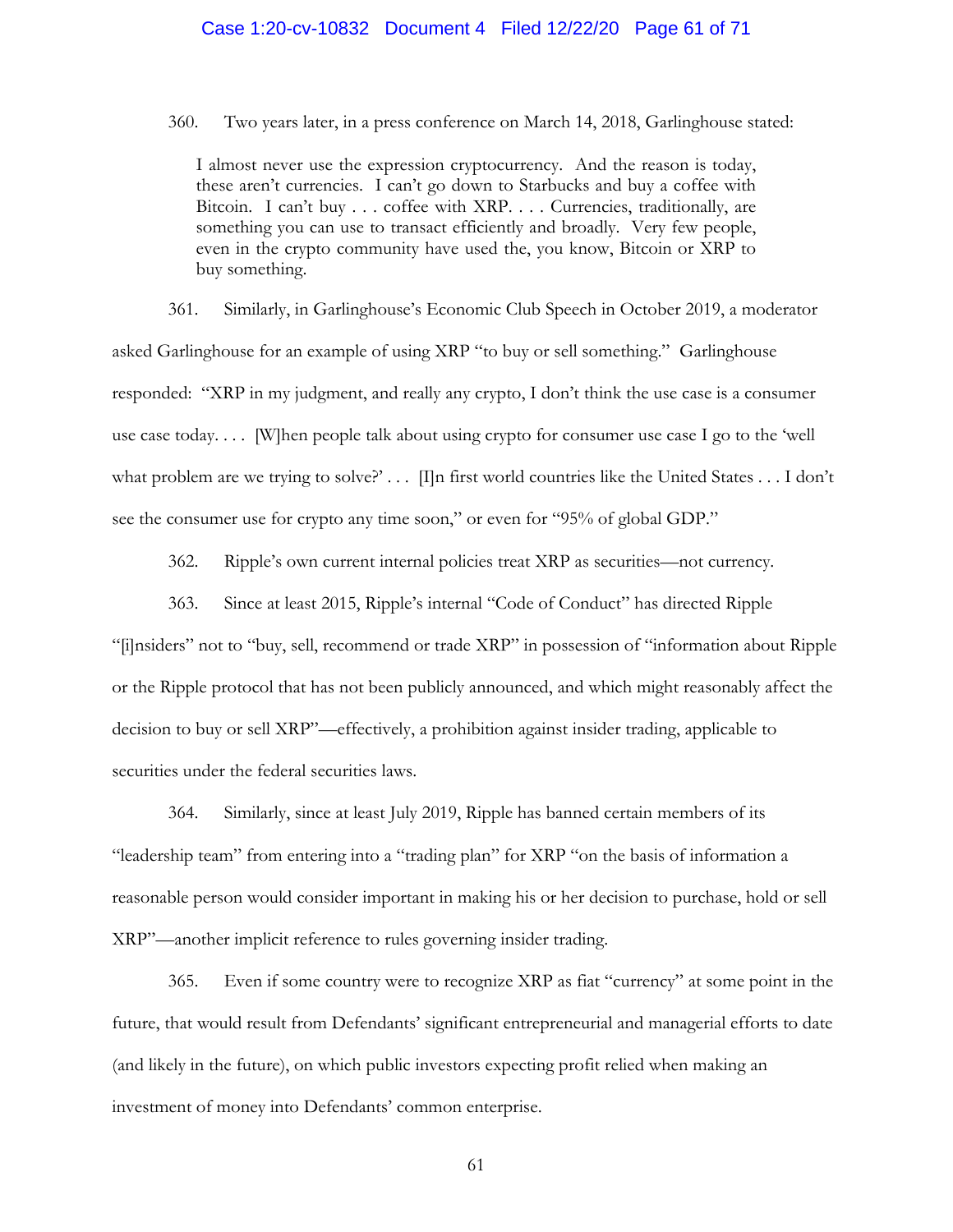# Case 1:20-cv-10832 Document 4 Filed 12/22/20 Page 62 of 71

#### **VI. Defendants Failed to Register the Offering with the SEC**

366. Defendants used interstate commerce for the Offering by, among other things, promoting investments in XRP in emails, interviews disseminated to the public through television and the Internet, and publicly available social media applications; and by effecting transfers of XRP and of the Offering proceeds through global digital asset trading platforms.

367. Defendants have never filed a registration statement with the SEC with respect to any XRP they have offered or sold or intend to offer or sell, and no registration statement has ever been in effect with respect to any offers or sales of XRP.

368. Ripple's public disclosures contained selective or no information about Ripple's financial history, audited financial statements, management discussion and analysis of its financial condition and results of operations, and ability to generate profits, and no information about Ripple's ability to develop XRP into a substitute for certain financial transactions. Purchasers who bought or received XRP have not received any documents containing information about Ripple's operations, financial condition, or other factors relevant in considering whether to invest in XRP. XRP investors have also been deprived of information about how Ripple's executives are being compensated as a result of the Offering or about Ripple's use of funds derived from the sale of XRP. Nor have investors received complete information about any steps Ripple is taking to incentivize financial institutions to adopt XRP for use in a payment system, including the extent and nature of incentive payments made to businesses Ripple touts as market-driven "users" of its products, and about steps that Ripple takes in attempts to affect the trading price of XRP. In short, XRP purchasers and the market lack information that issuers provide under the Securities Act and the Exchange Act when they solicit public investment and foster a secondary market when their securities are publicly traded.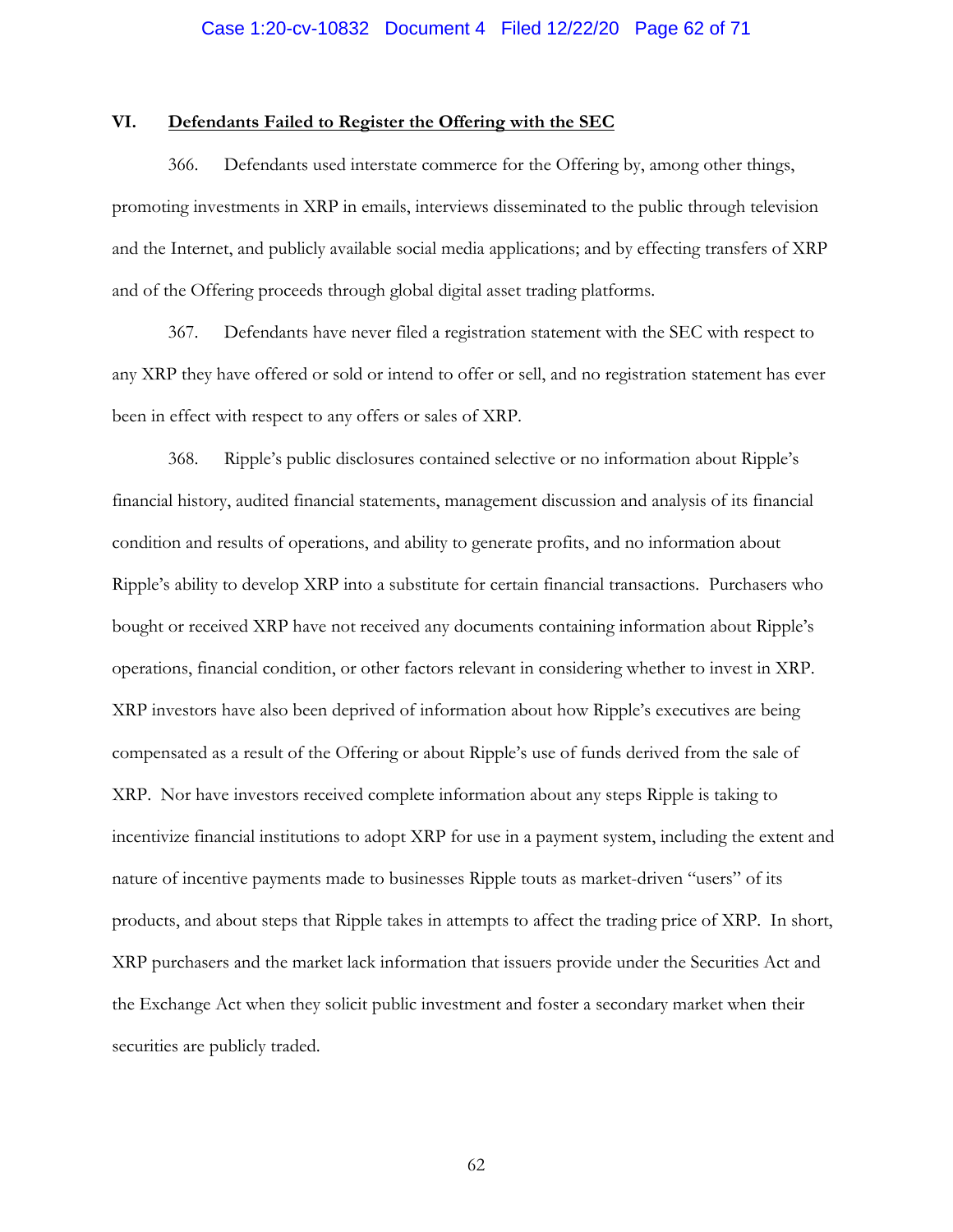## **VII. Larsen and Garlinghouse Knowingly or Recklessly Provided Substantial Assistance to Ripple's Unregistered Offering**

## **A. Larsen Assumed the Risk that XRP Could Be a Security and Pushed the Offering Forward**

369. Ripple and Larsen knew that XRP may be a security from the onset of the Offering and simply ignored legal requirements regarding registration and required periodic and current public disclosures. As described above in Section I.B, above, the Legal Memos Ripple commissioned in February and October 2012 warned that there was some risk that XRP would be considered an "investment contract" (and thus a security under the federal securities laws) depending on various factors.

370. Although both the February 2012 and the October 2012 Legal Memos warned that, if an XRP purchaser was induced to buy XRP as a speculative investment, this would increase the risk that XRP could be considered part of an investment contract, Larsen did not restrict his or Ripple's sales of XRP to "users" of XRP. To the contrary, under both Larsen's and Garlinghouse's stewardship, Ripple promoted XRP as a speculative investment when either no use case existed or, with the eventual development of the ODL product, only a small fraction of XRP arguably was being "used" for a few moments for non-investment purposes before being sold to investors.

371. Larsen understood that investors were purchasing XRP as an investment—precisely the situation that both the February 2012 and the October 2012 Legal Memos had warned could lead to a determination that XRP was a security.

372. For example, on February 6, 2017, "an early investor in XRP" wrote Larsen to "understand [his] view on XRP." Larsen responded that Ripple's "strategy of focusing on connecting banks serves . . . emerging trends" such that "the more banks that connect thru Ripple . . . the more demand we should see for XRP as an asset to reduce liquidity costs." Acknowledging the investors' "concerns around the current state of volume flows" for XRP, Larsen concluded: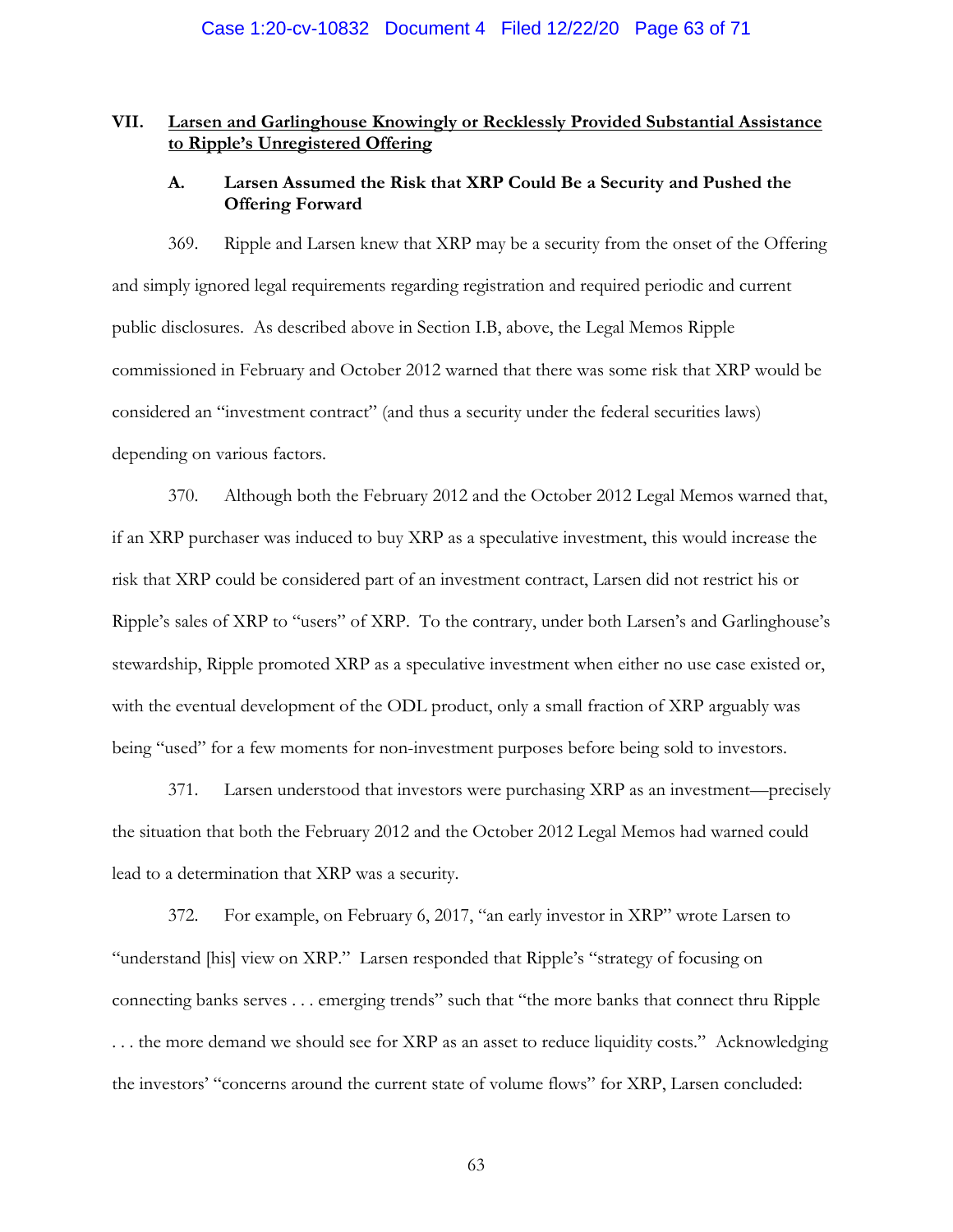# Case 1:20-cv-10832 Document 4 Filed 12/22/20 Page 64 of 71

"Frankly, the entire industry is really in the earliest stages of developments. Most volume in the space is speculation in advance of enterprise and eventually consumer flows."

373. Larsen also received additional warnings that XRP could be subject to the federal securities laws. On January 5, 2015, the head of an entity establishing a fund to invest in XRP forwarded to Larsen an email from the fund's attorney, who worked at a prominent global law firm. The attorney's email advised that, while the attorney did not know "whether a virtual currency is itself a security[,] . . . one certainly can create a security by packaging virtual currency."

374. Including as described above in this Complaint, Larsen provided substantial assistance to Ripple's unregistered Offering by making promotional statements, engaging in his own sales, speaking to investors in XRP to assuage their concerns about buying XRP, negotiating certain XRP sales, and approving decisions to sell XRP into the market when he was Ripple's CEO. Larsen acted at least recklessly while engaging in this conduct.

## **B. Garlinghouse Was Warned and Understood That XRP Had "Securities-Type" Characteristics**

375. By at least June 2017, Garlinghouse knew or recklessly disregarded that Ripple's offers and sales of XRP were part of the offer and sale of an investment contract and thus a security.

376. For example, in an email conversation between Garlinghouse and Ripple Agent-1 on June 2015, Ripple Agent-1 expressed a desire to maintain a Ripple trading platform to specifically and uniquely target "non-consumer[s]." In response, Garlinghouse told Ripple Agent-1 it was "not clear to [him] . . . how one would reasonably discern (through an online process) between a speculator and a consumer." In essence, Garlinghouse conveyed that Ripple was then already unable to distinguish between sales it made to speculators and to "consumers."

377. On March 11, 2017, Ripple's then-chief compliance officer explained to Garlinghouse in an email that "XRP certainly has some 'securities-type' characteristics and we do need to hone our playbook/messaging."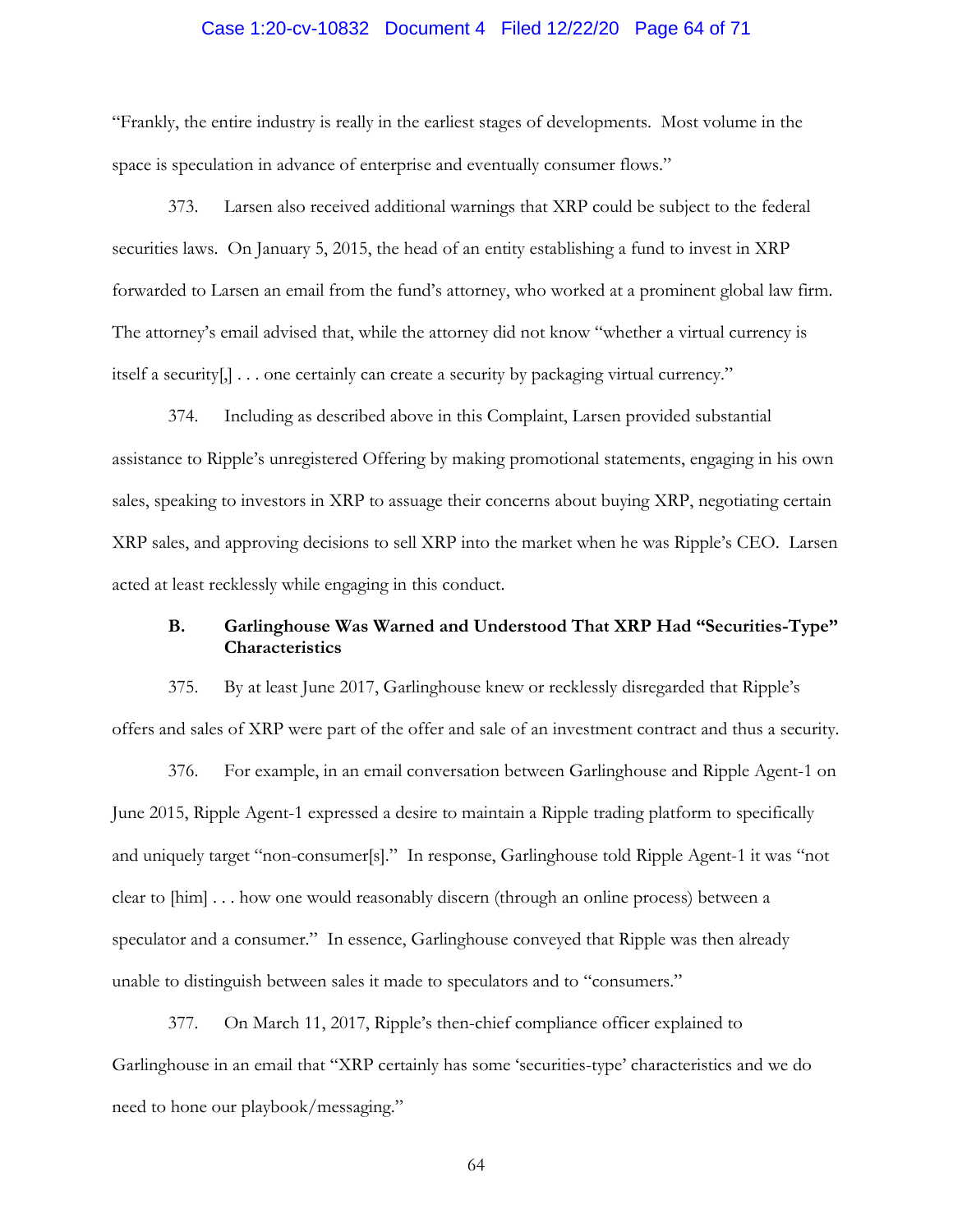# Case 1:20-cv-10832 Document 4 Filed 12/22/20 Page 65 of 71

378. On April 16, 2017, Garlinghouse was similarly advised by e-mail that the same chief compliance officer "want[ed] to make sure the verbiage [in employee offer letters regarding XRP notional value] doesn't put us at risk of XRP sounding like a security."

379. Garlinghouse, demonstrating a keen interest in the regulatory status of digital assets, also commented on Ripple's website immediately after the SEC issued the *DAO Report* in July 2017: "I say, if it looks like a duck and quacks like a duck then let's regulate it like a duck."

380. Garlinghouse nevertheless continued to make XRP sound like a security, including in interviews later in 2017 boasting about being "very long" XRP and in comments in connection with the XRP Escrow about how Ripple's efforts were meant to stabilize XRP's price.

381. The following year, in January 2018, Garlinghouse again demonstrated he understood at least certain factors that could determine whether XRP could be deemed a security. Only weeks after he touted being "very long" XRP in interviews, he commented, on an internal Ripple draft document, that XRP should not be promoted as an investment.

382. The following month, in a Yahoo! Finance interview he gave in February 2018, Garlinghouse acknowledged his understanding that "if there is not a real use case then it's really a securities offering. And if it's a securities offering there's not regulatory uncertainty. It should be regulated as a securities offering." At that time, Garlinghouse knew or recklessly disregarded that none of Ripple's sales of XRP up to that point had been with respect to any "use" of XRP.

383. Garlinghouse also admitted in a non-public setting that he is cognizant of the risk that XRP could be "classified as a security." Specifically, as reflected in an Equity Investor A employee email, dated July 23, 2018, Garlinghouse (accompanied by Larsen) met with Equity Investor A, "spoke for a while on the outstanding issue of whether XRP gets classified as a security," and noted that, while he was "optimistic that" it would not, he could "[]not guarantee that."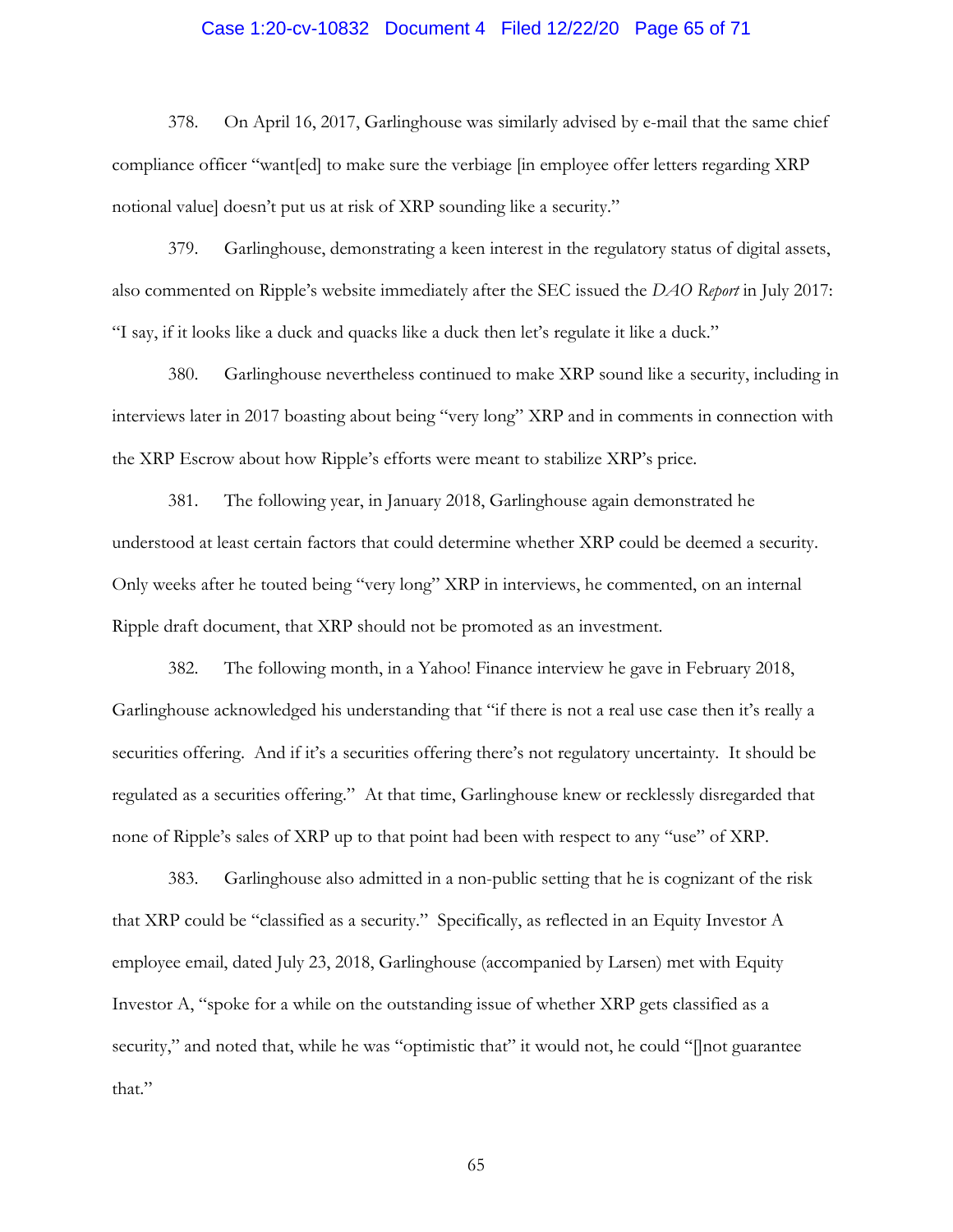# Case 1:20-cv-10832 Document 4 Filed 12/22/20 Page 66 of 71

384. In a speech he gave in Manhattan in October 2019, Garlinghouse further acknowledged that people are "speculating on digital assets" and that "99.9% of all crypto trading today is just speculation," a factor he knew could lead to a determination that XRP was a security.

385. Throughout the course of this conduct, Garlinghouse had an incentive to make efforts to increase XRP's trading price and volume. Pursuant to an options grant of up to 500 million XRP dated December 13, 2016, Ripple would pay Garlinghouse in XRP, only if the volume weighted average price of XRP was "at least \$0.02/XRP" for four consecutive weeks and the weekly XRP trading volume was at least 1.4 billion for at least four consecutive weeks.

386. Garlinghouse understands that Ripple is not profitable and cannot operate without continued sales of XRP, as he has publicly stated.

387. From April 2015 to the present, Garlinghouse provided substantial assistance to Ripple in conducting its Offering.

388. In addition to making the various promotional statements and efforts described above in this Complaint, Garlinghouse, as both COO and later CEO, participated in weekly XRP sales meetings where he exercised final decision-making authority over the timing and amount of Ripple's XRP sales, including whether to adjust Ripple's XRP sales based on factors such as market conditions, volume, price, or the capital needs of the company.

389. Garlinghouse similarly exercised final decision-making authority over how much XRP Ripple would offer and sell on a daily basis.

390. Garlinghouse also made the decision to establish the XRP Escrow and approved paying XRP as incentives to digital asset trading platforms for "listing" XRP or achieving certain trading volume benchmarks.

391. Garlinghouse acted at least recklessly while engaging in this conduct.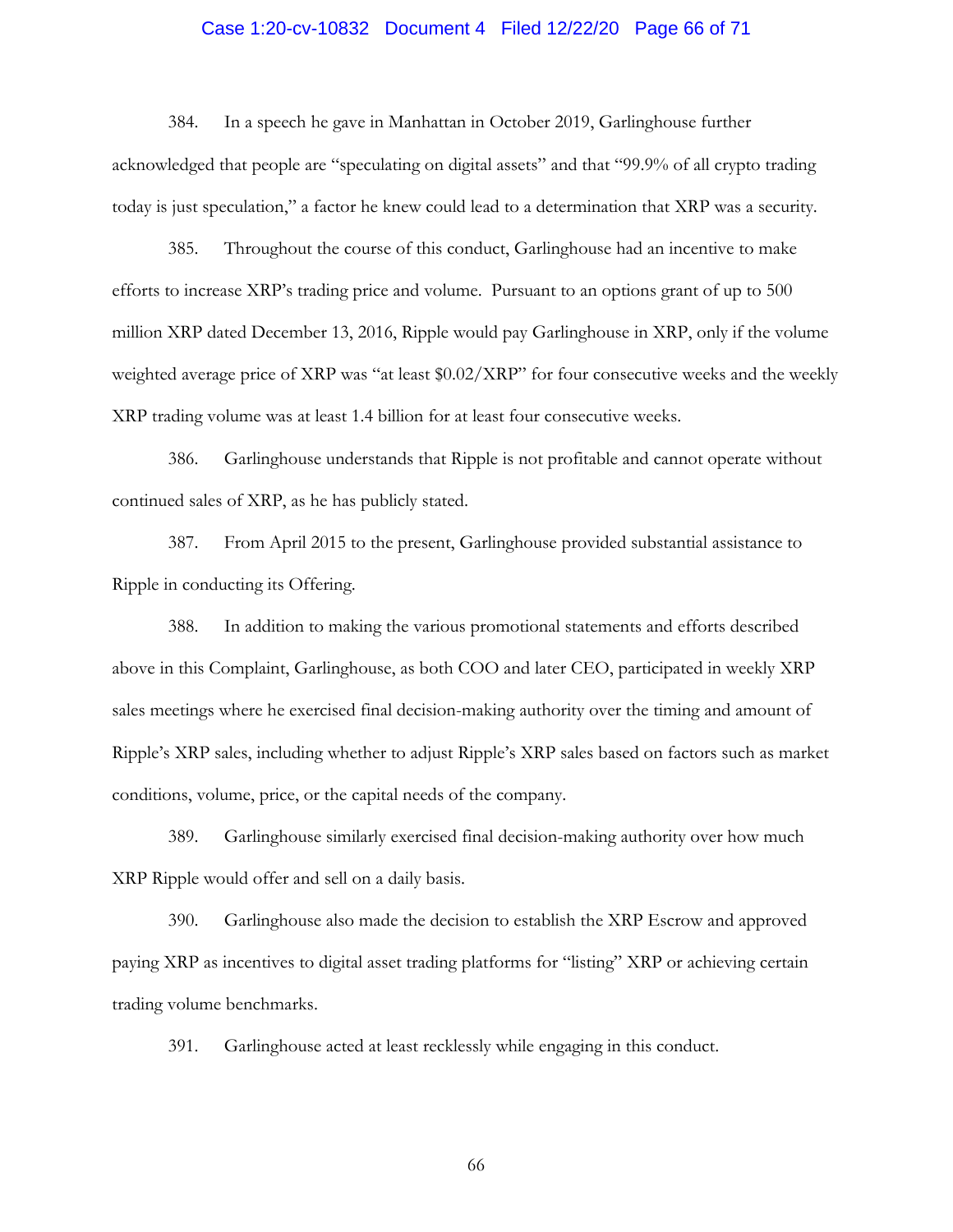#### **TOLLING AGREEMENTS**

392. Ripple and the SEC entered into tolling agreements suspending the running of any applicable statute of limitations from April 1, 2019 through June 30, 2019, from July 7, 2019 through September 7, 2019, from September 8, 2019 through December 8, 2019, from December 9, 2019 through June 8, 2020, from June 9, 2020 through December 9, 2020, and from December 10, 2020 through December 24, 2020.

<span id="page-66-0"></span>393. Larsen and the SEC entered into a tolling agreement suspending the running of any applicable statute of limitations from September 1, 2020, through December 31, 2020.

## **FIRST CLAIM FOR RELIEF Violations of Sections 5(a) and 5(c) of the Securities Act (All Defendants)**

394. The Commission realleges and incorporates by reference here the allegations in paragraphs 1 through [393.](#page-66-0)

395. By virtue of the foregoing, (a) without a registration statement in effect as to that security, Defendants, directly and indirectly, made use of the means and instruments of transportation or communications in interstate commerce or of the mails to sell securities through the use or medium of any prospectus or otherwise, and (b) made use of the means and instruments of transportation or communication in interstate commerce or of the mails to offer to sell through the use or medium of a prospectus or otherwise, securities as to which no registration statement had been filed.

396. Ripple violated Sections 5(a) and 5(c) of the Securities Act by conducting the Offering. Ripple violated these provisions by, among other things, from 2013 through the present, directly and indirectly making use of the means and instruments of transportation or communications in interstate commerce or of the mails to sell 14.6 billion XRP without a registration statement in effect as to XRP, and by making use of the means and instruments of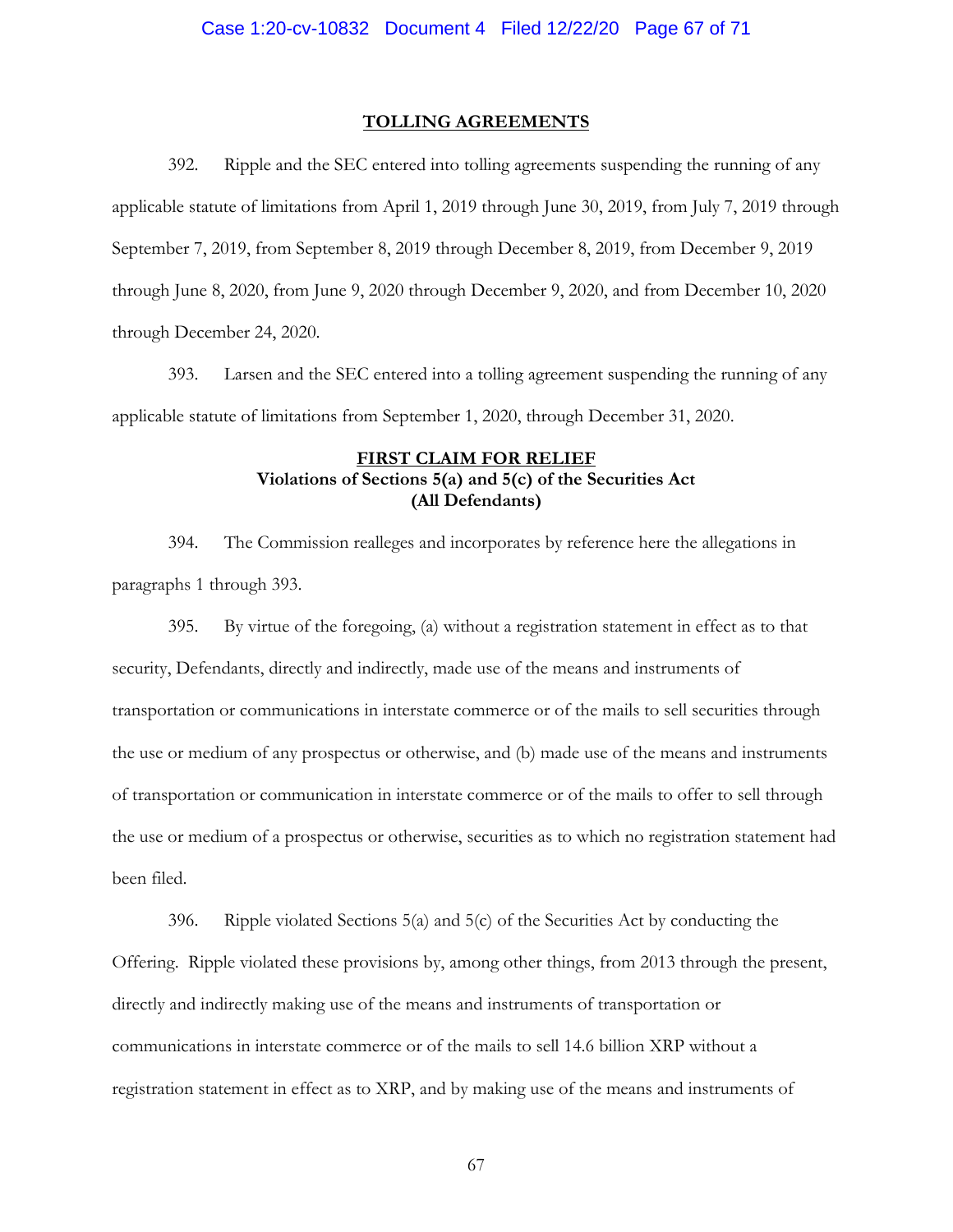#### Case 1:20-cv-10832 Document 4 Filed 12/22/20 Page 68 of 71

transportation or communication in interstate commerce or of the mails to offer to sell XRP, which were offered and sold as securities, as to which no registration statement had been filed.

397. Larsen violated Sections 5(a) and 5(c) of the Securities Act by, from 2013 through the present, directly and indirectly making use of the means and instruments of transportation or communications in interstate commerce or of the mails to sell 1.7 billion XRP without a registration statement in effect as to XRP, and by making use of the means and instruments of transportation or communication in interstate commerce or of the mails to offer to sell XRP, which were offered and sold as securities, as to which no registration statement had been filed.

398. Garlinghouse violated Sections 5(a) and 5(c) of the Securities Act by, from 2016 through the present, directly and indirectly making use of the means and instruments of transportation or communications in interstate commerce or of the mails to sell 321 million XRP without a registration statement in effect as to XRP, and by making use of the means and instruments of transportation or communication in interstate commerce or of the mails to offer to sell XRP, which were offered and sold as securities, as to which no registration statement had been filed.

399. By reason of the conduct described above, Defendants, directly or indirectly, violated, are violating, and, unless enjoined, will continue to violate Securities Act Sections 5(a) and 5(c) [15 U.S.C. §§ 77e(a), (c)].

## **SECOND CLAIM FOR RELIEF Aiding and Abetting Violations of Securities Act Sections 5(a) and 5(c) (Larsen and Garlinghouse)**

400. The Commission realleges and incorporates by reference here the allegations in paragraphs 1 through [393.](#page-66-0)

401. By engaging in the acts and conduct described in this Complaint, Defendants Larsen and Garlinghouse, directly or indirectly, knowingly or recklessly provided substantial assistance to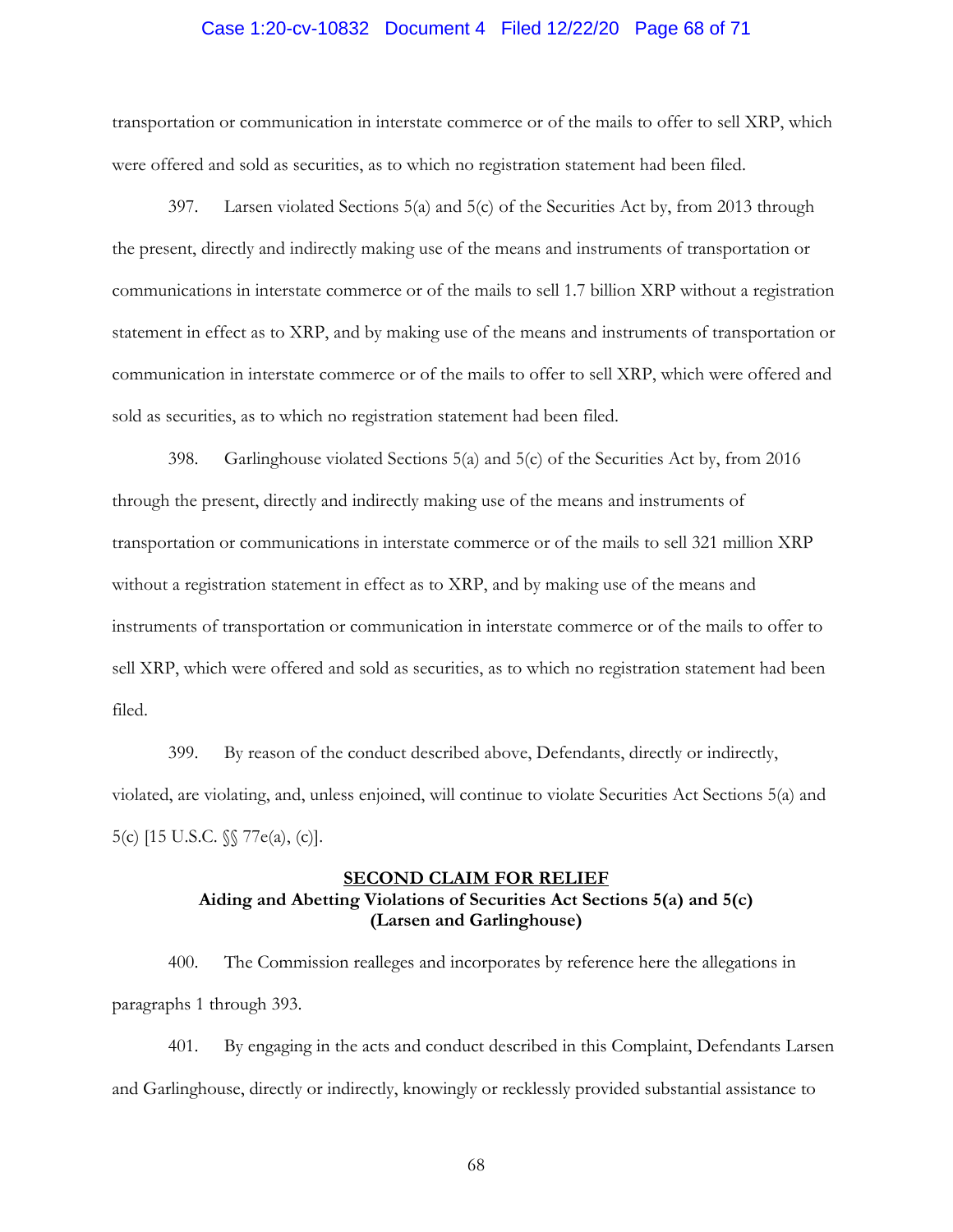#### Case 1:20-cv-10832 Document 4 Filed 12/22/20 Page 69 of 71

Ripple, who, from 2013 through the present, directly and indirectly have made and are making use of the means and instruments of transportation or communications in interstate commerce or of the mails to sell 14.6 billion XRP without a registration statement in effect as to XRP, and by making use of the means and instruments of transportation or communication in interstate commerce or of the mails to offer to sell XRP, which were offered and sold as securities, as to which no registration statement had been filed.

402. Larsen knowingly or recklessly provided substantial assistance to Ripple's violations of Sections 5(a) and 5(c) of the Securities Act including by: (i) from 2013 to 2016, deciding when and how much XRP Ripple would sell, establishing the XRP Escrow, making promotional statements with respect to XRP, and spearheading Ripple's efforts to attempt to increase demand for XRP; and (ii) from 2015 to the present, making his own sales of XRP.

403. Garlinghouse knowingly or recklessly provided substantial assistance to Ripple's violations of Sections 5(a) and 5(c) of the Securities Act, including by, from 2015 to the present, deciding when and how much XRP Ripple would sell, establishing the XRP Escrow, making promotional statements with respect to XRP, spearheading Ripple's efforts to attempt to increase demand for XRP, and making his own sales of XRP.

404. By reason of the foregoing, Larsen and Garlinghouse are liable pursuant to Section 15(b) of the Securities Act [15 U.S.C. § 77o(b)] for aiding and abetting Ripple's violations of Sections 5(a) and 5(c) of the Securities Act [15 U.S.C. § 77e(a), (c)] and, unless enjoined, will again aid and abet violations of these provisions.

#### **PRAYER FOR RELIEF**

WHEREFORE, the Commission respectfully requests that the Court enter a Final Judgment: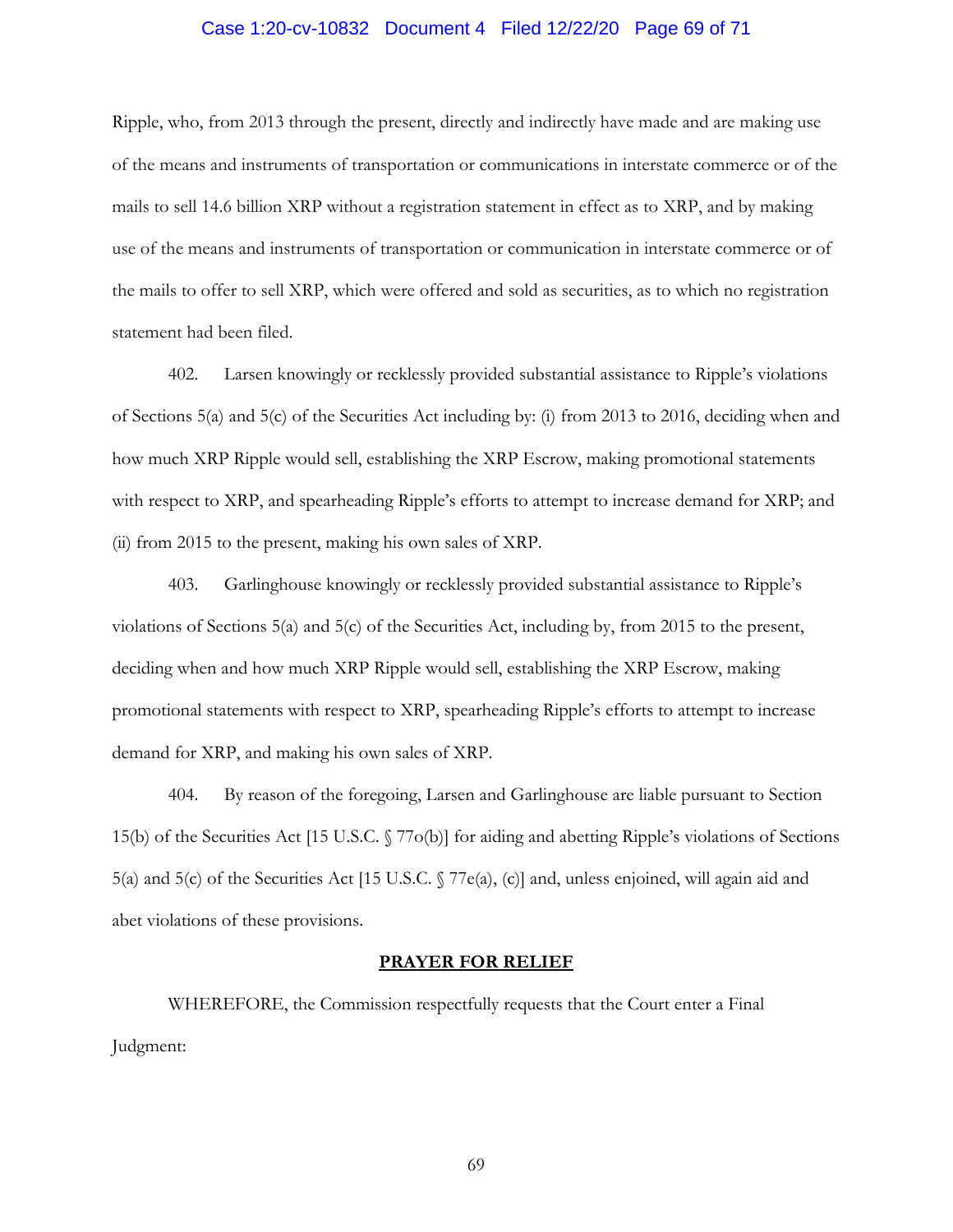#### **I.**

Permanently enjoining Defendants, and each of their respective agents, servants, employees, attorneys and other persons in active concert or participation with any of them, from violating, directly or indirectly, Sections 5(a) and 5(c) of the Securities Act [15 U.S.C. § 77e(a), 77e(c)], including by delivering XRP to any persons or taking any other steps to effect any unregistered offer or sale of XRP;

### **II.**

Ordering Defendants to disgorge all ill-gotten gains obtained within the statute of limitations, with prejudgment interest thereon, pursuant to Section 21(d)(5) of the Exchange Act  $[15 \text{ U.S.C. } § 78u(d)(5)];$ 

## **III.**

Prohibiting Defendants from participating in any offering of digital asset securities pursuant to Section 21(d)(5) of the Exchange Act [15 U.S.C.  $\sqrt{78u(d)(5)}$ ];

## **IV.**

Ordering Defendants to pay civil money penalties pursuant to Section 20(d) of the Securities Act [15 U.S.C. § 77t(d)]; and

## **V.**

Granting any other and further relief this Court may deem just and proper for the benefit of investors.